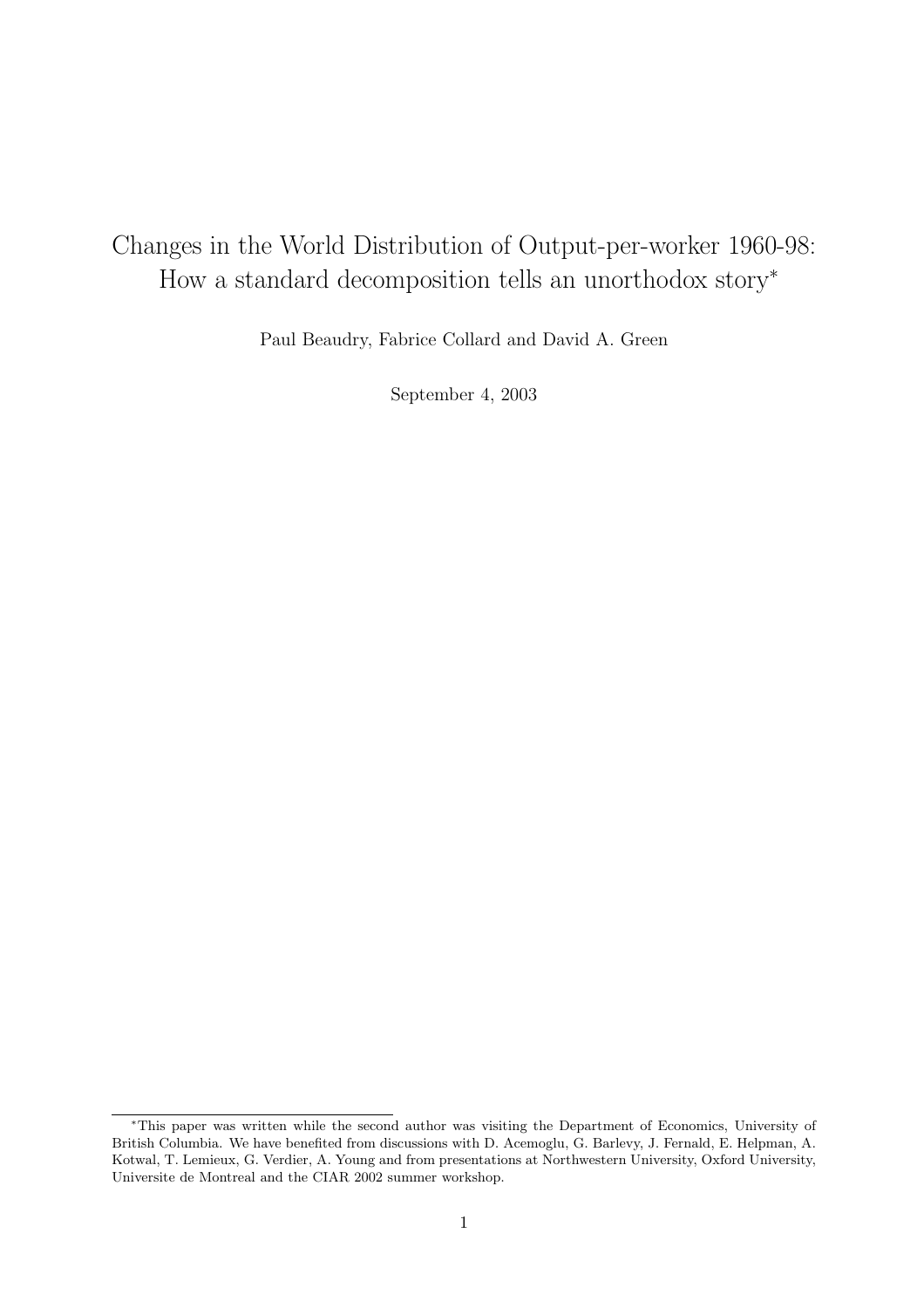#### Abstract

Why have some countries done so much better than others over the recent past? In order to shed new light on this issue, this paper provides a decomposition of the change in the distribution of output–per–worker across countries over the period 1960–98. The main finding of the paper is that most of the change in shape of the world distribution of income between 1960–1998 can be accounted for by a very substantial and previously unrecognized change in the parameters driving the growth process. In particular, we show that the role of capital deepening forces – that is the role of investment rates and population growth in affecting output – increased dramatically over the period 1978-98 versus 1960-78, and that this increase can account for almost all the observed changes in the world distribution. In contrast, we do not find any significant effects coming through non–linear convergence mechanisms or increased importance of education; both of which have played prominent roles in recent discussion of economic performance. Our results therefore highlight that the period 1978-98 was particularly advantageous to countries which strongly favored capital accumulation, and hence suggests that research aimed at understanding recent differences in economic performances across countries needs to focus on explaining why the social returns to physical capital accumulation where abnormally high over the period 1978-98.

Key Words: World Income Distribution, Cross–Country Growth, Human and Physical Capital Accumulation, Labor Force growth.

JEL Class.: O33, O41.

Paul Beaudry Fabrice Collard David A. Green CIAR and NBER. France

Department of Economics University of Toulouse Department of Economics University of British Columbia cnrs–GREMAQ and IDEI University of British Columbia 997-1873 East Mall Manufacture des tabacs, bˆat. F 997-1873 East Mall Vancouver, B.C. 21 allée de Brienne Vancouver, B.C. Canada, V6T 1Z1 31000 Toulouse Canada, V6T 1Z1

paulbe@interchange.ubc.ca fabrice.collard@univ-tlse1.fr green@econ.ubc.ca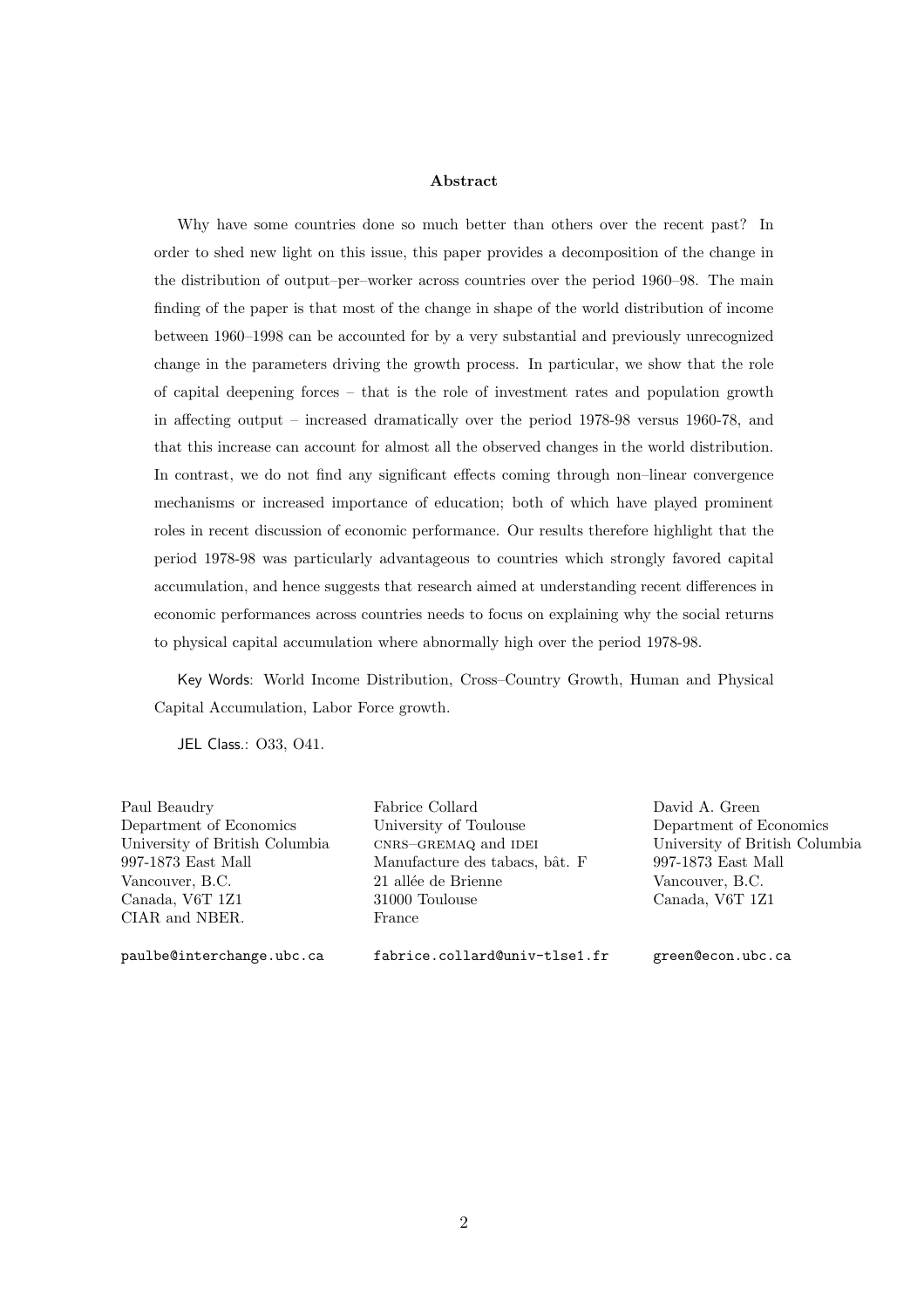# Introduction

Over the period 1960 to 1998, the shape of the distribution of output per worker (and output per capita) across countries has changed considerably. As discussed in Quah [1997] and Jones [1997] among others, in 1960 this distribution was clearly uni–modal and close to log–normal. However, over time, the middle of the distribution hollowed–out quite substantially, as mass moved away from the mean of the distribution and the interquartile range increased. This process — which is closely related to what Quah named the twin–peaks phenomenon — is the object of study of this paper.<sup>1,2</sup> The approach we adopt in the paper is to decompose the observed changes in the world distribution of output per worker over the period 1960–1998 into three main components:  $(i)$  changes in the distribution of driving forces that affect growth across countries,  $(ii)$  changes in the importance of these driving forces and  $(iii)$  changes in the distribution of residual or unobservable factors affecting growth.<sup>3</sup> We believe that providing such a decomposition will help orient research interested in the international distribution of income in the same manner that within–country decompositions of wage distributions have helped direct recent research in labor economics.

The first observation we make, which thereafter influences our approach to the data, is that the changing world distribution of income is clearly noticeable among non–sub–Saharan African (NSSA hereafter) countries.<sup>4</sup> This observation is of interest since it immediately eliminates the possibility that the changes in the world distribution of income is driven exclusively by the poor growth performances of the sub–Saharan African countries. We therefore find it useful to first focus on understanding the changes in the distribution of output per worker across NSSA countries before tackling the whole distribution. The second important observation we make is that the hollowing–out of the middle of the output per worker distribution (at least for NSSA countries) essentially began around 1978. In effect, before 1978 this process was not at all apparent among NSSA countries. This leads us to pose the question: what differences between the period 1960–1978 and 1978–1998 can account for the observed changes in the shape of the world distribution of output per worker?

The main finding of the paper is that most of the change in shape of the distribution of output per worker in NSSA countries between 1960–1978 versus 1978–1998 can be accounted for by

<sup>&</sup>lt;sup>1</sup>Throughout the paper we will refer to the world distribution of output as the distribution of output across countries, and not the distribution of income across individuals around the world. The later distribution has recently been studied by Sala–i–Martin [2002].

<sup>&</sup>lt;sup>2</sup>From a world welfare point of view, what is most important is the distribution of income across individual not that across countries. However, it is well known that country specific factors are a very important component for predicting individual outcomes. For example, a similarly educated worker likely earns much more in the US than in Bangladesh. Hence, the object of study in this paper can be seen as trying to better understand one component in individual level outcomes: country specific effects.

 $3$ Our approach builds on the labor literature that studies changes in the distribution of wages (see e.g. Juhn, Murphy and Pierce [1993]).

<sup>4</sup>Our use of the term sub Saharan actually refers to countries neither in northern nor southern regions of Africa.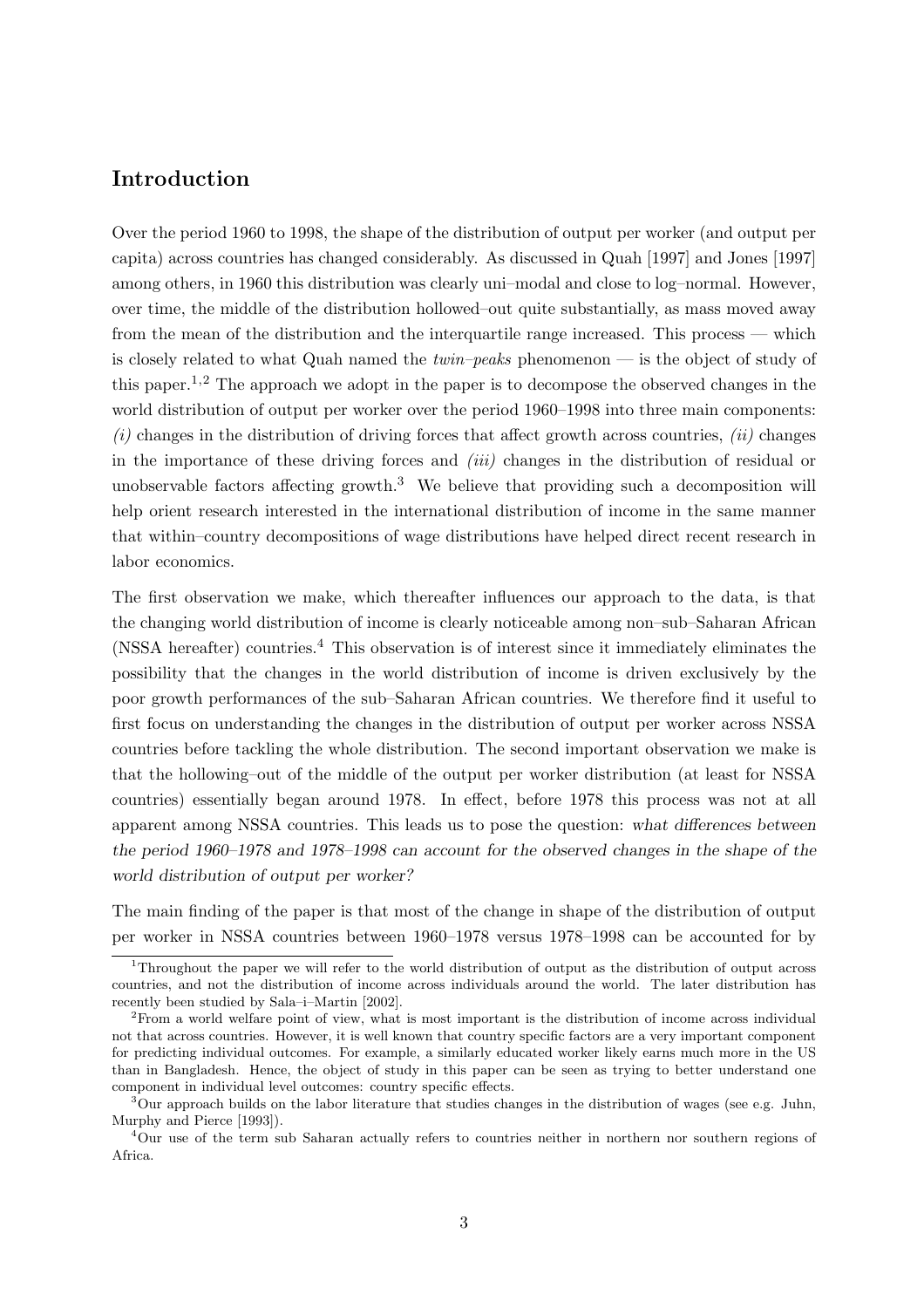changes in the importance of two factors associated with capital deepening, that is, increases in the impact of the rate of investment in physical capital (or the savings rate) and the rate of population growth on output per worker. Indeed, our estimates indicate that the importance of these factors increased by a magnitude of about 3 (!) within the 1960–1998 period. In contrast, we do not find that changes in the distribution of investment rates, rates of labor force growth, school enrolment rates or residual factors have played much of a role. Similarly, we do not find any significant effects coming through non–linear convergence mechanisms, institutions, or increased importance of schooling. As we will show, this result extends to the case where we include all African countries. The only additional factor that appears important when including all African countries in our study is the poor residual draws experienced by sub Saharan African countries in the early period of our study, that is the period 1960–78.

The remainder of the paper is organized as follows. In section 1, we document changes in the distribution of output per worker across NSSA countries between 1960 and 1998. In section 2, we present our method of decomposing change in the distribution of output per worker into changes due to observable and unobservable factors. Section 3 focuses on the stability of the growth process over the period since it is necessary step prior to implementing the decomposition. Section 4 implements this decomposition on our sample of NSSA countries. Our main finding that the changes in importance of two factors — the investment rate and labor force growth can account for most of the change in the shape of the distribution. In section 5, we introduce sub–saharan Africa countries into our sample show that a very similar conclusion emerges. Finally, in section 6 we discuss a set of issues that help refine the set of possible explanations that lay behind this process.

## 1 Changes in Distribution 1960-98

This section describes the changes in the distribution of output per worker in the set of NSSA countries available in the World–Penn Table 6.0 over the period 1960 to 1998. The list of countries composing our sample is given in appendix  $A.3^{5.6}$  The measure of output used is real GDP evaluated at constant world prices<sup>7</sup> and the denominator in our output per worker measure is the number of individuals aged between 15 and 64.<sup>8</sup>

<sup>&</sup>lt;sup>5</sup>We included in our sample all countries that did not have missing data for more that two years between 1960 and 1998. This gave us a sample of 75 countries, with 69 countries having no missing data, and 6 countries with at most two years of missing data. For these 6 countries, the missing data was linearly interpolated. All our results are robust to excluding these 6 countries from the sample.

 ${}^{6}$ See appendix A for greater details on the data.

<sup>&</sup>lt;sup>7</sup>There are several measures of real GDP in the World Penn Tables. Our analysis is robust to the use of these different measures.

<sup>&</sup>lt;sup>8</sup>It would be preferable to have a more precise measure of the number of workers, but this is not available for a sufficiently wide set of countries. For OECD countries, we have examined the potential biases induced by not taking into account differences across countries in participation rates. We found that using a direct measure of number of workers for OECD countries provides even stronger evidence in favor of the main claim of the paper than that found using population data (see Beaudry and Collard [2002]).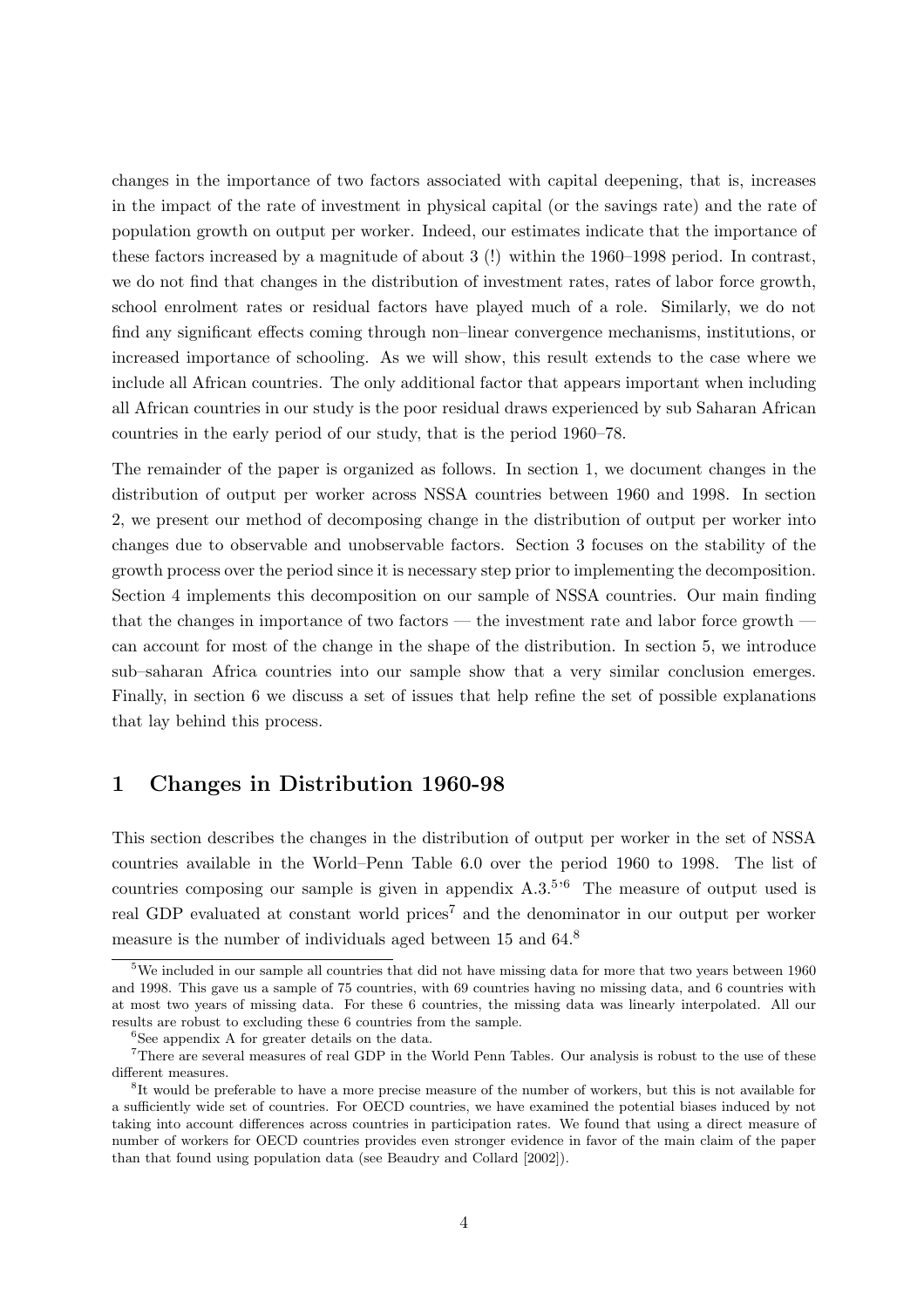Figure 1 reports the distribution of (log) output per worker across the set of NSSA countries in 1960 and 1998. The plotted distributions are kernel density estimates based on a Gaussian kernel.<sup>9</sup> Both distributions are expressed as deviations from the given year's mean in order to emphasize changes in the shape of the distribution. It should be noted that the actual distribution shifted substantially to the right from 1960 to 1998. In fact, the average output per worker increased by 134% between 1960 and 1998 for this set of 75 countries, implying an average annualized rate of growth of 2.27%. Figure 1 also reports the points in the distribution associated with the interquartile ranges in  $1960$  and  $1998$ .<sup>10</sup> As noted in the introduction, we begin our exploration by focussing on the set on NSSA countries and leave the analysis of the whole sample until section  $5^{11}$ . The advantage of adopting this approach will become clear later.

The distributions in Figure 1 display several prominent features. First, the shape of the distribution changed considerably from 1960 to 1998. In particular, the distribution of 1960 (log–)output per worker was uni–modal and, apart from thick tails, was close to normal. As time has passed, mass has shifted away from the centre towards two new modes, leading to a bi–modal distribution in the late nineties. This observation corresponds to the so–called twin–peaks phenomenon documented in Quah [1993] and Jones [1997]. However, more recently Kremer, Onatski and Stock [2001] have questioned the robustness of characterizing the latter distribution as having twin peaks. In accordance with this view, we now turn to characterizing two features of the data which provide a more robust description of how the distribution has changed over the period 1960 to 1998. These relate to changes in the interquartile range and changes in mass near the middle of the distribution.

As can also be seen from Figure 1, the change in the distribution takes the form of a widening of the interquartile range. Indeed, the interquartile range expanded quite substantially between 1960 and 1998. This movement is documented in Table 1 which reports the interquantile range of the distribution in 1960, 1978 and 1998 and the changes that took place over each sub–period. As can be seen in the table entries, the interquartile range increased by about 26.5% over the period. This widening is also found at other decile-ranges of the distribution, for example at the 20–80, 30–70 and 40–60 percentile differences. However, the 5–95 percentile difference declined over the same period, indicating there was actually inward movement in the tails at the same time as the widening of the interquartile range. $^{12}$ 

Since a widening of an inter-quartile range can arise in many different forms, it is useful look at how the fraction of countries lying within a given window around the mean changed over time. For example, let us take a window of  $\pm 50\%$  (*i.e.* 0.5 log-points) around the mean and examine the fraction of countries within that band in 1960 versus 1998.<sup>13</sup> Table 2 reports these

<sup>9</sup>Details can be found in appendix B.

 $10$ The points of the interquartile range are calculated from the raw data and not from the kernel estimates of the density function.

 $11$ <sup>The expositional gains achieved by this approach will become clear in Section 4.</sup>

<sup>&</sup>lt;sup>12</sup> Accordingly, the variance of the distribution only increased marginally over the period.

<sup>&</sup>lt;sup>13</sup>This amounts to compute the mass of countries lying within the band  $[\overline{y}_t - \Delta; \overline{y}_t + \Delta]$  where  $\Delta$  determines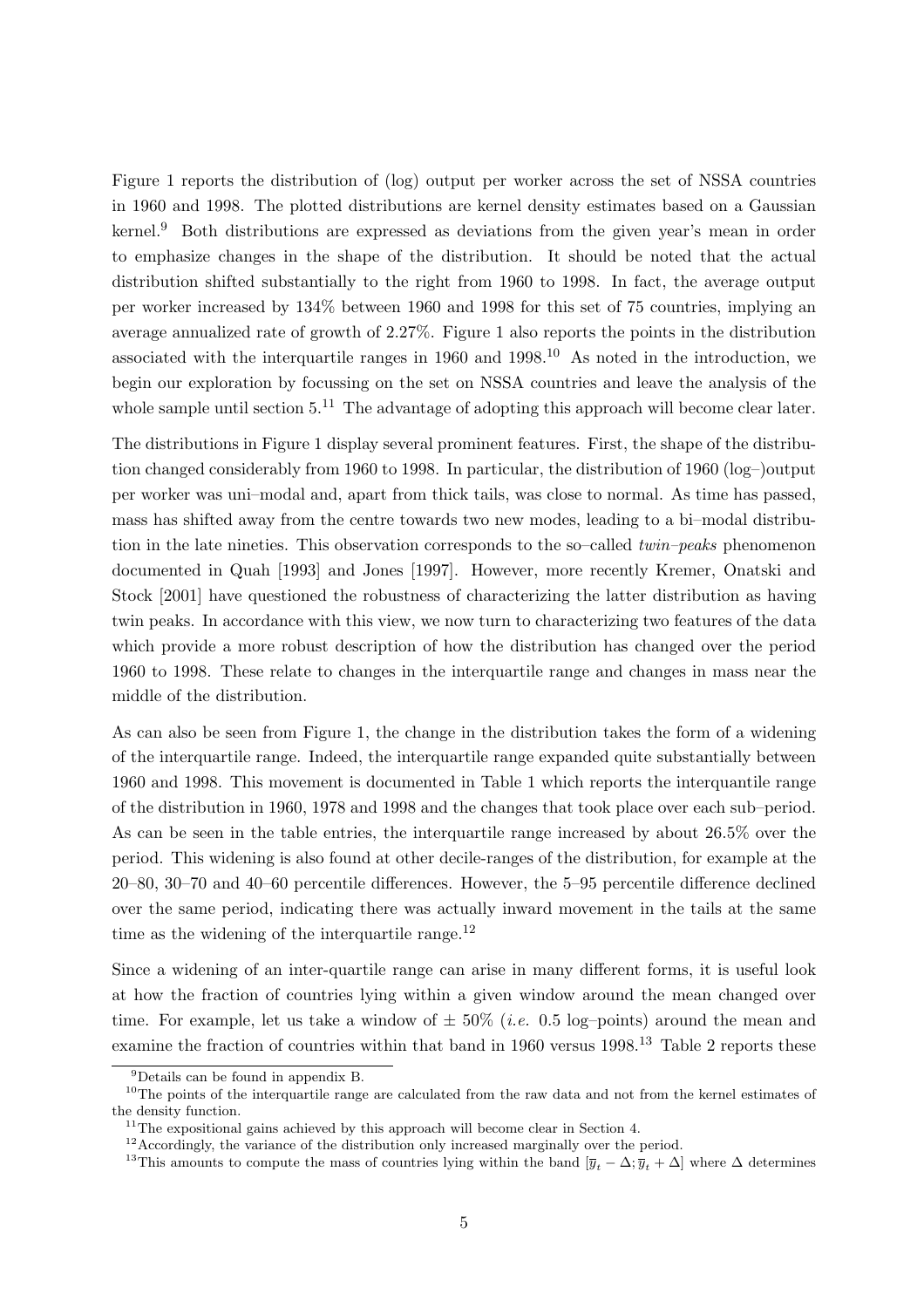

Note: The dashed lines indicate the upper and lower bounds delimiting the interquartile range.

|           |        | Ranges |        |           | Changes   |           |
|-----------|--------|--------|--------|-----------|-----------|-----------|
|           | 1960   | 1978   | 1998   | 1960–1978 | 1978–1998 | 1960-1998 |
| $05 - 95$ | 2.6340 | 2.5252 | 2.2923 | $-0.1087$ | $-0.2329$ | $-0.3416$ |
| $10 - 90$ | 2.2697 | 2.0666 | 1.9051 | $-0.2030$ | $-0.1615$ | $-0.3646$ |
| $15 - 85$ | 1.7623 | 1.3964 | 1.8404 | $-0.3659$ | 0.4440    | 0.0782    |
| $20 - 80$ | 1.3857 | 1.2781 | 1.5925 | $-0.1076$ | 0.3144    | 0.2068    |
| $25 - 75$ | 1.0570 | 0.9465 | 1.3223 | $-0.1104$ | 0.3758    | 0.2653    |
| $30 - 70$ | 0.8704 | 0.8513 | 1.0674 | $-0.0190$ | 0.2161    | 0.1971    |
| $35 - 65$ | 0.6043 | 0.5966 | 0.8204 | $-0.0077$ | 0.2238    | 0.2161    |
| $40 - 60$ | 0.3380 | 0.3835 | 0.4861 | 0.0456    | 0.1026    | 0.1481    |

Table 1: Changes in the interquantile ranges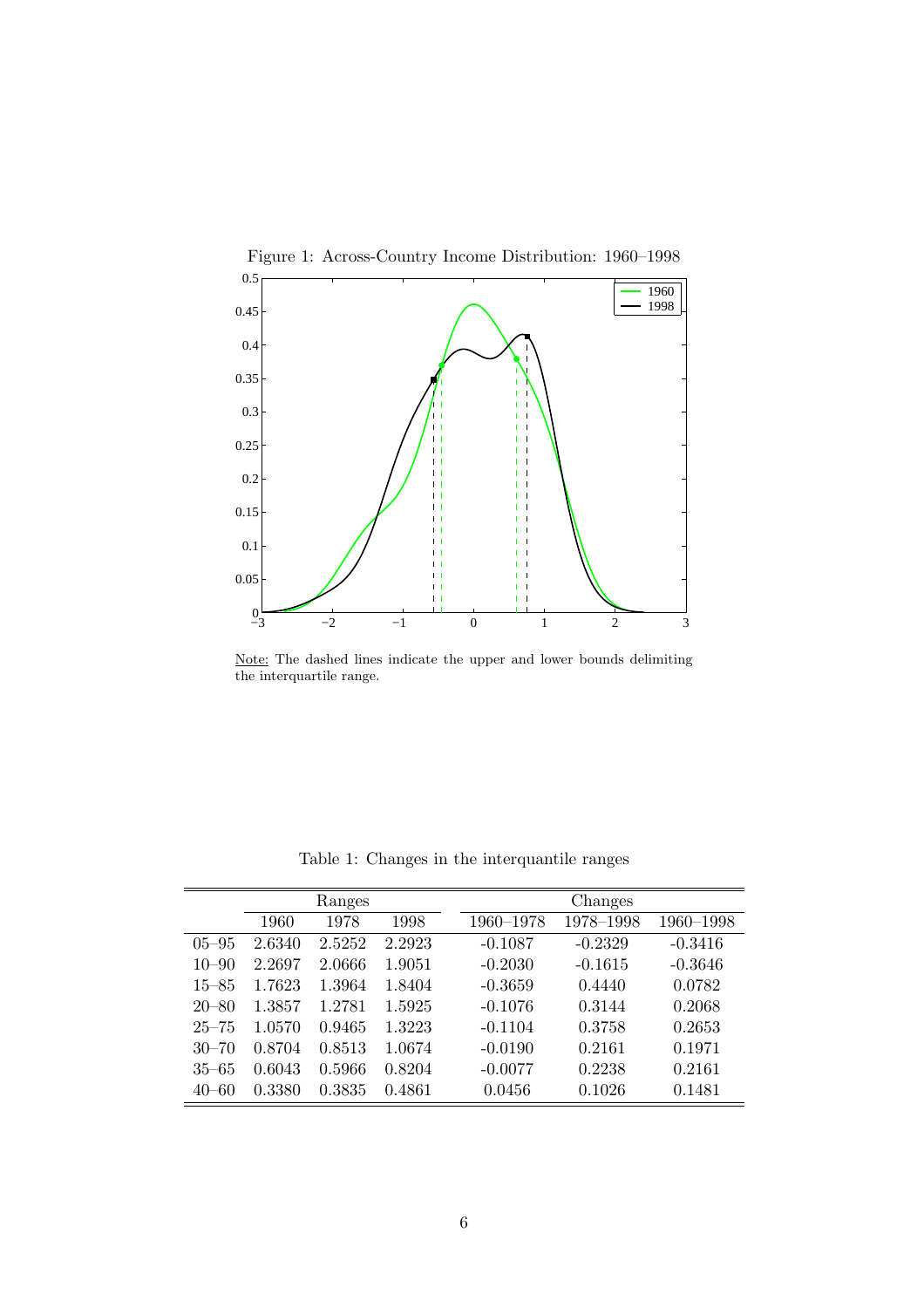numbers. In 1960, 49% of countries fell into the  $\pm$  0.5 log–points window, while in 1998 only 39% of countries fell within the same window. The phenomenon is also apparent if we examine a window of  $\pm$  0.7 log–points around the mean, as the mass of countries lying within this band was 61% in 1960 and only 49% in 1998. These numbers — when taken together with the percentile differences — indicate a widening process that has taken place around the interquartile range and corresponds to a hollowing out of the middle of the distribution with mass moving towards two modes, but without a fattening of the tails.

Table 2: Mass around the mean

|      |        | Mass round the mean |        | Changes   |           |           |  |  |
|------|--------|---------------------|--------|-----------|-----------|-----------|--|--|
| Л    | 60     | 78                  | 98     | $60 - 78$ | $78 - 98$ | $60 - 98$ |  |  |
| 0.50 | 49.333 | 46.667              | 38.667 | $-2.667$  | $-8.000$  | $-10.667$ |  |  |
| 0.60 | 54.667 | 58.667              | 44.000 | 4.000     | $-14.667$ | $-10.667$ |  |  |
| 0.70 | 61.333 | 66.667              | 49.333 | 5.333     | -17.333   | $-12.000$ |  |  |
| 0.80 | 65.333 | 73.333              | 60.000 | 8.000     | $-13.333$ | $-5.333$  |  |  |
| 0.90 | 70.667 | 78.667              | 73.333 | 8.000     | $-5.333$  | 2.667     |  |  |
| 1.00 | 78.667 | 81.333              | 78.667 | 2.667     | $-2.667$  | 0.000     |  |  |

The second issue we want to examine is the timing of this hollowing–out process. Panels (a) and



Figure 2: Distributional Dynamics

(b) of Figure 2 plot, respectively, key movements in percentile differences and our mass around the mean statistics for the entire period 1960 to 1998. From panel (a), one can see that the 20–80 percentile difference, the interquartile range and the 30–70 percentile differences were all rather stable through the sixties and much of the seventies but that somewhere around 1978 all three began to rise sharply. The interquartile range, for example, actually declined by about 11% from 1960 to 1978 but increased by almost 40% between 1978 and 1998. For easy reference, Table 1 reports the actual levels of these on other percentile ranges for the years 1960, 1978 and 1998. Thus, Figure 2 suggests that the particular widening of the distribution observed in

the width of the window.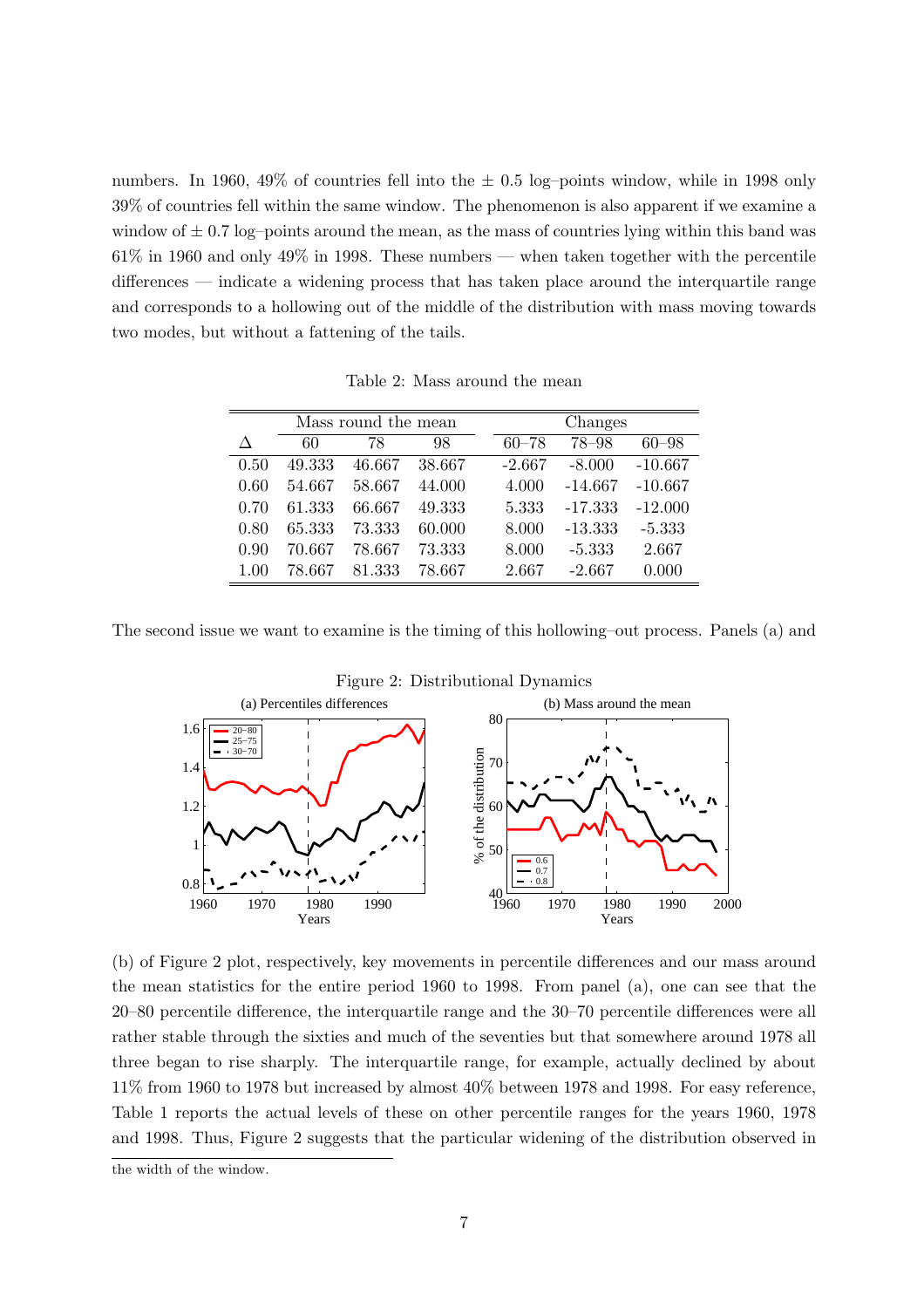Figure 1 has arisen only since 1978.

The notion that there was an important change starting around 1978 is reinforced in panel (b) where we plot the time series for the fraction of countries lying within a given window around the mean. We report information corresponding to windows of  $\pm 0.6$ , 0.7, and 0.8 log–point around the mean. The actual values for these windows for the years 1960, 1978 and 1998 are given in Table 2. Just like the percentile differences in panel (a), the mass around the mean was rather stable up until the late seventies (1978), then it fell sharply over the eighties and the nineties. Overall, these figures indicate that the main changes observed in Figure 1– which



Figure 3: output per worker Distribution:1960–1978

we will refer loosely as the twin peak phenomena– has arisen mainly since 1978. This pattern is confirmed in 3, where we plot the 1978 output per worker distribution along with the 1960 distribution. The figure shows the interquartile range had actually reduced over this period and there was not yet any hollowing out of the middle of the distribution.<sup>14</sup>

# 2 A framework for decomposing changes in the cross-country distribution of output per worker

The object of this section is to present a simple framework for assessing the importance of different factors in explaining the observed changes in the world distribution of output per

<sup>&</sup>lt;sup>14</sup>It should be noted that a *twin–peaks* phenomenon is even more pronounced when we look at output per capita rather that output per worker. However, the distribution of output per capita differs from that of output per worker in that it shows widening not only in the middle of the distribution but also in the tails. Consumption– per–capita presents a similar pattern, but with less bi–modality. (graphs are available from the authors upon request)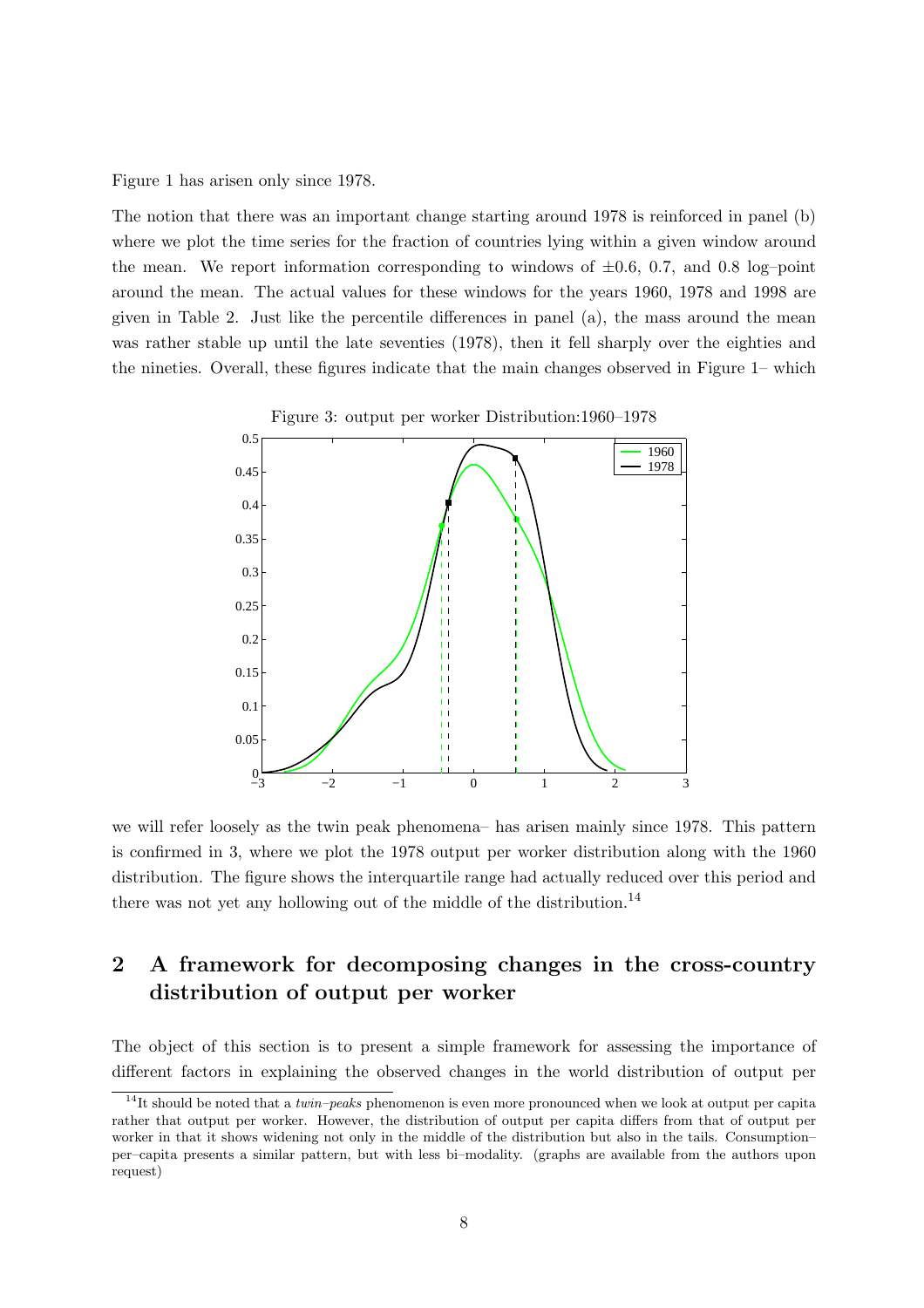worker. Our strategy, which is quite standard<sup>15</sup>, is to provide a decomposition of the changes in the distribution that emphasizes three main factors:  $(i)$  changes in the distributions of observable factors affecting growth,  $(ii)$  changes in the importance of these observable factors, and  $(iii)$ changes due to residual or unobserved factors. To this end, let us start with the identity given in equation (1), whereby a country's log-level of output per worker in 1998, denoted  $y_i^{98}$  is expressed as the log-level of output in 1960  $(y_i^{60})$  plus the sum of its growth rate between 1960–1978  $(G_i^{60-78})$  and its growth rate between  $(G_i^{78-98})$ . We explicitly choose to decompose the growth rate over the entire period into growth between 1960–1978 and 1978–1998 based on our discussion in the previous section suggesting 1978 as the date after which the twin peak phenomena started to emerge.

$$
y_i^{98} = y_i^{60} + G_i^{60-78} + G_i^{78-98} = y_i^{60} + 18 \times g_i^{60-78} + 20 \times g_i^{78-98}
$$
 (1)

In equation (1),  $g_i^j$  $i<sub>i</sub>$  is the annual rate of growth of output in country i over the sample period  $j=\{60-78,78-98\}$ . The growth rates for each of the sub-periods can then be expressed, as in the standard growth regression literature, as the sum of a force of convergence related to initial levels of income–per–worker plus the effects of a set of country specific variables  $X_i$  which potentially explain growth.

$$
g_i^{60-78} = \beta_0^{60-78} + \beta_y^{60-78} y_i^{60} + X_i^{60-78} \beta_x^{60-78} + \varepsilon_i^{60-78}
$$
 (2)

$$
g_i^{78-98} = \beta_0^{78-98} + \beta_y^{78-98} y_i^{78} + X_i^{78-98} \beta_x^{78-98} + \varepsilon_i^{78-98} \tag{3}
$$

In the above two equations,  $\varepsilon_i^j$  $\sigma_i^j$  denotes the component of growth that is accounted for by unobservable forces, with the distribution of these residuals being allowed to change over time.

In such a framework, changes in the distribution of  $y^{98}$  relative to  $y^{60}$  come through the two growth rate equations. Given the reference date of 1978, an interesting question to pose is what changed in the period 1978-1998 versus 1960-1978 to bring about a distribution which is bi–modal and which has a wider inter-quartile range? This change between period can be allocated to four sources: (i) changes in the distribution of the driving variables (i.e. changes in the distribution of the X's and  $y_0$  between 1960-78 versus 1978-98), *(ii)* changes in the magnitudes of the  $\beta$ 's, (iii) changes in the distribution of unobservable forces and (iv) a residual category which corresponds to that continuation of the (minor) dynamic process observed over the 1960–1978 period. In light of this decomposition, we can easily build counterfactual income distributions for 1998 which control for one or more of these different effects.

As an example of this approach, consider evaluating the effects due to changes in the distribution of the  $X$ 's. To do this, we can construct a counterfactual growth rate for the second period, say  $g_i^X$ , which uses the distribution of X's observed over the first period (1960–78) to replace the actual X's observed in the second period. This counterfactual growth rate is then given by

$$
g_i^X = \beta_0^{78-98} + \beta_y^{78-98} y_i^{78} + \mathbf{X}_i^{60-78} \beta_x^{78-98} + \varepsilon_i^{78-98}
$$
 (4)

<sup>&</sup>lt;sup>15</sup>Our approach is closely related to that used in the labour literature for decomposing changes in the distribution of individual outcomes such as wages. For an example see Juhn et al. [1993]. However, because of the dynamic aspect of our problem, certain new issues arise.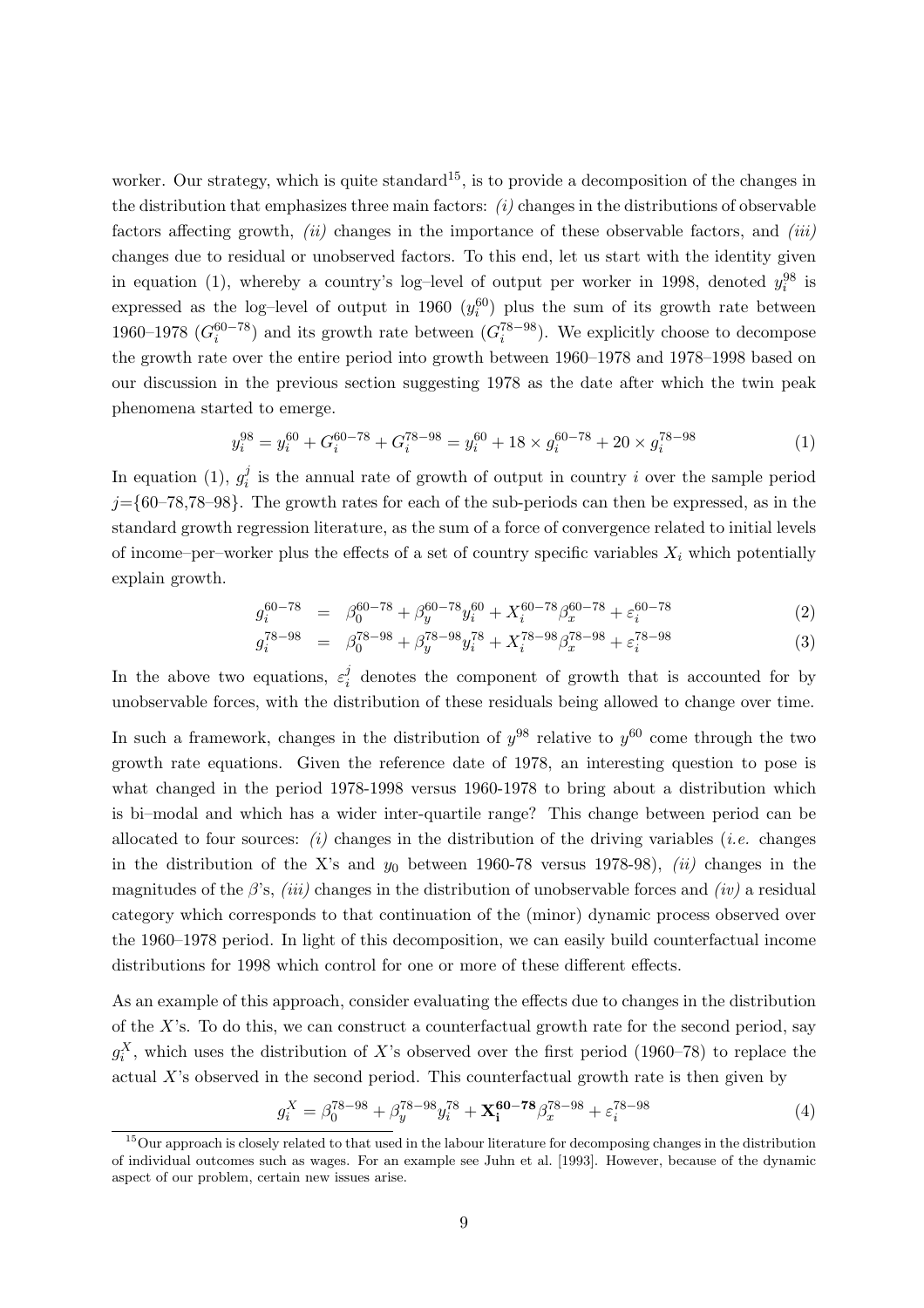Using the definition of the rate of growth, we can build a counterfactual distribution of  $y_i^{98}$ , denoted  $y_i^X$  as follows

$$
y_i^X = y_i^{78} + 20 \times g_i^X
$$
  
\n
$$
= y_i^{78} + 20 \times (\beta_0^{78-98} + \beta_y^{78-98}y_i^{78} + \mathbf{X}_i^{60-78}\beta_x^{78-98} + \varepsilon_i^{78-98})
$$
  
\n
$$
= y_i^{78} + 20 \times (\beta_0^{78-98} + \beta_y^{78-98}y_i^{78} + X_i^{78-98}\beta_x^{78-98} + \varepsilon_i^{78-98}) + 20 \times (\mathbf{X}_i^{60-78} - X_i^{78-98})\beta_x^{78-98}
$$
  
\n
$$
= y_i^{98} + 20 \times (\mathbf{X}_i^{60-78} - X_i^{78-98})\beta_x^{78-98}
$$
  
\n(5)

Likewise, the effects of changes in the magnitude of the  $\beta_x$  on the distribution of income can be measured by constructing the rate of growth,  $g_i^{\beta_x}$  $i^{\beta_x}$ , that controls for changes in  $\beta_x$ 

$$
g_i^{\beta_x} = \beta_0^{78-98} + \beta_y^{78-98} y_i^{78} + X_i^{78-98} \beta_x^{60-78} + \varepsilon_i^{78-98} \tag{6}
$$

similar calculations as in system (5) yields

$$
y_i^{\beta_x} = y_i^{98} + 20 \times X_i^{78-98} (\beta_{\mathbf{x}}^{60-78} - \beta_x^{78-98})
$$
 (7)

In the same fashion, changes in either the distribution of the  $y_0$ 's, the speed of convergence or in the distribution of unobservables can be accounted for by computing the appropriate rates of growth  $(g_i^{y_0})$  $_{i}^{y_{0}},\,g_{i}^{\beta_{y}}$  $i_j^{\beta_y}$  and  $g_i^{\varepsilon}$  respectively) and the implied counterfactual income distributions  $(y_i^{y_0})$  $\frac{y_0}{i}$ ,  $y_i^{\beta_y}$  $i_j^{\beta_y}$  and  $y_i^{\varepsilon}$  as follows: <sup>1617</sup>

$$
g_i^{y_0} = \beta_0^{78-98} + \beta_1^{78-98} \mathbf{y}_i^{60} + X_i^{78-98} \beta_x^{78-98} + \varepsilon_i^{78-98} \tag{9}
$$

$$
g_i^{\beta_y} = \beta_0^{78-98} + \beta_{\mathbf{y}}^{60-78} y_i^{78} + X_i^{78-98} \beta_x^{78-98} + \varepsilon_i^{78-98} \tag{10}
$$

$$
g_i^{\varepsilon} = \beta_0^{78-98} + \beta_y^{78-98} y_i^{78} + X_i^{78-98} \beta_x^{78-98} + \varepsilon_1^{60-78}
$$
 (11)

$$
y_i^{y_0} = y_i^{98} + 20 \times (\mathbf{y_i^{60}} - y_i^{78}) \beta_y^{78 - 98}
$$
 (12)

$$
y_i^{\beta_y} = y_i^{98} + 20 \times (\beta_{\mathbf{y}}^{60-78} - \beta_{\mathbf{y}}^{78-98}) y_i^{78}
$$
 (13)

$$
y_i^{\varepsilon} = y_i^{98} + 20 \times (\varepsilon_i^{60-78} - \varepsilon_i^{78-98}) \tag{14}
$$

Each of the counterfactual y distributions constructed according to these equations can be used to give an account for what the distribution of income would have been (in a partial equilibrium sense) if one of the components had remained constant over the two periods. It should be

$$
y_i^{X\beta} = y_i^{98} + 20 \times (\mathbf{X}_i^{60 - 78} \beta_x^{60 - 78} - X_i^{78 - 98} \beta^{78 - 98})
$$
 (8)

 $16$ Note that if we want to account for both changes in the distribution and the coefficients at the same time, we do not simply have to add up terms, as there exists an interaction between changes in the coefficients and changes in the distribution. For instance, a measure of the effect of an overall change in the driving forces of the growth process (other than convergence) is obtained by building the variable

<sup>&</sup>lt;sup>17</sup>Our approach to decomposing a distribution implicitly assumes that the data satisfy the requirement of a pure location model, that is, a mean shift in an  $X$  variable is assumed to shift the distribution but not change its shape. Alternatively, we could adopt a less restrictive framework as made possible by quantile regression techniques. However, a preliminary exploration along this front did not reveal any additional insights and therefore we did not pursue this line.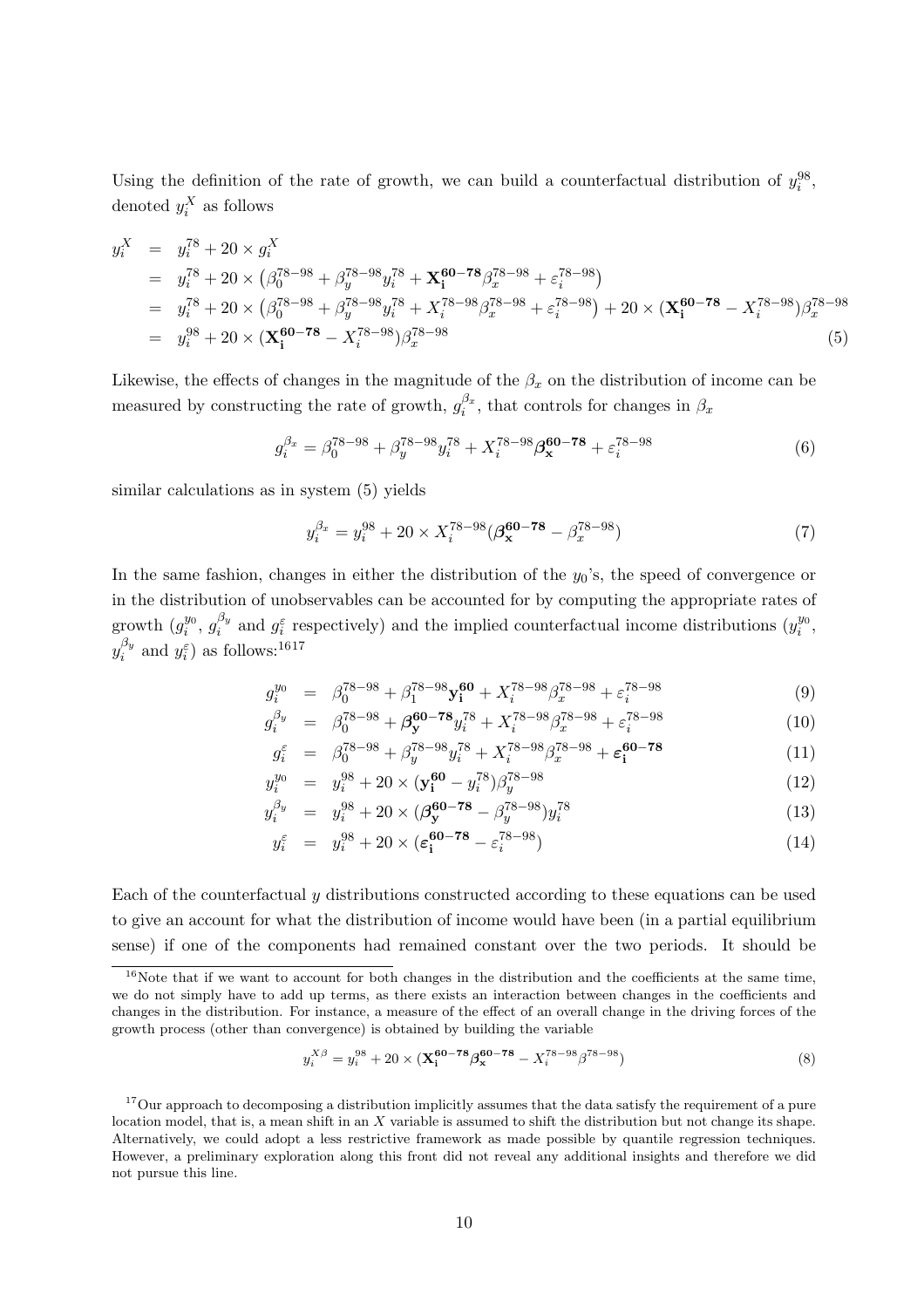noted that  $-$  because of the dynamic aspect of our problem  $-$  even if we simultaneously take into account the effects of changes in the distribution of Xs, changes in the  $\beta$ s and changes in the distribution of the  $\varepsilon$ , the resulting counterfactual will not mechanically reproduce the distribution of either 1960 or 1978. Instead, the distribution that arises when we consider all three of these effects simultaneously, which we will denote as the distribution of  $y<sup>R</sup>$ , corresponds to an outcome resulting from projecting to 1998 the dynamic process observed between 1960 and 1978, that is,  $y_i^R = y_i^{78} + 20 \times g_i^{60-78}$ . Hence, when we evaluate our counterfactuals, it is interesting to compare them with the 1960 and 1978 distribution as well as the distribution of  $y^R.$ <sup>18</sup>

Obviously, in order to implement the above decomposition, it is necessary to choose an appropriate set of Xs. Our approach to this issue will be to focus on the forces emphasized in neoclassical growth theory (see Solow [1956]) as well as other possibilities such as effects of education, scale effects and non–linear dependence to initial conditions.

### 3 Understanding the growth of output per worker

In order to implement the above decomposition, the first step is to examine the stability of the growth process over the period 1960-78 versus 1978-98. In particular, if the process is stable, then changes in the  $\beta$ s cannot account for any of the change in the distribution. To this end, in this section we report a set of cross–country regressions relating growth in output per worker to the initial level of output per worker and other X variables for both the period 1960-78 and 1978-1998. As discussed above, we begin by focusing on the case with only two X variables ( $(i)$ ) the investment rate and  $(ii)$  the rate of population growth) since this will allow us to highlight what we believe to be the major change in the growth process over this period.<sup>19</sup> Afterwards, we will show how the change in importance of these two factors is robust to the inclusion of other variables, and especially to controlling for human capital accumulation in different forms.

#### 3.1 The rise in importance of accumulation forces

Table 3 reports a series of estimates for the regression of the average yearly growth in output per worker on the initial log-level of output per worker, the average yearly growth in labor force and the log of the average rate of investment. Estimates are reported for both the periods 1960-78 and 1978-98, and are estimated using ordinary least squares (OLS) and weighted least squares (WLS). Averages for both the regressors and regressants are taken over the respective sub– samples. In the case of WLS, two weighting schemes were used; the first one (WLS1) weights

 $18$ If we wanted to follow the labor literature more closely, it would be reasonable to build all our counterfactuals starting from the distribution of  $y^R$ . However, we have chosen not to do so since it render our analysis less transparent. Nonetheless, we have explored this alternative base for building counterfactuals and it produces identical insights.

 $^{19}{\rm The}$  data used are those described in section 1 and in appendix A.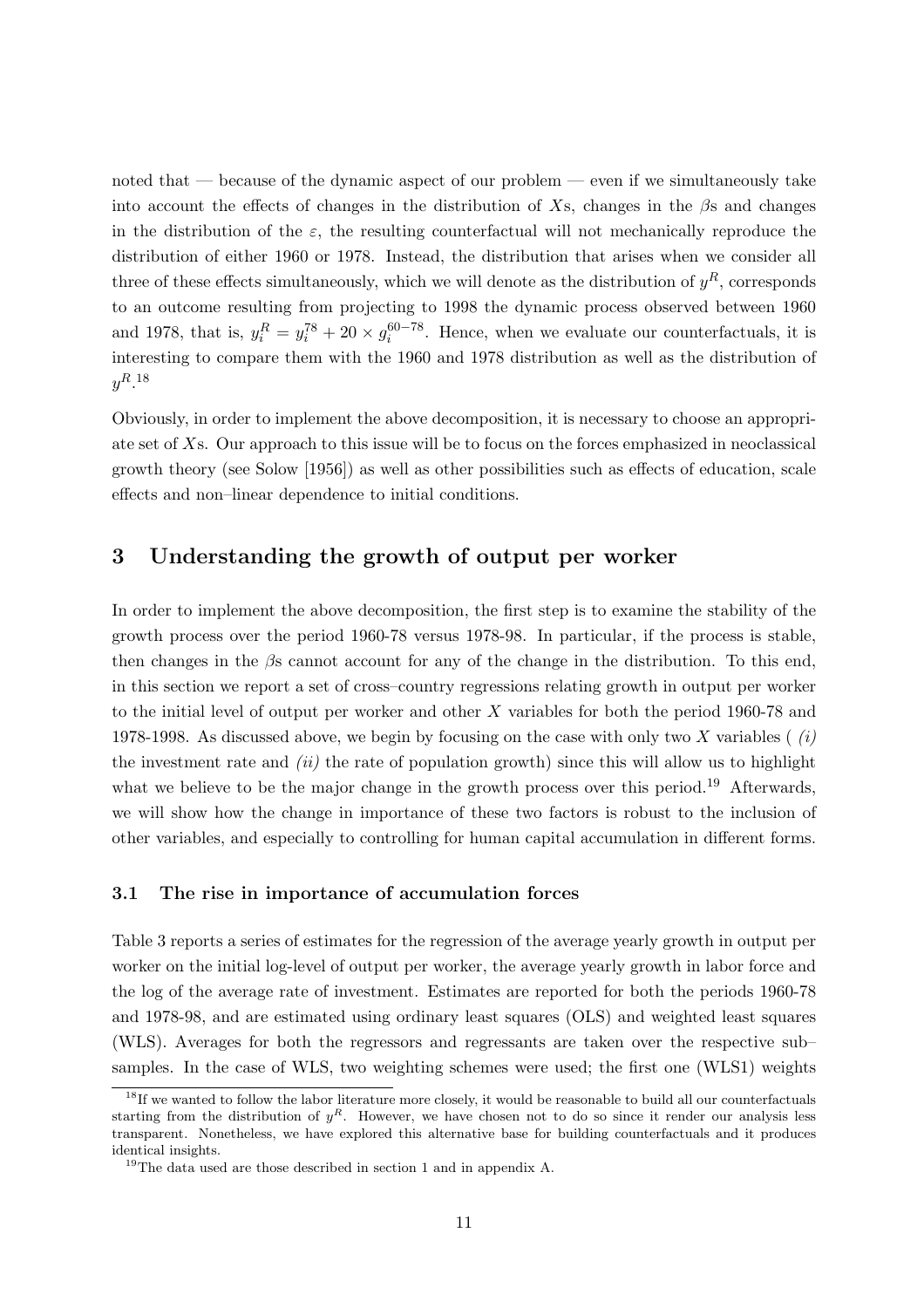each country according to the logarithm of its average population over the whole period, and the second one (WLS2) uses the logarithm of average GDP. (Averages for both the regressors and regressants are taken over the respective sub–periods).

|                             | <b>OLS</b> |           |           | WLS1      |           | WLS2      |
|-----------------------------|------------|-----------|-----------|-----------|-----------|-----------|
|                             | $60 - 78$  | $78 - 98$ | $60 - 78$ | $78 - 98$ | $60 - 78$ | $78 - 98$ |
| Const.                      | 0.185      | 0.208     | 0.161     | 0.213     | 0.180     | 0.211     |
|                             | (0.025)    | (0.026)   | (0.023)   | (0.021)   | (0.024)   | (0.025)   |
| $y_0$                       | $-0.013$   | $-0.014$  | $-0.010$  | $-0.015$  | $-0.013$  | $-0.014$  |
|                             | (0.002)    | (0.002)   | (0.002)   | (0.002)   | (0.002)   | (0.002)   |
| $\boldsymbol{n}$            | $-0.137$   | $-0.606$  | $-0.118$  | $-0.623$  | $-0.133$  | $-0.618$  |
|                             | (0.164)    | (0.163)   | (0.173)   | (0.161)   | (0.162)   | (0.161)   |
| i/y                         | 0.016      | 0.027     | 0.018     | 0.025     | 0.017     | 0.026     |
|                             | (0.003)    | (0.004)   | (0.003)   | (0.004)   | (0.003)   | (0.004)   |
| $R^2$                       | 0.36       | 0.52      | 0.43      | 0.62      | 0.40      | 0.56      |
| $\mathcal{Q}(\text{Total})$ | 14.642     | [0.002]   | 8.590     | [0.035]   | 10.994    | [0.012]   |
| $\mathcal{Q}(y_0)$          | 0.033      | [0.855]   | 2.692     | [0.101]   | 0.424     | [0.515]   |
| $\mathcal{Q}(n,i/y)$        | 12.021     | [0.002]   | 8.212     | [0.016]   | 10.263    | [0.006]   |

Table 3: Growth Regressions

Note: Standard errors in parenthesis, p–values in brackets. WLS1: Weights correspond to the log of the country's population. WLS2: Weights correspond to the log of the country's total real GDP. 75 observations.

Let us first focus on the OLS results. The convergence parameter — the coefficient associated to  $y_0$  — is close to that reported by other studies (see e.g. Mankiw, Romer and Weil [1992]). Moreover, the estimates of this effect have remained quite stable over the two sub–periods. Indeed, the stability test of this parameter, which we denote by  $\mathcal{Q}(y_0)$  in the table, does not indicate a rejection of stability at conventional levels  $(p-value=0.855)$ .<sup>20</sup> In contrast, the estimates reported in the two first columns of Table 3 indicate that the magnitude of the coefficients related to the rate of growth of the labor force and the investment/output ratio have increased quite substantially between the two sub–periods. In particular, in the first sub-period (1960-1978), the coefficient measuring the impact of population growth on the growth process was not significant at the conventional  $5\%$  level and amounted to  $-0.137$ , implying that a negative  $1\%$  differential in population growth would have translated into a positive differential in output per worker of about 2.5% over the 18 year period. In the second sub–period, this coefficient rose to -0.606, implying the same negative 1% differential in the rate of growth would have translated in a positive differential in output per worker of about 12% over the second sub–period. A somewhat similar pattern is found in the behavior of the coefficient affecting the investment/output ratio. Over the first sub–period, the coefficient affecting investment is 0.016 and significant. Over the second sub–period, this coefficient rose to 0.027. The test statistic,  $\mathcal{Q}(n, i/y)$ , which tests

 $^{20}$ Note that all our stability tests are performed allowing for residuals to be correlated within countries over the two samples and the variances in the two samples are allowed to differ.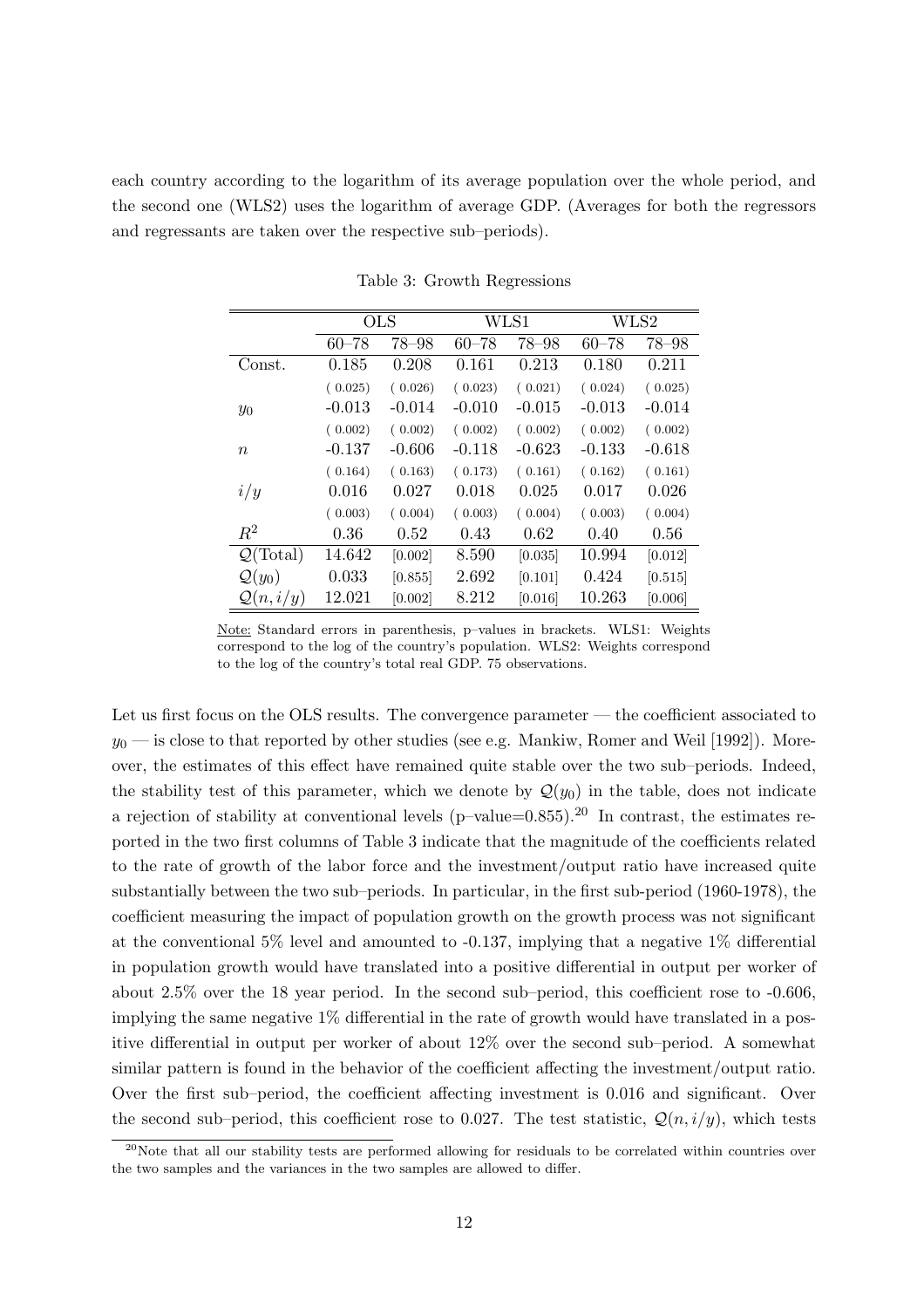the null hypothesis of stability in these two parameters across sub-periods, decisively rejects stability (p–value=0.002). The restriction of the overall stability of all three coefficients (not including the constant), which is given by  $\mathcal{Q}(\text{Total})$ , is also clearly rejected, which thereby opens the door to the possibility that changes in coefficients affecting the growth process is a potential candidate for understanding changes in the distribution documented in Section 2.

At this point, it is relevant to ask whether OLS estimates may be dominated by the experiences of a subset of small countries. In order to address this issue, we report in Table 3 results from estimation using weighted least squares (WLS) where countries are respectively weighted according to either their total population (log) or their total GDP (log). The first striking feature that emerges from the table is that the OLS results remain largely unchanged by moving toward WLS estimation, both in terms of magnitude and stability of the coefficients. For example, the size of the effects of population growth on output growth process is very close to that obtained using OLS. The coefficient is not significant over the first sub–period and becomes significantly negative and large over the second sub–period. Likewise the effects of the investment rate almost doubled between the two sub–periods and the estimates are very close to those obtained by OLS. Furthermore, the stability test for these two variables also leads to strong rejection. The only noticeable exception is found in the stability test of convergence in WLS1, which now indicates that the convergence process may have increased over the two sub–periods. This is not too surprising given that this procedure weights the Chinese and Indian experience more heavily, both of which caught up rapidly over this period.

|                             | IV1       |          |           | IV <sub>2</sub> | IV <sub>3</sub> |           |
|-----------------------------|-----------|----------|-----------|-----------------|-----------------|-----------|
|                             | $60 - 78$ | 78–98    | $60 - 78$ | $78 - 98$       | $60 - 78$       | $78 - 98$ |
| Const.                      | 0.147     | 0.203    | 0.155     | 0.202           | 0.149           | 0.204     |
|                             | (0.027)   | (0.029)  | (0.035)   | (0.032)         | (0.027)         | (0.028)   |
| $y_0$                       | $-0.010$  | $-0.014$ | $-0.011$  | $-0.013$        | $-0.011$        | $-0.014$  |
|                             | (0.002)   | (0.002)  | (0.003)   | (0.003)         | (0.002)         | (0.002)   |
| $\boldsymbol{n}$            | $-0.181$  | $-0.614$ | $-0.172$  | $-0.616$        | $-0.203$        | $-0.638$  |
|                             | (0.171)   | (0.164)  | (0.170)   | (0.166)         | (0.172)         | (0.166)   |
| i/y                         | 0.009     | 0.026    | 0.010     | 0.025           | 0.009           | 0.026     |
|                             | (0.004)   | (0.005)  | (0.006)   | (0.006)         | (0.004)         | (0.004)   |
| $\mathcal{Q}(\text{Total})$ | 16.444    | [0.001]  | 11.813    | [0.008]         | 16.988          | [0.001]   |
| $\mathcal{Q}(y_0)$          | 0.923     | [0.337]  | 0.439     | [0.508]         | 0.911           | [0.340]   |
| $\mathcal{Q}(n,i/y)$        | 14.936    | [0.001]  | 9.841     | [0.007]         | 15.406          | [0.000]   |

Table 4: Growth Regressions (Instrumental Variables)

Note: Standard errors in parenthesis, p–values in brackets. IV1: the variable used for instrumenting  $i/y$  is its initial level in each sample period, IV2: the variable used for instrumenting  $i/y$  is the average of  $(c/y)$  over each the subperiod, IV3: the variables used to instrument  $i/y$  and n are the initial level of  $(i/y)$ , the average  $(c/y)$  over the sub-sample, and the average growth rate of population over the 15 first periods of the sub–sample. 75 observations.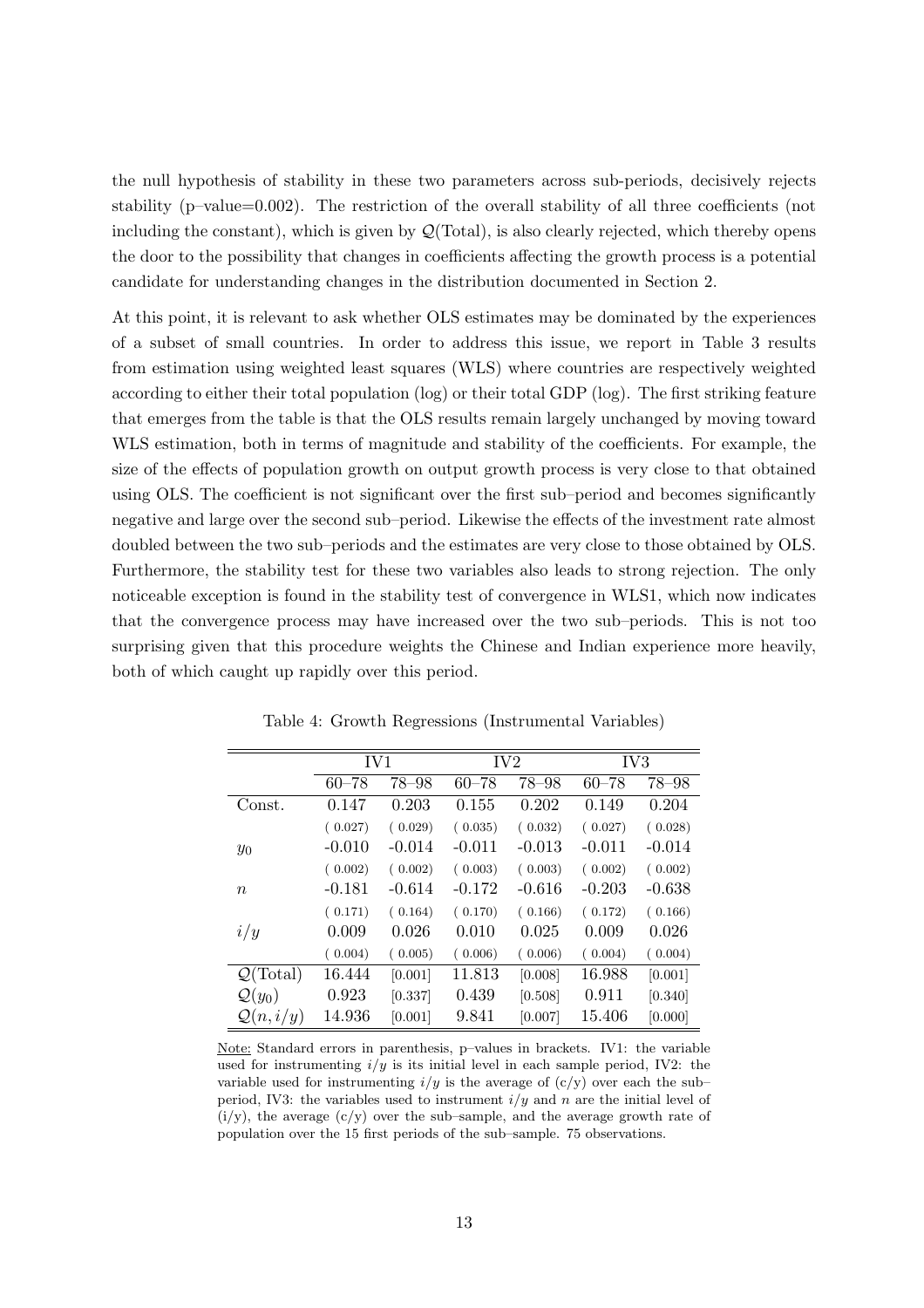A second potential concern is the possibility of endogeneity of regressors. To address this issue, we report in Table 4 estimation results using different instrumental variable strategies. Three sets of instruments are considered. The first two, IV1 and IV2, address the potential endogeneity of the investment rate with respect to good growth outcomes in each sub-period. In the first case, IV1, we use as an instrument for the average investment rate its initial (log) level in each sub– period. In the second case, IV2, we instrument the investment rate using the country's average saving rate over each period, given by the average level of the consumption to output ratio (in log form) over the sub–period. In the last case, IV3, we use both previously mentioned instruments to instrument the investment rate, moreover we also instrument the rate of population growth using the average growth rate of population 15–64 over only the 15 first years of each sub–period. This latter instrument is aimed at correcting for the potential endogeneity of fertility over each sub–period. As it takes at least 15 years for fertility to affect the labor force, this instrumental variable strategy eliminates any possibility of within period endogeneity of fertility. Hereafter, this particular set of instruments will be referred to as  $IV^*$ . As can be seen from the table, the pattern of results are barely affected by the IV procedures. Convergence still displays stability and the coefficients are extremely close to those obtained using OLS. Furthermore, the stability tests indicate that the impact of investment rates and population growth changed significantly between the two sub–periods, as the p–value associated with  $\mathcal{Q}(n, i/y)$  is essentially 0 for all three IV procedures. The only substantial change associated with these IV procedures is a reduction in the coefficient on the investment–output ratio in the 1960–78 period (from 0.016 with OLS to 0.009 with IV). This implies a larger increase in the impact of the investment rate across periods using IV.

Up to now, we have split our sample in 1978 based on our investigation of the dynamics of the distribution of output per worker, and in particular this choice was motivated by the observation that the widening of the interquartile range seemed to have occurred in the late seventies. Nevertheless, one may question whether or results are robust to changes in the splitting date. To address this issue, we estimated the two growth processes using alternative split dates. In particular, we explored all split dates between 1975 and 1983 and in all cases found significant evidence of a change in the latter sample relative to the earlier sample. In order to get a sense of change in the growth process taking place over time, we report in Figure 4 the estimated coefficients on population growth and investment rate as well as the speed of convergence obtained from rolling regressions, with each variable measured in relation to the given window. We chose a size of window of 19 years since it corresponds to half of our sample length.<sup>21</sup> Each rolling regression was carried out using OLS, WLS and IV. When using WLS, the weight was given by the (log) level of population. In the IV procedure, we used the set of instruments IV<sup>\*</sup>. As can be seen from the figure, the main pattern highlighted in our simple regressions can

 $^{21}$ In rolling regressions, we estimate a series of regressions with the first regression using observations 1 through 19, the second regression using observations 2 through 20, etc. . .We also explored window sizes between 15 to 25 years, all of which led to similar conclusions. In Beaudry and Collard [2002] this approach was used to examine changes in the growth process among OECD country's.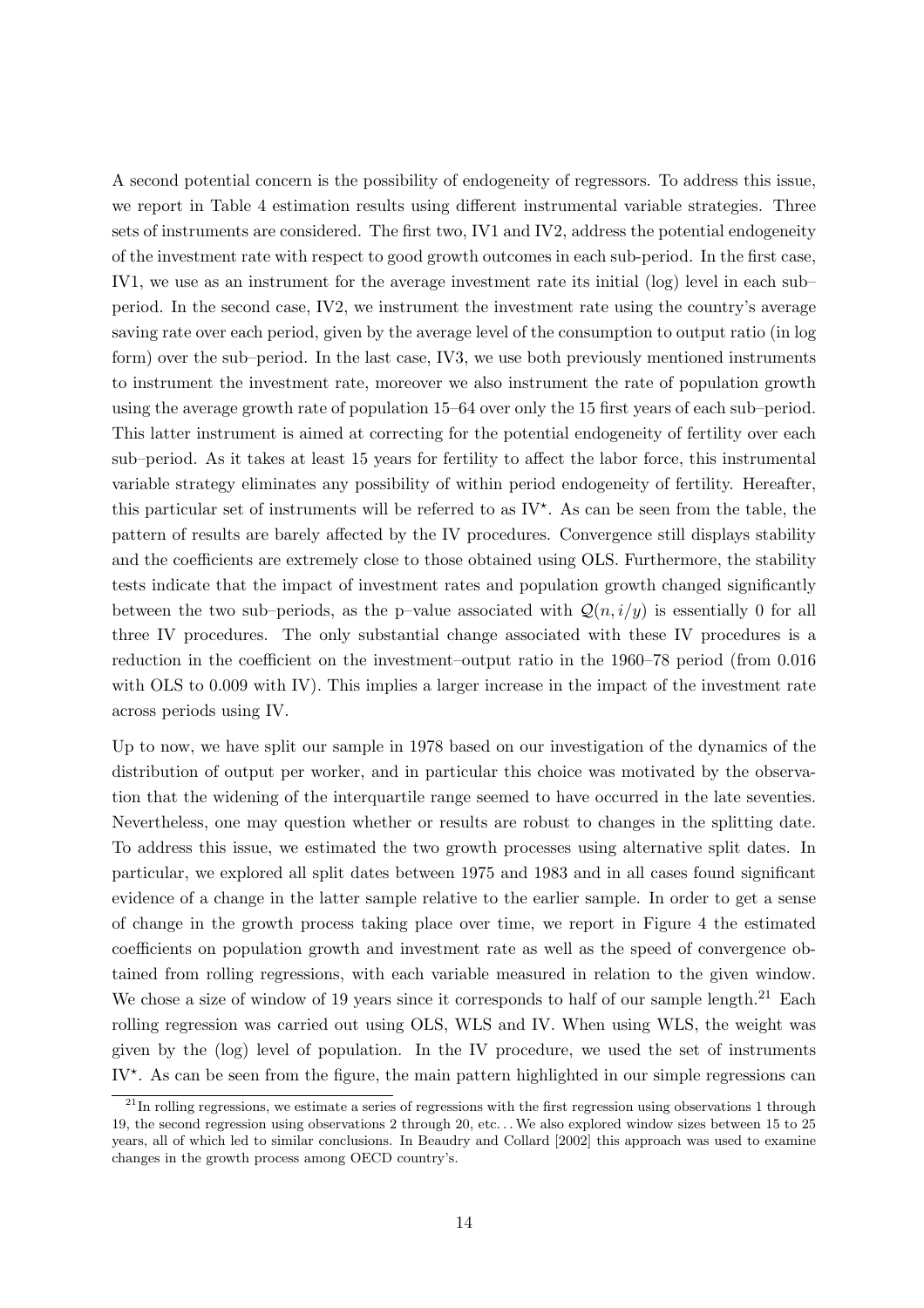

also be observed in rolling regressions. In effect, there has been a continuous increase in the magnitude of the population growth effect as well as in the investment effect, even though the latter effect decreases slightly at the end of the period.<sup>22</sup> Furthermore, the size of the coefficients over the different windows is relatively robust to the estimation method. Hence, these results suggest that the main pattern we observed in our simple OLS regression is robust both across the estimation method and the splitting year of the sample.

An alternative means of examining the role of accumulation forces, one which is commonly used in the literature, is to gather the effects of the investment rate and of population growth into one summary variable which captures a country's long-run capital intensity. In effect, from the standard law of motion of capital, one can readily derive a country's long-run capital-output ratio. The log of this ratio, which we will denote by  $K$ , is given by the following relationship where  $\delta$  is the rate of depreciation of capital and  $\gamma$  is the rate of growth of labor augmenting technological progress.

$$
\mathcal{K} \equiv \log\left(\frac{k}{y}\right) = \log\left(\frac{\frac{i}{y}}{(1+n)(1+\gamma)-(1-\delta)}\right)
$$

To construct  $K$  we followed Mankiw et al. [1992] and set the annual depreciation rate of capital at  $3\%$  ( $\delta = 0.03$ ) and the rate of technological growth of  $2\%$  ( $\gamma = 0.02$ ). We checked the robustness of our results against alternative rates of depreciation and found no major differences.

In the first two columns of Table 5, we report IV estimates using  $K$  as regressor. The instruments used are those corresponding to the set  $\mathrm{IV}^{\star}$ . Two main comments are in order. First, the convergence parameter shares the same properties as those presented earlier. If we now focus on our accumulation variable  $K$ , it shares the properties of our previous estimates of the investment

 $^{22}$ In effect, this later decline suggests that the period of especially high gains to physical capital accumulation may have been a temporary phenomena that was concentrated in the 1978–96 period.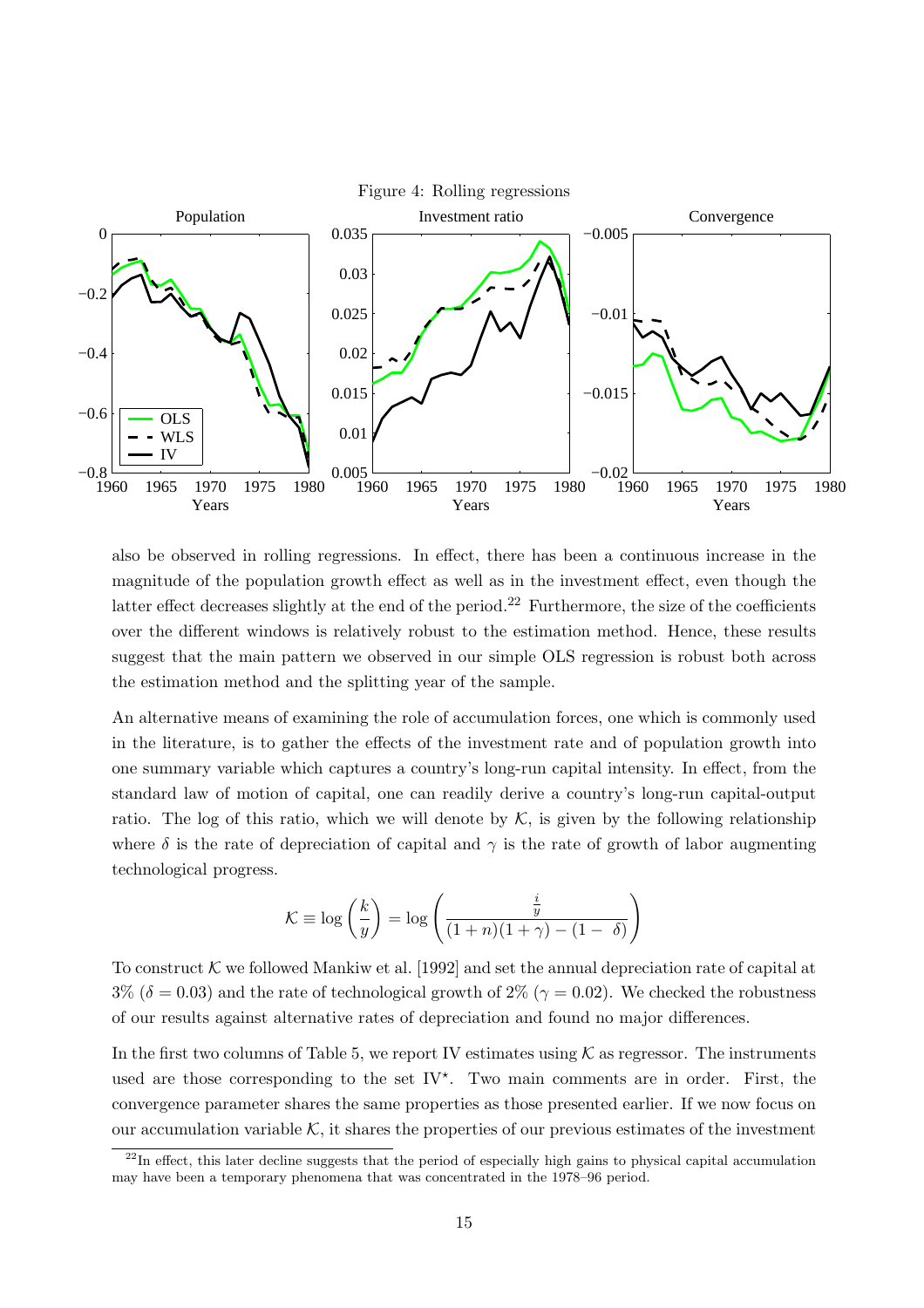rate and population growth. In particular, its size has more than tripled between the two sub– samples shifting from 0.009 to 0.029, and the stability test strongly indicates rejection.

By reducing the number of covariates in this way, we make it easier to consider results within sub–samples. In particular, we can now explore whether the observed instability of coefficients is being driven by primarily by rich or poor countries. To this end, we report in Table 5 results based on splitting the sample of countries along the median level of incomes in  $1960<sup>23</sup>$  As can

|                             | Total     |           |           | $y_{1960} < \text{med}(y_{1960})$ |           | $y_{1960} \geqslant \text{med}(y_{1960})$ |
|-----------------------------|-----------|-----------|-----------|-----------------------------------|-----------|-------------------------------------------|
|                             | $60 - 78$ | $78 - 98$ | $60 - 78$ | 78-98                             | $60 - 78$ | 78-98                                     |
| Const.                      | 0.121     | 0.121     | 0.060     | 0.114                             | 0.176     | 0.075                                     |
|                             | (0.021)   | (0.022)   | (0.046)   | (0.037)                           | (0.039)   | (0.075)                                   |
| $y_0$                       | $-0.011$  | $-0.014$  | $-0.003$  | $-0.012$                          | $-0.017$  | $-0.010$                                  |
|                             | (0.002)   | (0.002)   | (0.006)   | (0.004)                           | (0.004)   | (0.008)                                   |
| ${\cal K}$                  | 0.009     | 0.029     | 0.008     | 0.026                             | 0.012     | 0.034                                     |
|                             | (0.003)   | (0.004)   | (0.005)   | (0.005)                           | (0.004)   | (0.008)                                   |
| Wald                        | 0.154     | 1.981     | 0.483     | 0.124                             | 7.190     | 3.286                                     |
|                             | [0.694]   | [0.159]   | [0.487]   | [0.724]                           | [0.007]   | [0.069]                                   |
| $\mathcal{Q}(\text{Total})$ | 17.846    | [0.000]   | 6.808     | [0.033]                           | 23.874    | [0.000]                                   |
| $\mathcal{Q}(y_0)$          | 0.834     | [0.361]   | 1.929     | [0.165]                           | 0.648     | [0.421]                                   |
| $\mathcal{Q}(\mathcal{K})$  | 15.647    | [0.000]   | 6.561     | [0.010]                           | 7.580     | [0.006]                                   |

Table 5: Growth Regressions (Accumulation, IV)

Note: Standard errors in parenthesis, p–values in brackets. The variables used to instrument K are the initial level of  $(i/y)$ , the average  $(c/y)$  over the sub–sample, and the average growth rate of population over the 15 first periods of the sub–sample. 75 observations. The line denote Wald reports the Wald test of the restriction implicit in the accumulation variable K that the coefficient of (i/y) is the same as that of  $\log((1+n)(1+\gamma)-(1-\delta))$ .

be seen in Table 5, among the richer countries — those with an initial output per worker above the median of the distribution — convergence has actually declined slightly between periods, although not in a significant manner. Conversely, the coefficient on the accumulation forces is significantly different across the two sub–periods, with a change of the same order as the whole sample. If we now look at the poorest countries, we basically observe two phenomena. The first one is related to the convergence process. Convergence seems to have risen slightly between the two sub–samples, from no significant convergence between 1960 and 1978 to a convergence rate of -0.012 over the 1978–1998 period. More interestingly, a look at the accumulation parameter reveals that there has been a significant change in the importance of accumulation forces of a magnitude similar or higher than that observed in the whole sample. Therefore, the observed increase in the importance of traditional accumulation forces appears to have occurred rather uniformly across rich and poor countries.

Together, the results reported in Tables 3 through 5 suggest that there may have been a major

<sup>&</sup>lt;sup>23</sup>The set of instrument is again  $IV^*$ .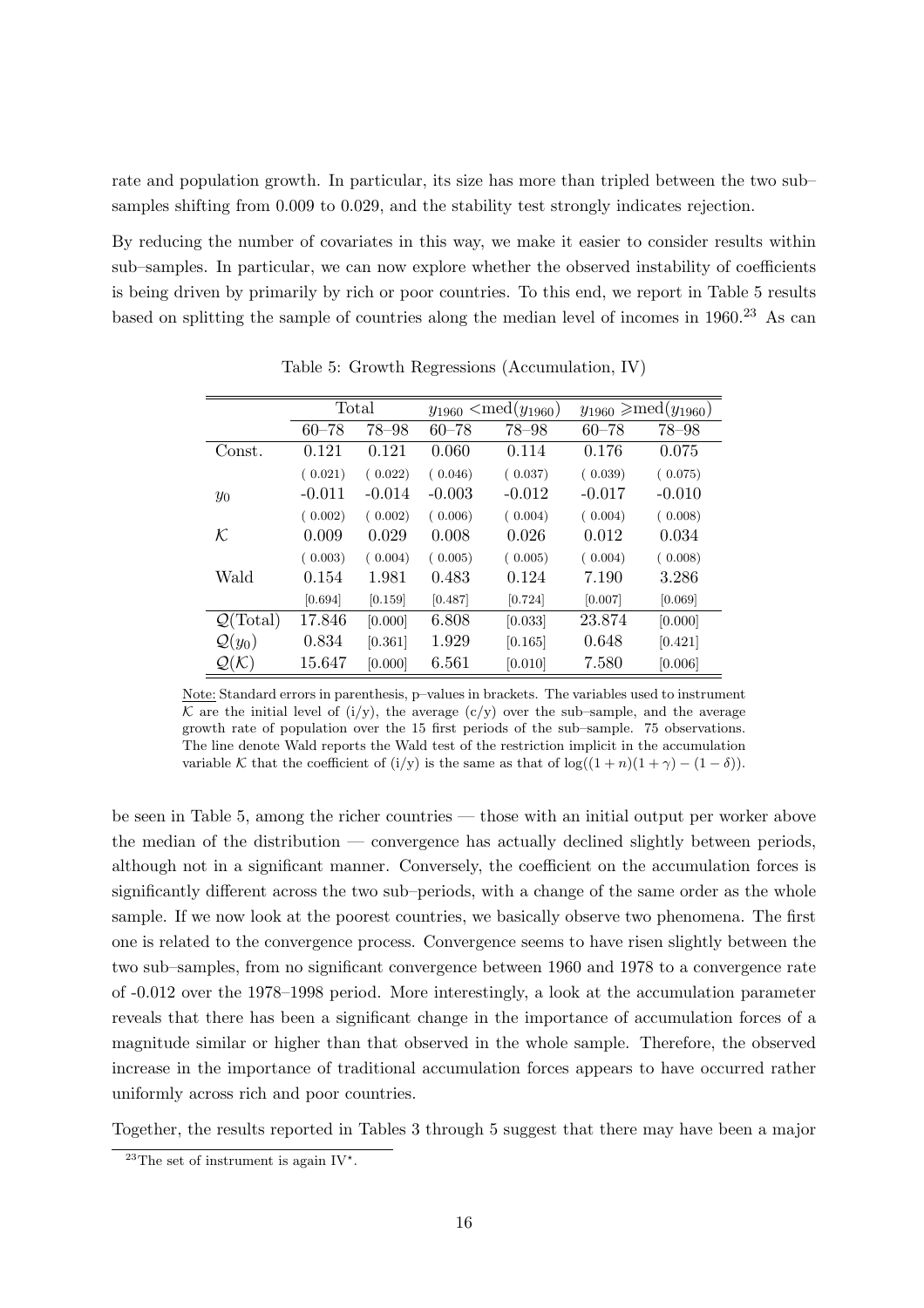change in the determinants of growth across NSSA countries, whereby the importance of the two traditional growth factors emphasized in Solow  $[1956] - (i)$  the rate of investment in physical capital (or the savings rate) and  $(ii)$  population growth — having increased by a factor of almost 3 between the pre and post 1978 periods. In contrast, we find that the speed of convergence has remained rather stable over the period. Before turning to examining the relevance of these effects in terms of their role in changing distribution of output per worker, we first need to establish their robustness.

#### 3.2 Beyond Capital Accumulation: Checking Robustness

In this section we report regression results that explore the robustness of our previous observation regarding the apparent increased importance of physical capital accumulation over the period 1978-98 versus 1960-78 period. More precisely, we first consider the effects of a possible mis– specification error in the convergence process stemming from the omission of non–linear terms. We then address in substantial detail the important question of the role of education. Finally we discuss robustness with respect to including institutional variables.

Nonlinear Convergence: We now address a potential source of bias that may explain our previous results: a mis–specification error underlying the overall convergence process. Implicit in our growth regression is the assumption that the transition dynamics are linear. However, it may be the case that basins of divergence and convergence have emerged over this period.

One simple way of addressing this possibility is to introduce higher order terms in the initial level of output in our growth equation. This allows the growth process to be different for countries starting from different initial levels. We introduce square and cubic terms in the initial (log) level of output to explore the relevance of this effect.<sup>24</sup> In parallel to our previous results, we report in Table 6 estimates using OLS, and IV. The set of instruments is  $IV^*$ . As can be seen from the table, non–linear terms are not found to be significant whatever the sub–period and whatever the estimation method. Accordingly, convergence does not exhibit any significant instability between the two sub–periods, while the accumulation forces continue to exhibit this instability. Hence, nonlinear convergence forces do not appear particularly relevant in our data.<sup>25</sup>

Education: Up to now, we have focused on whether the importance of physical capital accumulation may have changed over time. However, education, and the broader concept of human capital, is thought by most to be important contributing factor to growth. For instance, in the theory of endogenous growth, sustained growth is often the result of the accumulation of human capital over time (see Uzawa [1965] or Lucas [1988]). Furthermore, in their influential paper,

 $^{24}$ Note that for presentation purposes, the initial level of output is normalized by the 1960 US level for this exercise.

<sup>&</sup>lt;sup>25</sup>In the absence of the investment rate and the rate of population growth in the regression, we do find some minor evidence of non–linearity.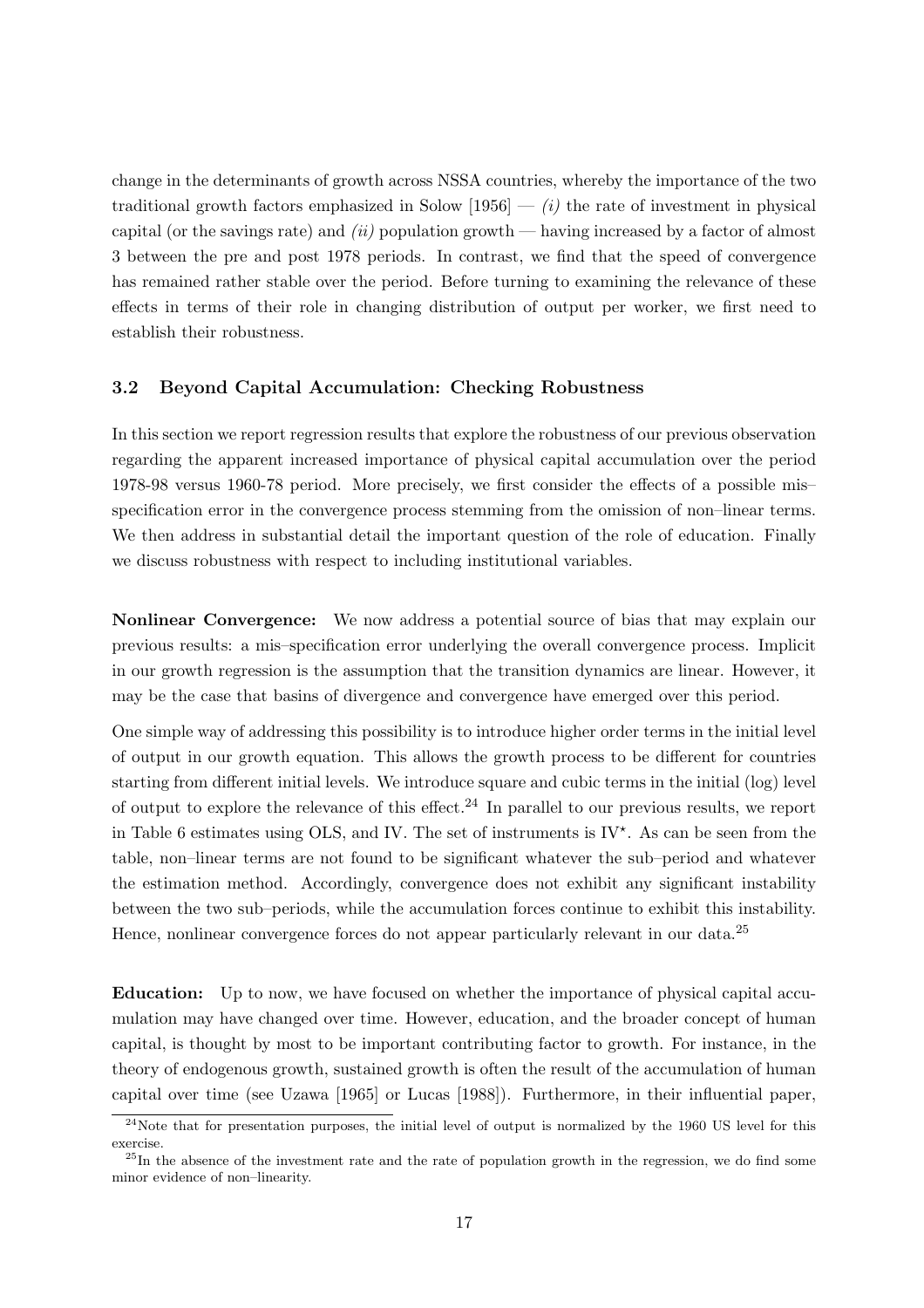|                                  | OLS       |             | IV        |           |
|----------------------------------|-----------|-------------|-----------|-----------|
|                                  | $60 - 78$ | 78–98       | $60 - 78$ | $78 - 98$ |
| Const.                           | 0.044     | $\,0.059\,$ | 0.033     | 0.058     |
|                                  | (0.007)   | (0.007)     | (0.008)   | (0.008)   |
| $\it n$                          | $-0.227$  | -0.581      | -0.291    | $-0.616$  |
|                                  | (0.167)   | (0.178)     | (0.176)   | (0.181)   |
| i/y                              | $0.016\,$ | 0.027       | 0.008     | 0.025     |
|                                  | (0.003)   | (0.004)     | (0.004)   | (0.004)   |
| $y_0$                            | $-0.022$  | $-0.014$    | $-0.023$  | -0.014    |
|                                  | (0.015)   | (0.015)     | (0.016)   | (0.015)   |
| $y_0^2$                          | $-0.001$  | $-0.001$    | $-0.004$  | $-0.002$  |
|                                  | (0.012)   | (0.012)     | (0.013)   | (0.012)   |
| $y_0^3$                          | 0.001     | $-0.001$    | 0.000     | $-0.001$  |
|                                  | (0.003)   | (0.003)     | (0.003)   | (0.003)   |
| $\,R^2$                          | 0.39      | $\rm 0.52$  |           |           |
| $\mathcal{Q}(\text{Total})$      | 19.233    | [0.002]     | 23.191    | [0.000]   |
| $\mathcal{Q}(\{y_0^j\}_{j=1}^3)$ | 3.084     | [0.379]     | 4.310     | [0.230]   |
| $\mathcal{Q}(n,i/y)$             | 9.239     | [0.010]     | 13.595    | [0.001]   |

Table 6: Non–linear convergence

Note: Standard errors in parenthesis, p–values in brackets. WLS: Weights are given by the log of the population. IV: the variables used as instruments for  $i/y$  and n are the initial level of (i/y), the average (c/y) over the sub-sample, and the average growth rate of population over the 15 first periods of the sub– sample. 75 observations.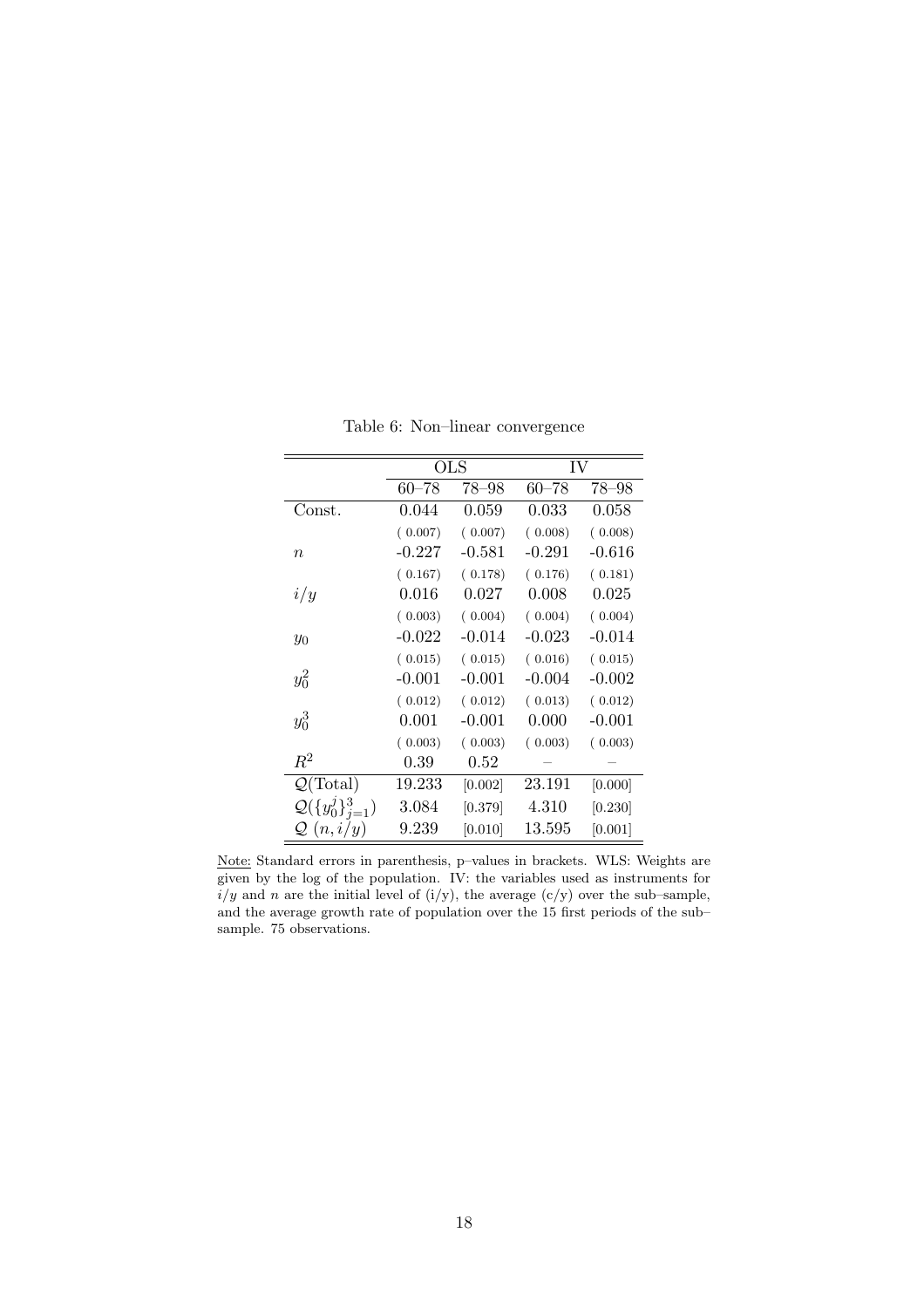Mankiw et al. [1992] propose an augmented version of the Solow growth model in which human capital — measured essentially by the proportion of the working age population in secondary  $\text{school}$  — enters the production function. Their results indicate that including both type of capital — physical and human — enables the neoclassical growth model to fit the data relatively better. Such a finding opened the route to a large number of studies that deliver more ambiguous conclusions concerning the exact role of education in the growth process (see Durlauf and Quah [1999] or Klenow and Rodriguez-Clare [1997] for discussions). Therefore, without wanting to take a strong position on the overall importance of education in the growth process, we nevertheless want to examine  $(i)$  whether the effects of education have changed over time and *(ii)* whether controlling for educational investment (or human capital) affects our results regarding the change in importance of traditional growth factors. To this end, Tables 7 through 9 report a set of regression where we introduced different measures of educational investment or human capital into our growth equations.<sup>26</sup> Our first measure of educational investment is a weighted average of school enrollment for primary, secondary and tertiary degrees of education, as documented in Barro and Lee [1993].<sup>27</sup> This measure departs from the original Mankiw et al. [1992] specification of educational investment and rather follows Klenow and Rodriguez-Clare [1997] who argue that focusing on this wider education class is more appropriate. In Table 7 we report estimates for both OLS and IV estimation. Two sets of instruments are investigated. The first one consists of our  $IV^*$  set and is used to instrument both the investment rate and the rate of population growth. The results from this exercise are given under the heading IV1 in Table 7. The second set augments  $IV^*$ , as to allow us to instrument our educational investment variable, by including the number of years of schooling at the beginning of the period. The latter is aimed at mitigating potential measurement error in the school enrollment rate data.

Two main conclusions can be drawn from Table 7. First of all, the change in importance of the traditional growth factors over the two samples is not at all diminished when we include educational investment into our equation. In effect, rather than diminishing the change in coefficients of the investment rate and on population growth, the introduction of education actually magnifies it slightly. Second, in none of the three cases do we find the importance of educational investment to have increased over the two sub–samples. In fact, the estimates suggest that there may have been a decrease. Although the results in this table do not support a strong effect of education investment on growth — at least not in the frequency of two decades<sup>28</sup>

$$
Educ \equiv \log\left(\frac{6 \times E^{P} + 6 \times E^{S} + 4 \times E^{T}}{16}\right)
$$

where  $E^P$ ,  $E^S$  and  $E^T$  denote respectively the enrollment rate in the primary, secondary and tertiary sector.

<sup>&</sup>lt;sup>26</sup>The education data are discussed more extensively in appendix A. Note that because of data availability problems, we loose 7 countries from our sample.

<sup>&</sup>lt;sup>27</sup>The weights for calculating this measure of educational investment correspond to the average number of years spent in each degree

 $^{28}$ This result is in the lines of that obtained by Benhabib and Spiegel [1994] who also find a insignificant and wrong signed effect of education investment on GDP growth. However it contrasts with the findings of Krueger and Lindhal [2001] who point to a positive effect of education on output growth. It should nevertheless be noted that the strong positive effect of education on growth obtained in Krueger and Lindhal [2001] only holds when they abstract from physical capital (see Table 1 p. 1112 in Krueger and Lindhal [2001]). As soon as physical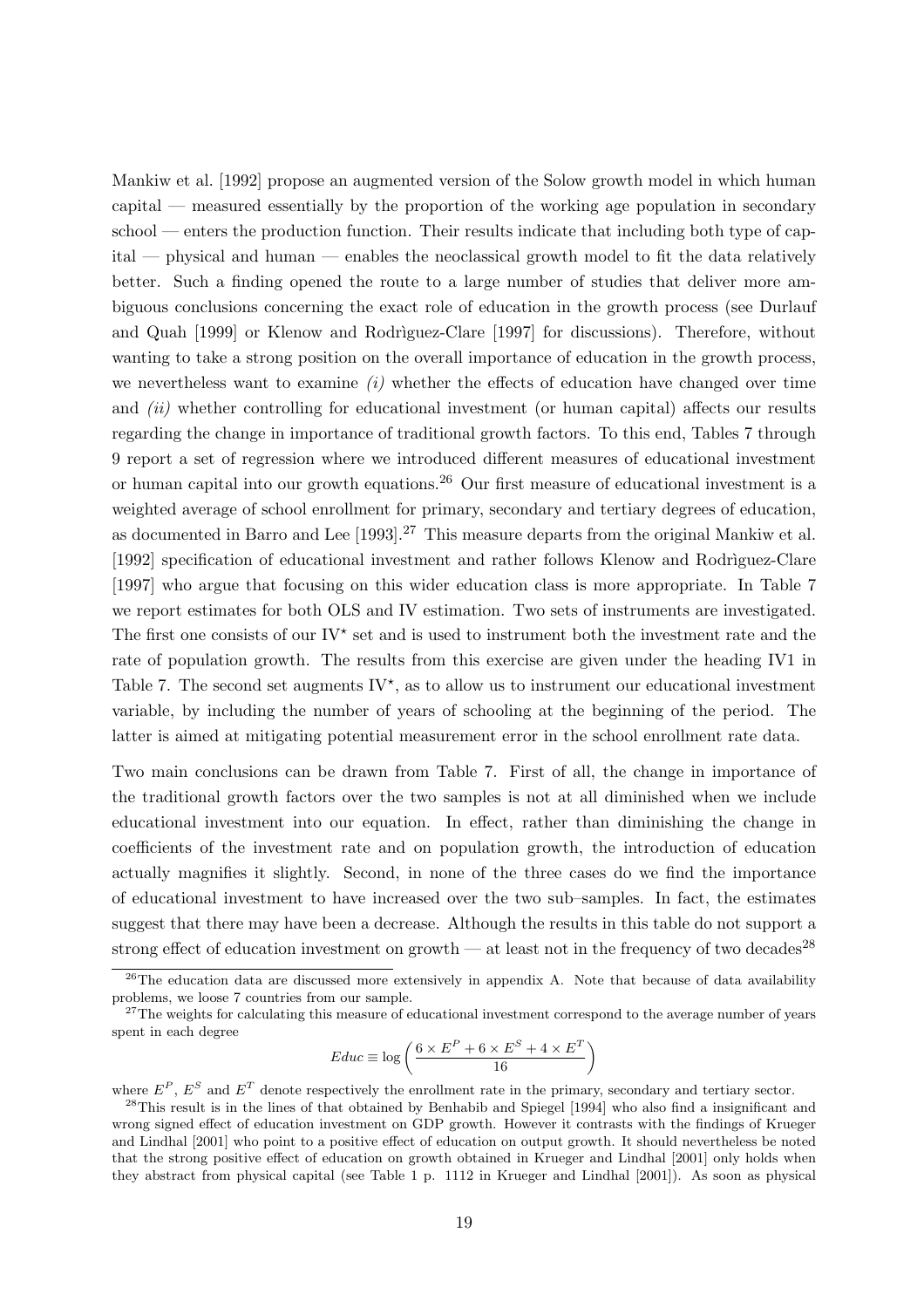|                             | <b>OLS</b> |           | IV1       |           | IV <sub>2</sub> |          |
|-----------------------------|------------|-----------|-----------|-----------|-----------------|----------|
|                             | $60 - 78$  | $78 - 98$ | $60 - 78$ | $78 - 98$ | $60 - 78$       | 78–98    |
| Const.                      | 0.218      | 0.216     | 0.197     | 0.218     | 0.197           | 0.249    |
|                             | (0.032)    | (0.036)   | (0.033)   | (0.036)   | (0.036)         | (0.046)  |
| $y_0$                       | $-0.017$   | $-0.014$  | $-0.015$  | -0.014    | $-0.015$        | $-0.017$ |
|                             | (0.003)    | (0.003)   | (0.003)   | (0.003)   | (0.003)         | (0.004)  |
| $\boldsymbol{n}$            | $-0.082$   | $-0.710$  | $-0.117$  | -0.736    | $-0.117$        | $-0.709$ |
|                             | (0.164)    | (0.159)   | (0.171)   | (0.161)   | (0.171)         | (0.164)  |
| i/y                         | 0.014      | 0.029     | 0.006     | 0.030     | 0.006           | 0.028    |
|                             | (0.003)    | (0.004)   | (0.004)   | (0.005)   | (0.004)         | (0.005)  |
| Educ.                       | 0.010      | $-0.002$  | 0.015     | $-0.004$  | 0.015           | 0.008    |
|                             | (0.006)    | (0.009)   | (0.006)   | (0.009)   | (0.008)         | (0.014)  |
| $\mathcal{Q}(\text{Total})$ | 24.275     | [0.000]   | 28.970    | [0.000]   | 28.844          | [0.000]  |
| $\mathcal{Q}(y_0)$          | 0.342      | [0.559]   | 0.053     | [0.818]   | 0.152           | [0.697]  |
| $\mathcal{Q}(n,i/y)$        | 18.934     | [0.000]   | 24.660    | [0.000]   | 19.879          | [0.000]  |
| $\mathcal{Q}(\text{Educ.})$ | 1.488      | [0.223]   | 3.100     | [0.078]   | 0.220           | [0.639]  |

Table 7: Education (I)

Note: Standard errors in parenthesis, p–values in brackets. IV1: the variables used to instrument  $i/y$  and n are the initial level of  $(i/y)$ , the average  $(c/y)$  over the sub–sample, and the average growth rate of population over the 15 first periods of the sub–sample. IV2: the set of instruments of IV1 is completed by the years of schooling to also instrument the education variable. 68 observations.

— this may have arisen because of measurement error. In effect, as we see in the last column, the negative effect of educational investment observed in the 1978-98 period in the first columns disappears when we instrument educational investment with the number of years of education.

To explore the appropriateness of our measure of educational investment, in table 8 we report a set of regression using two alternative measures to control for educational differences. The first one, P&S, still refers to educational investment as it is a weighted average of primary and secondary enrollment rates, where the weights are the duration (DURP and DURS) in years of each of these two education stages in the different countries as provided in Barro and Lee [1993].<sup>29</sup> The second variable, Years, is a direct measure of the stock of human capital per capita as it corresponds to the average schooling in the total population over 25 also from Barro and Lee [1993]. The results in Table 8 are essentially identical to those found in Table 7, that is, the importance of traditional growth factors appear to have increased while the importance of education has stayed the same or possibly decreased.

As an alternative way of examining the role of education, we construct a long run human capital

$$
P\&S \equiv \log\left(\frac{DURP \times E^{P} + DURS \times E^{S}}{DURP + DURS}\right)
$$

capital is brought back into the regression, education changes are not significant.

<sup>&</sup>lt;sup>29</sup>The measure is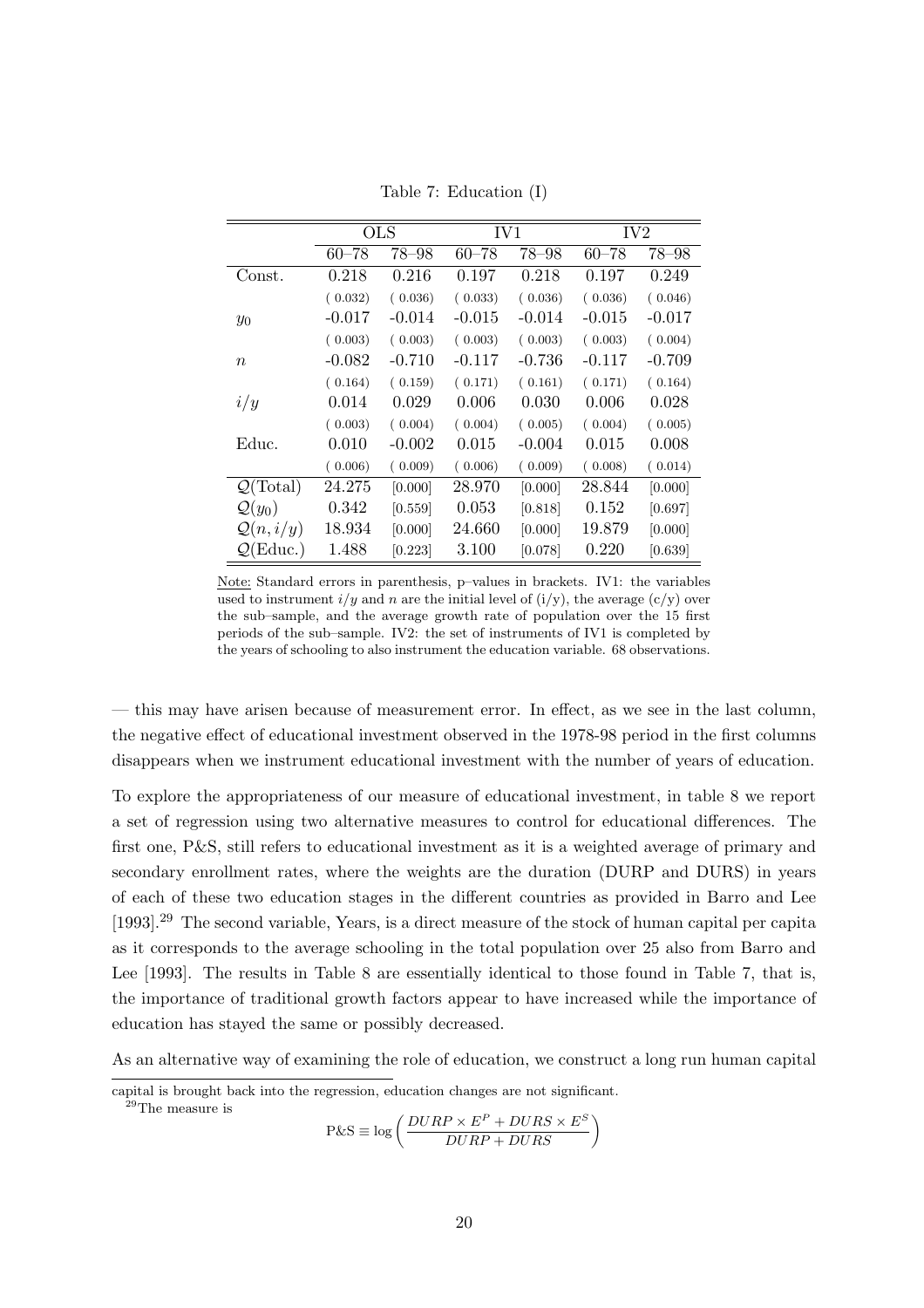Table 8: Education II

|                             | $P\&S$ (IV1) |          | $P\&S$ (IV2) |          | Years     | (IV1)     |
|-----------------------------|--------------|----------|--------------|----------|-----------|-----------|
|                             | $60 - 78$    | 78-98    | $60 - 78$    | 78-98    | $60 - 78$ | $78 - 98$ |
| Const.                      | 0.192        | 0.218    | 0.191        | 0.245    | 0.174     | 0.234     |
|                             | (0.032)      | (0.034)  | (0.040)      | (0.040)  | (0.031)   | (0.031)   |
| $y_0$                       | $-0.015$     | $-0.014$ | $-0.015$     | $-0.017$ | $-0.014$  | $-0.016$  |
|                             | (0.003)      | (0.003)  | (0.004)      | (0.004)  | (0.003)   | (0.003)   |
| $\boldsymbol{n}$            | $-0.146$     | $-0.732$ | $-0.146$     | $-0.721$ | $-0.129$  | $-0.710$  |
|                             | (0.170)      | (0.159)  | (0.170)      | (0.161)  | (0.171)   | (0.161)   |
| i/y                         | 0.007        | 0.030    | 0.007        | 0.028    | 0.008     | 0.029     |
|                             | (0.004)      | (0.005)  | (0.004)      | (0.005)  | (0.004)   | (0.004)   |
| Educ.                       | 0.015        | $-0.005$ | 0.015        | 0.009    | 0.006     | 0.002     |
|                             | (0.006)      | (0.010)  | (0.008)      | (0.015)  | (0.003)   | (0.004)   |
| $\mathcal{Q}(\text{Total})$ | 28.554       | [0.000]  | 28.489       | [0.000]  | 28.072    | [0.000]   |
| $\mathcal{Q}(y_0)$          | 0.041        | [0.839]  | 0.232        | [0.630]  | 0.241     | [0.624]   |
| $\mathcal{Q}(n,i/y)$        | 24.182       | [0.000]  | 18.653       | [0.000]  | 22.829    | [0.000]   |
| $\mathcal{Q}(\text{Educ.})$ | 3.347        | [0.067]  | 0.112        | [0.737]  | 0.593     | [0.441]   |

Note: Standard errors in parenthesis, p–values in brackets. All regressions are estimated by instrumental variables. IV1: the variables used to instrument  $i/y$  and n instruments are the initial level of  $(i/y)$ , the average  $(c/y)$  over the sub-sample, and the average growth rate of population over the 15 first periods of the sub–sample. IV2: the set of instruments are those of IV1 completed by the years of schooling to instrument the education variable. 68 observations.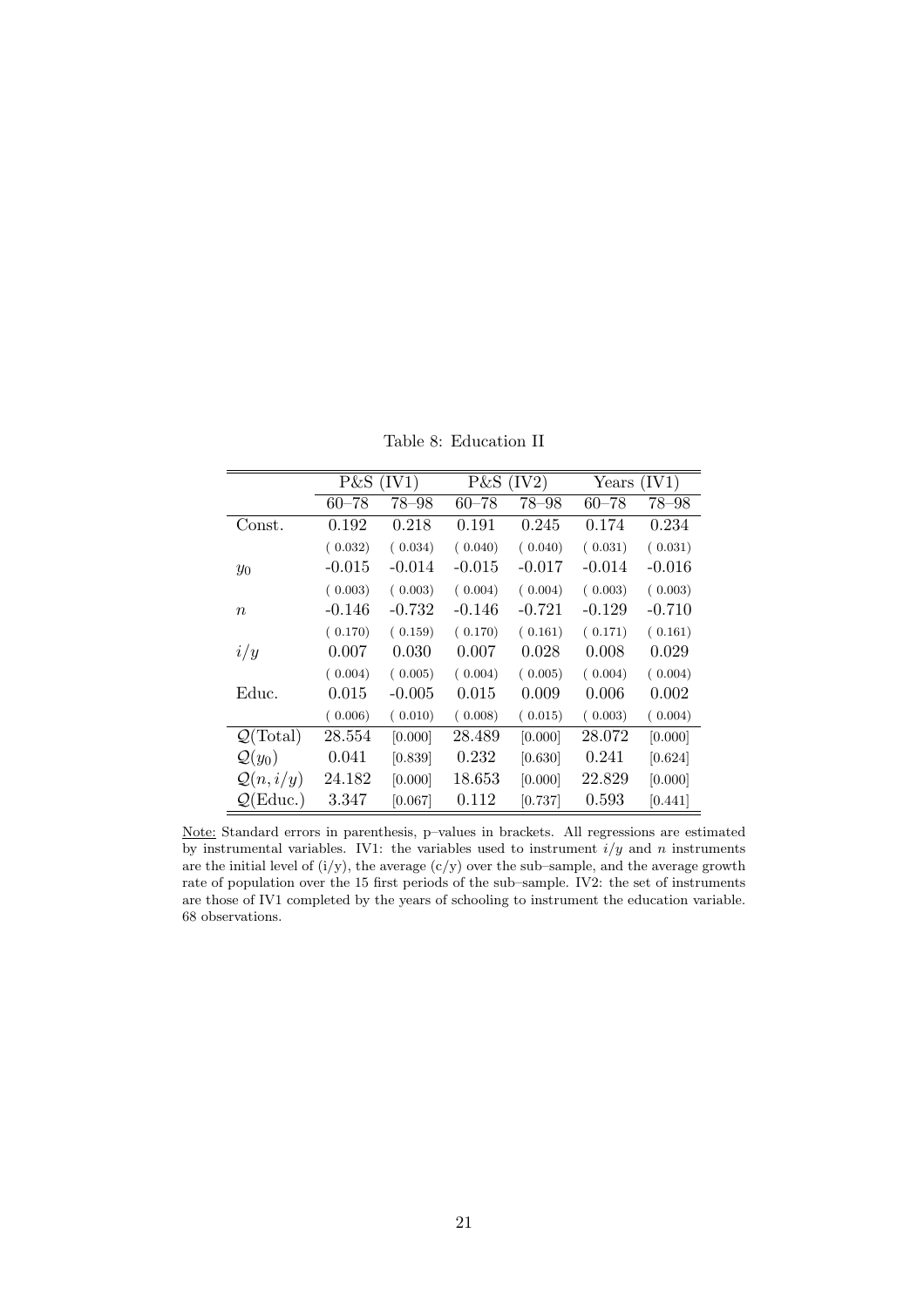intensity variable as we did for physical capital. This variable, which we denote by  $H$ , is built using educational investment rate data  $(E)$  as follows.<sup>30</sup>

$$
\mathcal{H} \equiv \log\left(\frac{E}{(1+n)(1+\gamma) - (1-\delta)}\right)
$$

As for the physical capital accumulation variable, we set  $\gamma + \delta = 0.05$ . Table 9 reports a set of OLS and IV regressions using both  $K$  and  $H$  as regressors. The sets of instruments are those associated with  $\mathrm{IV}^*$  and then augmented in include the average years of education to instrument  $H$ . Once again we find that the importance of education has not increased while the importance of physical investment appears to have increase by at least an order of 3.

|                             | <b>OLS</b> |           | IV1       |           | IV <sub>2</sub> |           |
|-----------------------------|------------|-----------|-----------|-----------|-----------------|-----------|
|                             | $60 - 78$  | $78 - 98$ | $60 - 78$ | $78 - 98$ | $60 - 78$       | $78 - 98$ |
| Const.                      | 0.149      | 0.128     | 0.131     | 0.130     | 0.131           | 0.132     |
|                             | (0.022)    | (0.023)   | (0.023)   | (0.023)   | (0.024)         | (0.024)   |
| $y_0$                       | $-0.016$   | $-0.016$  | $-0.014$  | $-0.016$  | $-0.014$        | $-0.019$  |
|                             | (0.003)    | (0.003)   | (0.003)   | (0.003)   | (0.003)         | (0.003)   |
| ĸ                           | 0.013      | 0.030     | 0.006     | 0.031     | 0.006           | 0.027     |
|                             | (0.004)    | (0.004)   | (0.004)   | (0.005)   | (0.004)         | (0.005)   |
| ${\cal H}$                  | 0.007      | 0.005     | 0.013     | 0.003     | 0.012           | 0.017     |
|                             | (0.006)    | (0.008)   | (0.006)   | (0.008)   | (0.007)         | (0.011)   |
| $R^2$                       | 0.36       | 0.56      |           |           |                 |           |
| $\mathcal{Q}(\text{Total})$ | 19.549     | [0.000]   | 25.378    | [0.000]   | 28.108          | [0.000]   |
| $\mathcal{Q}(y_0)$          | 0.000      | [0.991]   | 0.087     | [0.768]   | 1.217           | [0.270]   |
| $\mathcal{Q}(\mathcal{K})$  | 10.320     | [0.001]   | 16.824    | [0.000]   | 10.445          | [0.001]   |
| $\mathcal{Q}(\mathcal{H})$  | 0.062      | [0.803]   | 1.050     | [0.305]   | 0.199           | [0.656]   |

Table 9: Education (III)

Note: Standard errors in parenthesis, p–values in brackets. IV1: the variables used in instrument K are the initial level of  $(i/y)$ , the average  $(c/y)$  over the sub–sample, and the average growth rate of population over the 15 first periods of the sub–sample. IV2: the set of instruments is that of IV1 completed by the years of schooling to instrument  $H$ . 68 observations.

One last way of assessing the role of education in the growth process is two split the sample of countries in two depending on the average level of education in a country in 1960. Then by running regressions for each of the sub-samples, we can gauge whether the apparent effects of the increased importance of capital accumulation may be limited to higher educated countries. Table 10 reports the results for such an experiment. We re-adopt the parsimonious specification that only involves the initial level of (log) output per worker and our physical capital accumulation variable,  $K$ , for this exercise since the degrees of freedom are more limited. We split the sample into two groups of countries: those for which the number of years of schooling is higher than the median of the distribution in 1960, and the rest of the countries. The estimation is carried out

<sup>&</sup>lt;sup>30</sup>The measure of educational investment we use is the same weighted average of enrolment rates as in table 8.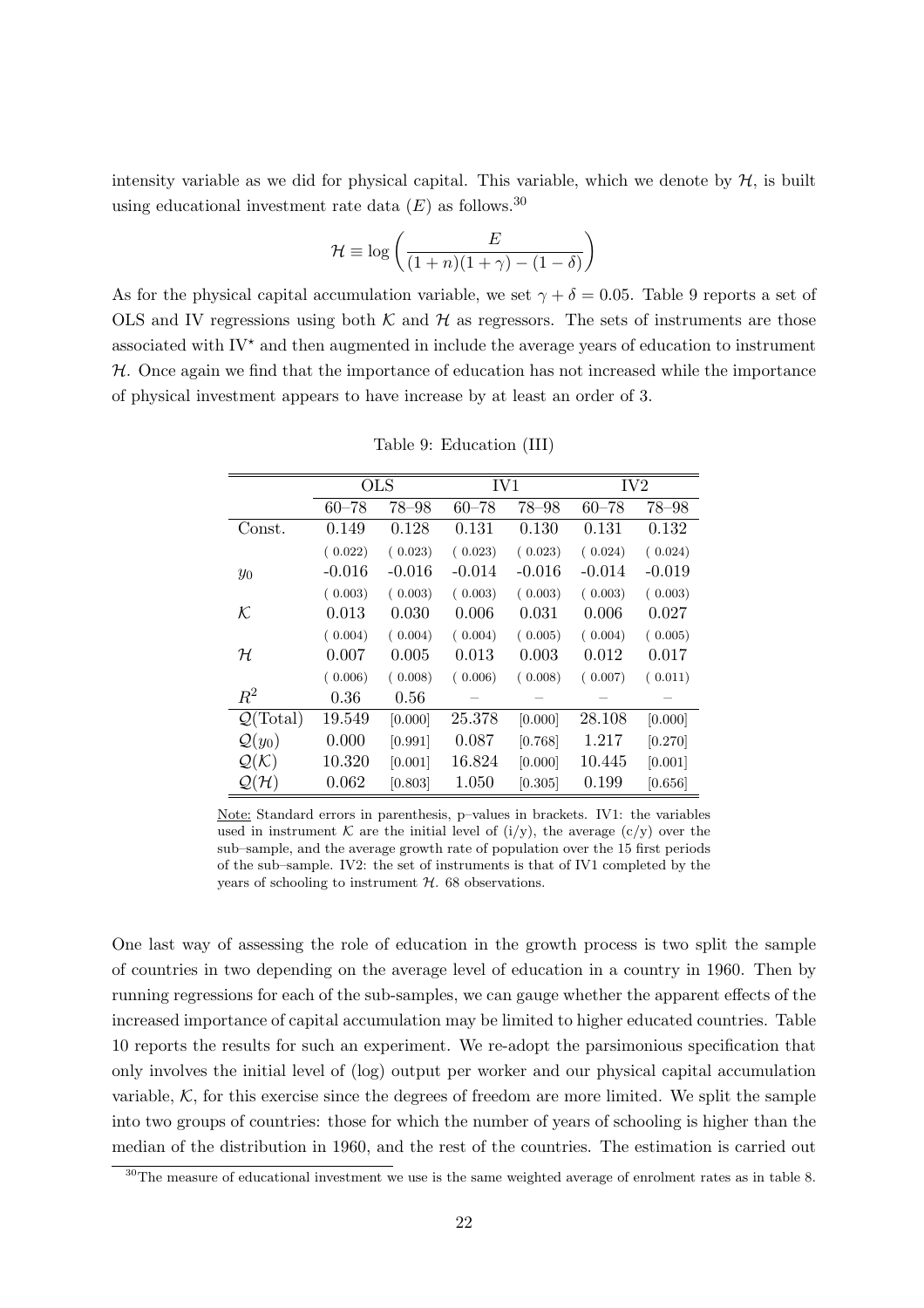using IV where the set of instrumental variables corresponds to  $IV^*$ . Two main results stand

|                             | Total     |           |           | $H_{1960} < \text{med}(H_{1960})$ |           | $H_{1960} \geqslant \text{med}(H_{1960})$ |
|-----------------------------|-----------|-----------|-----------|-----------------------------------|-----------|-------------------------------------------|
|                             | $60 - 78$ | $78 - 98$ | $60 - 78$ | 78-98                             | $60 - 78$ | 78-98                                     |
| Const.                      | 0.125     | 0.131     | 0.077     | 0.148                             | 0.170     | 0.130                                     |
|                             | (0.024)   | (0.023)   | (0.041)   | (0.037)                           | (0.033)   | (0.035)                                   |
| $y_0$                       | $-0.011$  | $-0.015$  | $-0.005$  | $-0.017$                          | $-0.017$  | $-0.015$                                  |
|                             | (0.003)   | (0.003)   | (0.005)   | (0.004)                           | (0.004)   | (0.004)                                   |
| ${\cal K}$                  | 0.010     | 0.033     | 0.005     | 0.032                             | 0.018     | 0.030                                     |
|                             | (0.004)   | (0.004)   | (0.005)   | (0.006)                           | (0.005)   | (0.005)                                   |
| Wald                        | 0.000     | 2.934     | 0.178     | 0.876                             | 0.285     | 1.718                                     |
|                             | [0.997]   | [0.086]   | [0.673]   | [0.349]                           | [0.593]   | [0.189]                                   |
| $\mathcal{Q}(\text{Total})$ | 26.816    | [0.000]   | 16.186    | [0.000]                           | 5.339     | [0.069]                                   |
| $\mathcal{Q}(y_0)$          | 1.349     | [0.245]   | 4.517     | [0.034]                           | 0.233     | [0.629]                                   |
| $\mathcal{Q}(\mathcal{K})$  | 22.478    | [0.000]   | 15.806    | [0.000]                           | 3.203     | [0.074]                                   |

Table 10: Accumulation and Education (IV)

Note: Standard errors in parenthesis, p–values in brackets. All regression estimated by IV. The variables used to instrument K are the initial level of  $(i/y)$ , the average  $(c/y)$  over the sub–sample, and the average growth rate of population over the 15 first periods of the sub–sample. The lines denote Wald reports the Wald test of the restriction implicit in the accumulation variable K that the coefficient infront of  $(i/y)$  is the same as that affecting  $\log((1 + n)(1 + \gamma) - (1 - \delta)).$ 

out when we look at the table. First, stability tests reveal that the convergence process has remained significantly unchanged in highly educated countries (with a p–value of about 0.6) and at a level comparable to that obtained in our earlier estimations. Conversely, low educated countries have experienced a large and significant (p–value of 0.03) increase in the convergence rate. Second and more interestingly, the importance of physical capital accumulation seems to have undergone a significant change in both sets of countries, as stability tests indicate the null of a stable coefficient is strongly rejected by the data. It is interesting to note that the change appears to have been slightly greater for the lower educated countries.

Institutions: Another possible source of bias in our previous results is our omission of potential controls for institutional differences across countries. One may actually be concerned by such an omission since several empirical studies find that factors such as the degree of political stability and the type of political organization likely play a leading role in the growth process. The underlying idea being that there are institutions that favor a high level of development by providing enough stability and good economic conditions to promote productive activities and encourage accumulation. Therefore, observed changes in the distribution of output–per– worker across countries may simply reflect changes in the importance of such institutions. In order to examine this possibility, we now consider extended growth regressions which include the institutional variables emphasized in Hall and Jones [1999]. In particular, we begin by examining the robustness of our results with respect to the inclusion of Hall and Jones' Social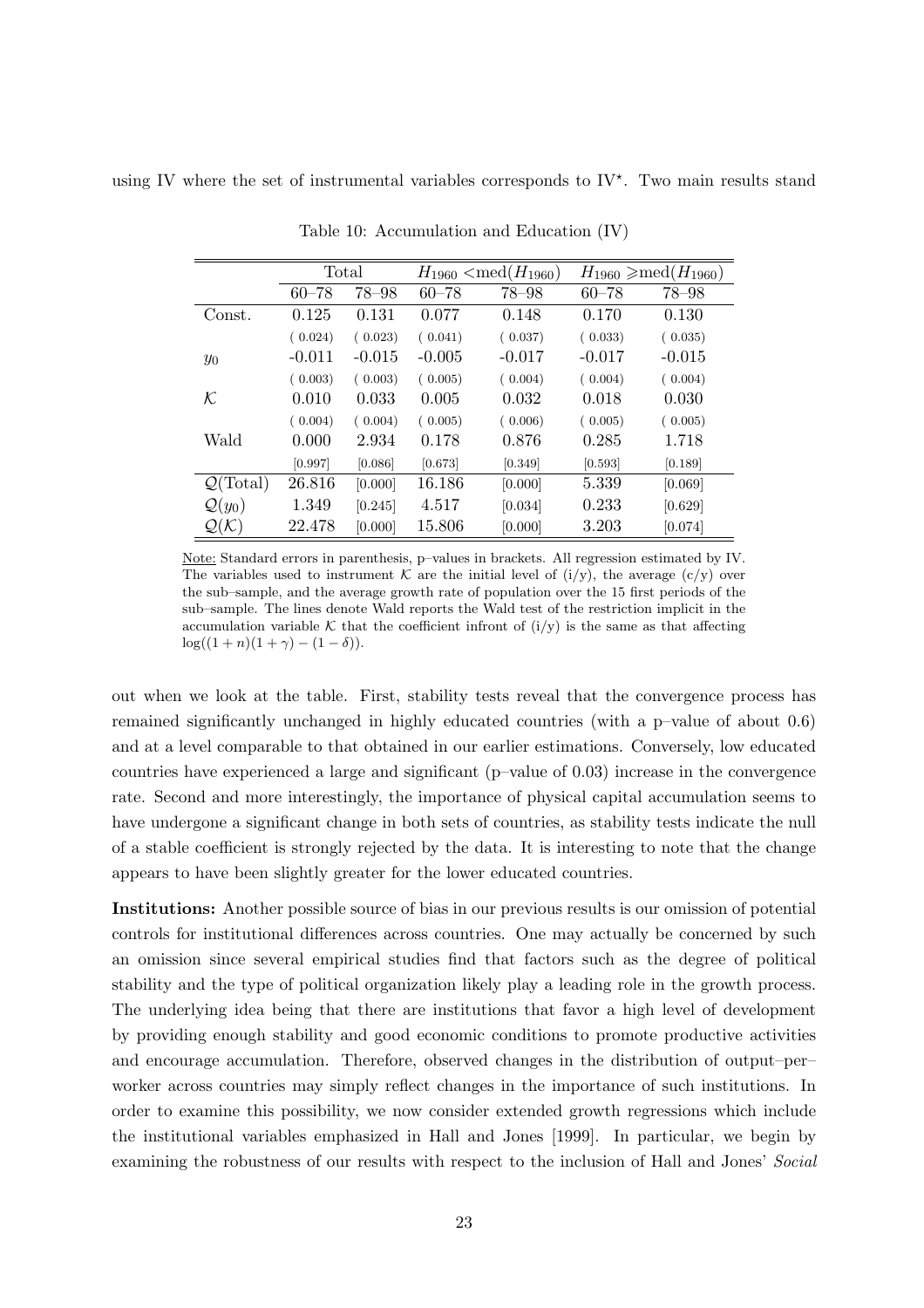Infrastructure variable (SI), which is argued to be a good summary measure of institutions favorable to development.<sup>31</sup>

In the first two columns of Table (11), we report estimates for our extended baseline regression which includes both the physical and human capital accumulation variables  $(K \text{ and } H)$ , and which now includes the Hall and Jones' SI variable as an additional regressor. It should be noted that in all the entries of Table (11), we instrument the capital accumulation variable, K, as we did previously using the initial level of  $(\frac{i}{y})$ , the average of  $(\frac{c}{y})$  over the sub-sample, and the average growth rate of the population over the first 15 periods of the sub–sample as instruments. There are two aspects to note from these first two columns. First, the inclusion of the social infrastructure variable does not change our previous observation regarding the increased importance of physical capital accumulation over the period 1978–98 relative to the 1960–78 period. In effect, the inclusion of SI does not change our previous estimates at all. Second, as opposed to the role of physical capital accumulation, we find that the importance of institutions in growth – at least as measured as SI – has not increased over time and may have actually decreased.

In the third and fourth column of Table (11), we instrument the social infrastructure variable using the instruments suggested by Hall and Jones, that is, we instrument the SI variable using distance from the equator, the fraction of the population speaking English at birth, the fraction of the population speaking a Western European language at birth, and the trade share as predicted by Frankel and Romer [1996].<sup>32</sup>. Hall and Jones suggest the desirability of instrumenting the social infrastructure variable since it may be endogenous to good growth performance. As in the first two columns, we can see from columns 3 and 4 in Table (11) that our main results on the role of physical capital are robust to the introduction of SI even after instrumenting. In effect, after instrumenting, we do not find that the social infrastructure variables helps predict growth in either of the sub-periods nor do we find it to affect the coefficients on  $\mathcal{K}$ . <sup>33</sup>

In order to further investigate the robustness of our previous findings, in the remaining columns of Table 11 we report results for the extended baseline regression in which each instrument used in Hall and Jones is introduced separately. The results in all the columns (i.e., columns 5 to 14) indicate that neither the inclusion of the language variables, the geographical variables, the Frankel–Romer instrument, nor the dummy variable indicating whether the economy is capitalist leads to a change in our result regarding the increased importance of physical capital. Although this list of institutional type variables is not exhaustive, it provide evidence that our results are unlikely driven by the increased importance of coarse institutional variables over this time.

 $31$ The measure of social infrastructure is formed by combining two indices (equal weights). The first is an index of government anti–diversion policies created by Political Risk Services, a firm that specializes in risk assessments to international investors. The second is an index of trade openness complied by Sachs and Warner [1995].

 $32$ This variable is actually the (log–) trade share of an economy, as predicted from a gravity model of international trade that only uses a country's population and geographical features.

 $33$ The results in columns 3 and 4 of Table (11) may appear to conflict with those in Hall and Jones [1999] which report a positive and significant effect of social infrastructures on productivity. It should however be noted that the main reason for such difference is that Hall and Jones [1999] focus on levels and not growth rates.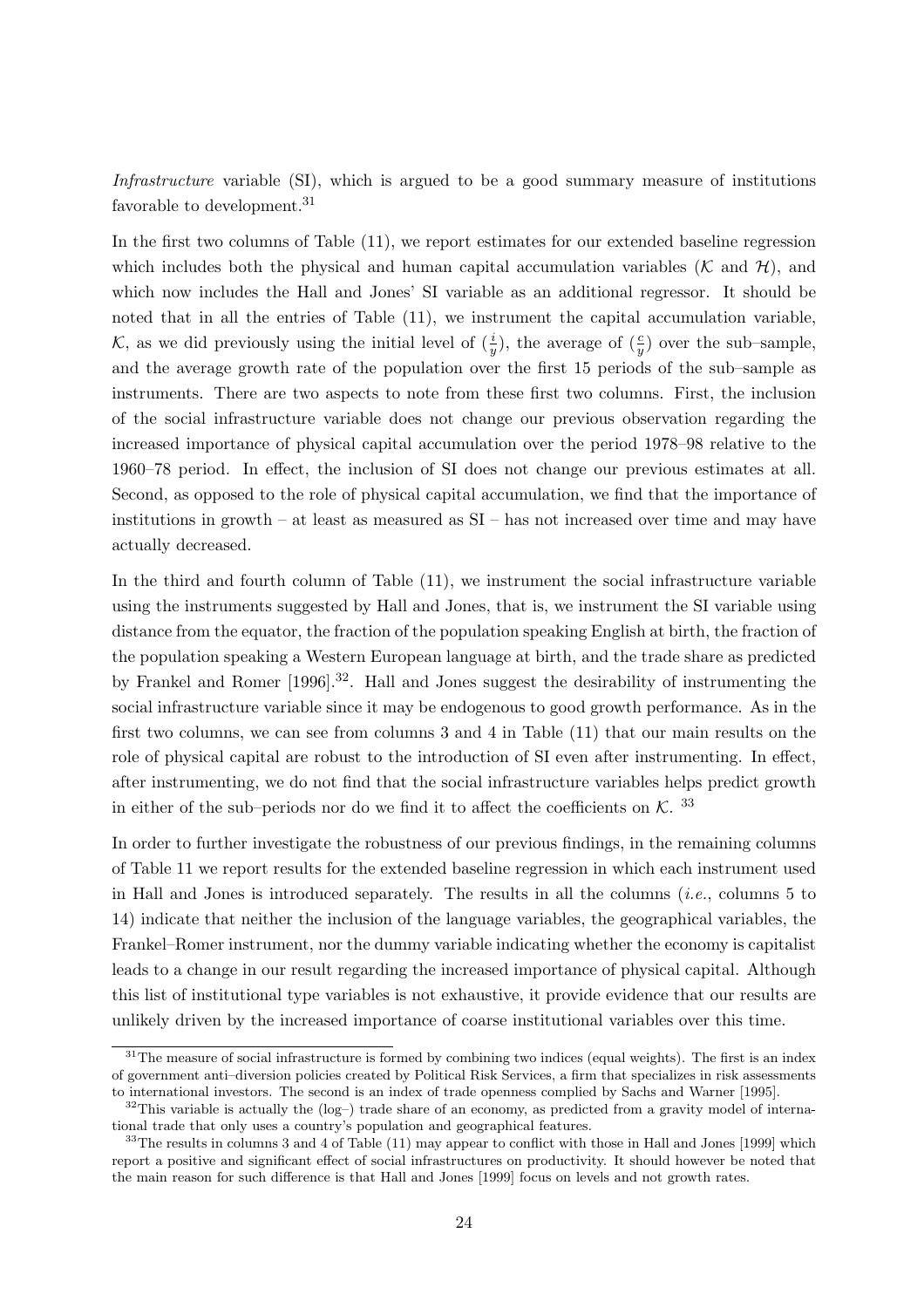|                             |           | OLS       | $\overline{\text{IV}}$ |           | $\overline{\text{IV}}$ |           | $\overline{\text{IV}}$ |           | $\overline{\text{IV}}$ |           | IV        |           | $\overline{\text{IV}}$ |           |
|-----------------------------|-----------|-----------|------------------------|-----------|------------------------|-----------|------------------------|-----------|------------------------|-----------|-----------|-----------|------------------------|-----------|
|                             | $60 - 78$ | $78 - 98$ | $60 - 78$              | $78 - 98$ | $60 - 78$              | $78 - 98$ | $60 - 78$              | $78 - 98$ | $60 - 78$              | $78 - 98$ | $60 - 78$ | $78 - 98$ | $60 - 78$              | $78 - 98$ |
| Const                       | $0.135\,$ | 0.129     | 0.133                  | 0.121     | 0.123                  | 0.128     | $0.122\,$              | 0.126     | 0.134                  | 0.129     | 0.125     | 0.127     | 0.133                  | $0.128\,$ |
|                             | (0.022)   | (0.024)   | (0.023)                | (0.027)   | (0.024)                | (0.024)   | (0.024)                | (0.024)   | (0.024)                | (0.024)   | (0.023)   | (0.023)   | (0.024)                | (0.024)   |
| $y_0$                       | $-0.015$  | $-0.016$  | $-0.015$               | $-0.015$  | $-0.014$               | $-0.016$  | $-0.013$               | $-0.015$  | $-0.015$               | $-0.016$  | $-0.015$  | $-0.016$  | $-0.015$               | $-0.016$  |
|                             | (0.003)   | (0.003)   | (0.003)                | (0.003)   | (0.003)                | (0.003)   | (0.003)                | (0.003)   | (0.003)                | (0.003)   | (0.003)   | (0.003)   | (0.003)                | (0.003)   |
| $\mathcal K$                | 0.006     | 0.030     | 0.006                  | 0.030     | 0.006                  | 0.029     | 0.006                  | 0.030     | 0.005                  | 0.029     | 0.007     | 0.031     | 0.006                  | 0.030     |
|                             | (0.004)   | (0.006)   | (0.004)                | (0.006)   | (0.004)                | (0.006)   | (0.004)                | (0.005)   | (0.004)                | (0.005)   | (0.004)   | (0.005)   | (0.004)                | (0.005)   |
| $\mathcal H$                | 0.008     | 0.005     | 0.010                  | 0.009     | 0.013                  | 0.006     | 0.012                  | 0.005     | 0.013                  | 0.006     | 0.013     | 0.004     | 0.012                  | 0.005     |
|                             | (0.006)   | (0.009)   | (0.007)                | (0.011)   | (0.006)                | (0.010)   | (0.006)                | (0.009)   | (0.006)                | (0.009)   | (0.006)   | (0.009)   | (0.006)                | (0.009)   |
| SI                          | 0.021     | 0.002     | 0.010                  | $-0.010$  |                        |           |                        |           |                        |           |           |           |                        |           |
|                             | (0.008)   | (0.009)   | (0.018)                | (0.022)   |                        |           |                        |           |                        |           |           |           |                        |           |
| English $(\%)$              |           |           |                        |           | $-0.009$               | $-0.002$  |                        |           |                        |           |           |           |                        |           |
|                             |           |           |                        |           | (0.005)                | (0.005)   |                        |           |                        |           |           |           |                        |           |
| W. European $(\%)$          |           |           |                        |           |                        |           | $-0.004$               | $-0.002$  |                        |           |           |           |                        |           |
|                             |           |           |                        |           |                        |           | (0.004)                | (0.004)   |                        |           |           |           |                        |           |
| Dist. from equator          |           |           |                        |           |                        |           |                        |           | 0.000                  | 0.000     |           |           |                        |           |
|                             |           |           |                        |           |                        |           |                        |           | (0.000)                | (0.000)   |           |           |                        |           |
| Frankel-Romer               |           |           |                        |           |                        |           |                        |           |                        |           | 0.003     | 0.003     |                        |           |
|                             |           |           |                        |           |                        |           |                        |           |                        |           | (0.002)   | (0.002)   |                        |           |
| Dummy(Capitalist)           |           |           |                        |           |                        |           |                        |           |                        |           |           |           | 0.003                  | $-0.000$  |
|                             |           |           |                        |           |                        |           |                        |           |                        |           |           |           | (0.004)                | (0.004)   |
| $\mathcal{Q}(\text{Total})$ | 19.509    | [0.001]   | 17.508                 | [0.002]   | 21.860                 | [0.000]   | 20.320                 | [0.000]   | 21.346                 | [0.000]   | 21.554    | [0.000]   | 20.954                 | [0.000]   |
| $\mathcal{Q}(y_0)$          | 0.038     | [0.846]   | 0.017                  | [0.897]   | 0.347                  | [0.556]   | 0.277                  | [0.599]   | 0.058                  | [0.810]   | 0.166     | [0.683]   | 0.098                  | [0.754]   |
| $\mathcal{Q}(\mathcal{K})$  | 12.840    | [0.000]   | 11.952                 | [0.001]   | 12.599                 | [0.000]   | 12.827                 | [0.000]   | 13.432                 | [0.000]   | 13.143    | [0.000]   | 13.068                 | [0.000]   |
| $\mathcal{Q}(\mathcal{H})$  | 0.110     | [0.740]   | 0.022                  | [0.882]   | 0.461                  | [0.497]   | 0.533                  | [0.465]   | 0.545                  | [0.460]   | 0.608     | [0.436]   | 0.381                  | [0.537]   |

Table 11: Robustness with respect to Institutional Variables

Note: Standard errors in parenthesis, p–values in brackets. All estimates are by instrumental variables. The set of instruments for K consists of the initial level of  $(i/y)$ , the average  $(c/y)$  over the sub-sample, and the average growth rate of population over the 15 first periods of the sub-sample. In the third and fourth column, SI is instrumented by the distance from the equator, the fraction of the population speaking English at birth, the fraction of the population speaking <sup>a</sup> Western European language at birth, the Frankel–Romer instrument described in Hall and Jones [1998].There are <sup>64</sup> observations. Dummy(capitalist) is <sup>a</sup> dummy variable built from the variable ecorg in Hall and Jones which is equa<sup>l</sup> to <sup>1</sup> if the economic system is capitalist ( $\epsilon \text{corg=4,5}$ ) and 0 otherwise.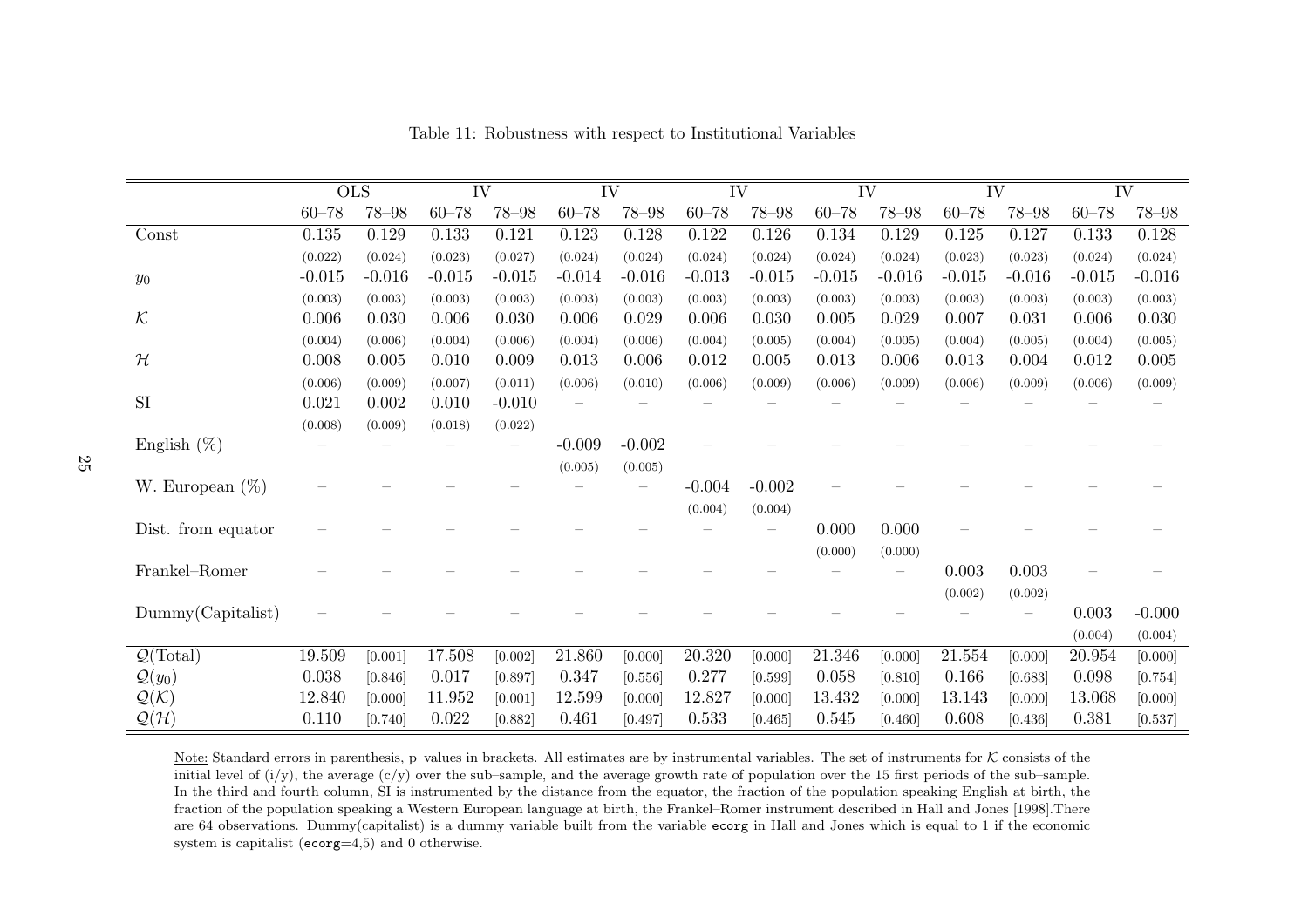As can be seen from all the preceding experiments, our main findings  $-$  (i) a steady convergence and  $(ii)$  an increase in the importance of traditional forces of accumulation — are robust to many specification changes and estimation methods. Accordingly, we will use the estimated growth process from our benchmark OLS regression in Table 3 in what follows to decompose the changes in the distribution of output per worker. Results related to using other estimates are presented in the appendix.

### 4 Implementing the decomposition

In this section we decompose the observed changes in the distribution of output per worker over the period 1960–78 using the framework presented in section 2. As suggested in the results of the last section, part of the explanation for the observed changes in the shape of the distribution over this period may be due to the observed change in the importance of the traditional forces of the accumulation process — *i.e.* changes in the  $\beta$ s associated with the rate of investment and the effect of population growth. Figure 5 reports the decomposition of changes in the distribution for different potential effects using our benchmark OLS regression as our estimate of the growth process (results using IV estimates are reported in the appendix, Figure 9). Each panel reports three pieces of informations. The grey line corresponds to the initial distribution of output per worker as observed in 1960, the plain dark line corresponds to the distribution of 1998 output per worker, and the dashed dark line is the distribution of the 1998 output per worker "corrected" for the effect that we examine. More precisely, the last distribution is based on each counterfactual experiment described in section 2. For example, when we look at the effects of a change in the coefficients of population growth and the investment/output ratio, the distribution we report is that obtained using equation (7). This counterfactual experiment actually furnishes an answer to the question: what would the output per worker distribution in 1998 have been had the coefficients in the growth process remained at their values from the earlier period? This graphical analysis is complemented with a quantitative assessment of the observed changes in Tables 12 and 13 which report, respectively, the same decomposition in terms of the (20–80, 25–75 and 30–70) percentile differences and the mass-around-the-mean statistic at  $\pm 0.6$ , 0.7 and 0.8 log-points around the mean.

Table 12: Percentiles

| perc.     | $98 - 60$ |                                 |                         |       | 98–78 98- $y^R$ $\beta_{n,i/y}$ $\Delta X_{n,i/y}$ Obs. $_{n,i/y}$ |       | $Obs_{\textit{-y}_0}$ |       |
|-----------|-----------|---------------------------------|-------------------------|-------|--------------------------------------------------------------------|-------|-----------------------|-------|
| $20 - 80$ | 0.207     |                                 | $0.314$ $0.361$ $0.194$ |       | 0.130                                                              | 0.148 | $-0.049$              | 0.145 |
| $25 - 75$ | 0.265     |                                 | 0.376 0.373 0.264       |       | 0.035                                                              | 0.305 | 0.065                 | 0.224 |
| $30 - 70$ | 0.197     | 0.216                           | 0.320                   | 0.370 | $-0.053$                                                           | 0.226 | $-0.035$              | 0.060 |
| Average   |           | $0.223$ $0.302$ $0.351$ $0.276$ |                         |       | 0.037                                                              | 0.226 | $-0.006$              | 0.143 |

Panel (a) of Figure 5 reports the decomposition obtained when we control for the effects due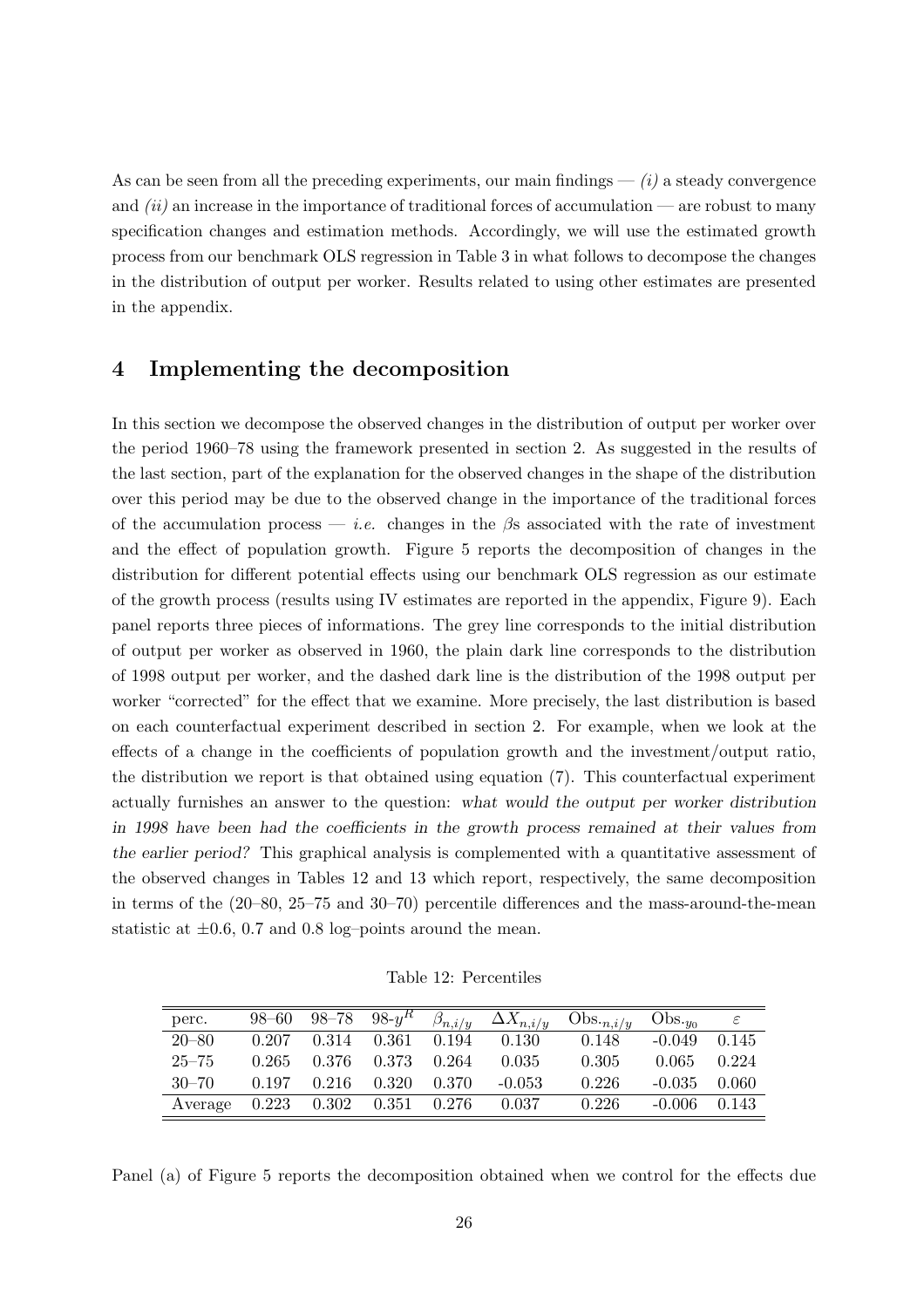

Figure 5: Decomposing the observed changes in the distributions

Table 13: Mass around the mean

|         | 98–60 | $98 - 78$                               | $98-yR$ | $\beta_{n,i/y}$ | $\Delta X_{n,i/y}$ | $\mathrm{Obs.}_{n,i/u}$ | $Obs_{\text{th}}$ |          |
|---------|-------|-----------------------------------------|---------|-----------------|--------------------|-------------------------|-------------------|----------|
| 0.60    |       | $-10.667$ $-14.667$ $-12.000$           |         | -6.667          | $-4.000$           | $-4.000$                | 0.000             | $-2.667$ |
| 0.70    |       | $-12.000$ $-17.333$ $-14.667$ $-10.667$ |         |                 | $-4.000$           | $-14.667$               | 1.333             | -6.667   |
| 0.80    |       | $-5.333 -13.333 -12.000$                |         | $-16.000$       | 1.333              | $-10.667$               | 2.667             | $-4.000$ |
| Average |       | $-9.333 -15.111 -12.889 -11.111$        |         |                 | $-2.222$           | $-9.778$                | 1.333             | $-4.445$ |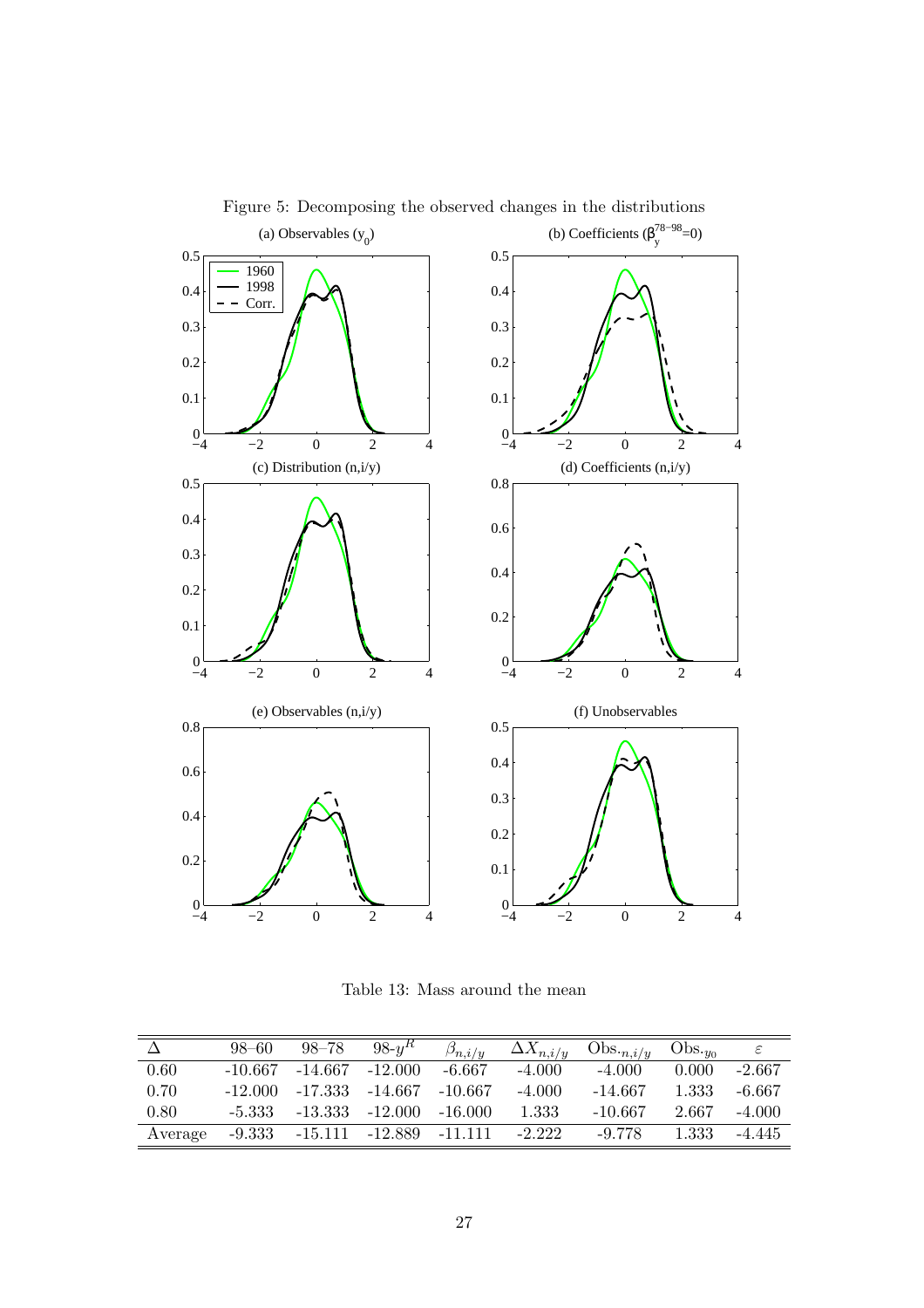to a change in convergence forces (this amounts to building the counterfactual 1998 output per worker  $y_i^{\beta_y y^{60}} = y_i^{98} + 20 \times (y_i^{60} \beta_y^{60-78} - y_i^{78} \beta_y^{78-98}))$ . As clearly indicated by the figure, changes in the convergence forces do not explain much of the changes in the decomposition, as the counterfactual distribution remains very close to the 1998 distribution. This should have been expected from our preliminary econometric analysis and the results in terms of observed distribution of output per worker. Indeed, the stability tests together with the rolling regressions from the previous section all suggested that the convergence parameter remained steady across the two sub–periods. In addition, the 1978 distribution output per worker was found to be close to that for 1960. This graphical appraisal is confirmed by the quantitative results reported in Tables 12 and 13. For instance, the changes in the interquartile range between 1960 and 1998 that are accounted for by changes in convergence forces is 0.065, to be compared to the 0.265 in the data. Likewise, convergence does not account for changes in the mass lying between 0.6 and 0.8 away from the mean of the distribution. However, this does not mean that convergence played no role in designing the shape of the distribution. In order to illustrate this, we report in panel (b) of Figure 5 the distribution what would have been obtained had convergence had totally vanished over the second sub–period  $(\beta_y^{78-98}=0)$ . As can be seen from the figure, had convergence disappeared, the distribution would have widened substantially with most of the phenomenon taking place in the tails of the distribution. Therefore, we are not arguing that the role of convergence was irrelevant over this period, but instead that changes in this force does not help to account for the *twin–peaks* phenomenon.

We now turn our attention to the accumulation forces which we found to be unstable between the two periods. Let us first focus on the effects of the observed changes in the distribution of the population rate of growth and the investment/output ratio. As can be seen from panel (c) of Figure 5, changes in the distribution of the accumulation forces do not explain much of the changes in the distribution as the counterfactual distribution built using equation (5) is close to the actual 1998 distribution. This result is unsurprising given Figure 6 which reports the 1960-78 and 1978-98 distributions of the investment/output ratio and the population rate of growth. The distribution of these two variables remained rather stable across the two sub–periods, with the distribution of the investment rate becoming – if anything – more peaked in the second period. This explains why we should not expect a large impact from this component. This graphical appraisal is confirmed by the inspection of columns  $\Delta X_{n,i/y}$  of Tables 12 and 13, which indicate for instance that out of the 0.265 change in the interquartile range between 1960 and 1998 only 0.035 are accounted for by a change in the distribution of the traditional accumulation forces.

Hence if the explanation of the change in the distributions is to be found in the forces associated with physical capital accumulation, it should be found in a variation in the coefficients. This case is examined in panel (d) of Figure 5 with the counterfactual experiment based on equation (7). The figure shows that changes in the coefficients affecting population growth and the investment/output ratio contribute a great deal to the phenomenon. The first feature that jumps out of panel (d) is that correcting for the instability in the accumulation coefficients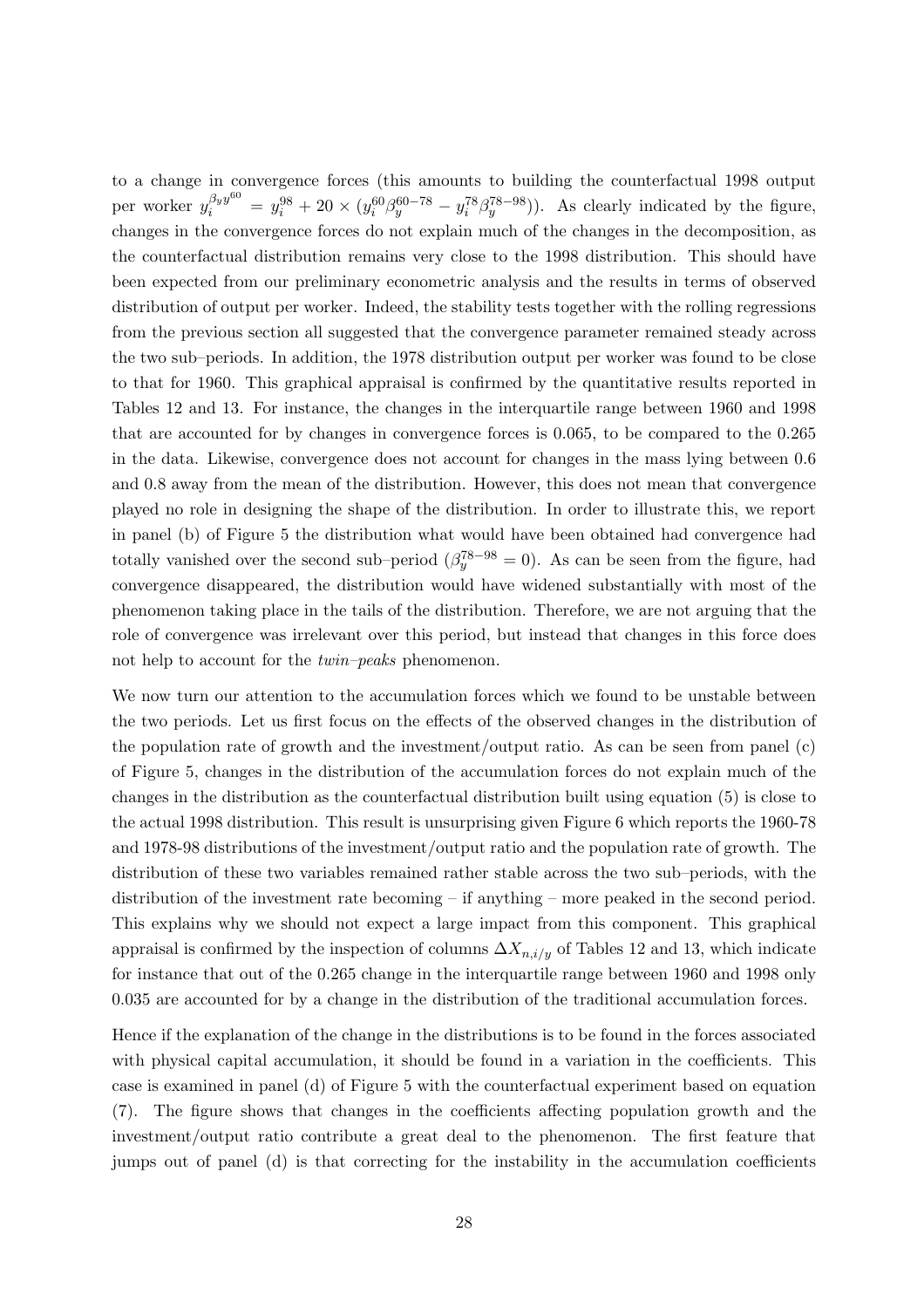

totally undoes the twin–peaks phenomenon. In other words, the twin–peaks phenomenon does not seem to be the by–product of a change in the convergence forces, but rather by a change in importance of physical capital accumulation. Beyond the effects in terms of bi-modality, changes in these coefficients clearly had an effect on the spread of the distribution. Setting the coefficients to their 1960-78 values generates a more compressed counterfactual distribution, indicating that the large change in these coefficients between periods contributed to the widening of the distribution.

The qualitative appraisal based on the figures is confirmed by the results in column  $\beta_{n,i/y}$  of Tables 12 and 13. For example, out of the 0.265 change in the interquartile range that took place between 1960 and 1998, the change in the coefficient of the two accumulation forces accounts for 0.264. The same pattern is found for the 20–80 percentile difference, as a change of 0.194 is predicted by the instability of the coefficients to be compared to the 0.207 found in the data. There actually is tendency to over-explain the phenomenon when we look at the 30–70 percentile difference, as this coefficient effect is almost twice that observed in the data. Very similar results are obtained when we look at the mass around the mean. For example, when we deviate by 0.6 log-points from the mean, the change in the  $\beta_{n,i/\nu}$  predicts a decrease in mass of 11 percent between 1960 and 1998, while the mass in the corresponding window of the data changed by 7 percentage points. Likewise, for a deviation of  $\pm 0.7$ , the instability in the coefficients accounts for a drop of about 11 percentage points compared to the almost 12 found in the actual distribution. In other words, the changes in the magnitude of the accumulation forces appear to have contributed enormously to the observed changes in the shape of the distribution.

Overall changes in the accumulation forces, that is, effects due to both changes in the coefficients and changes in the distributions of  $i/y$  and n, actually slightly over-explain the observed modification in the shape of the distribution of output per worker. This is shown in  $\mathrm{Obs}_{n,i/y}$  in Tables 12 and 13 and in panel (e) of Figure 5. However, when we examine results in terms of changes between 1978 and 1998, the accumulation forces explain the observed change almost exactly, with little over- explanation. For example out of the 0.376 observed change in the interquartile range between 1978 and 1998, the changes due to the total of accumulation forces (both  $\beta$  and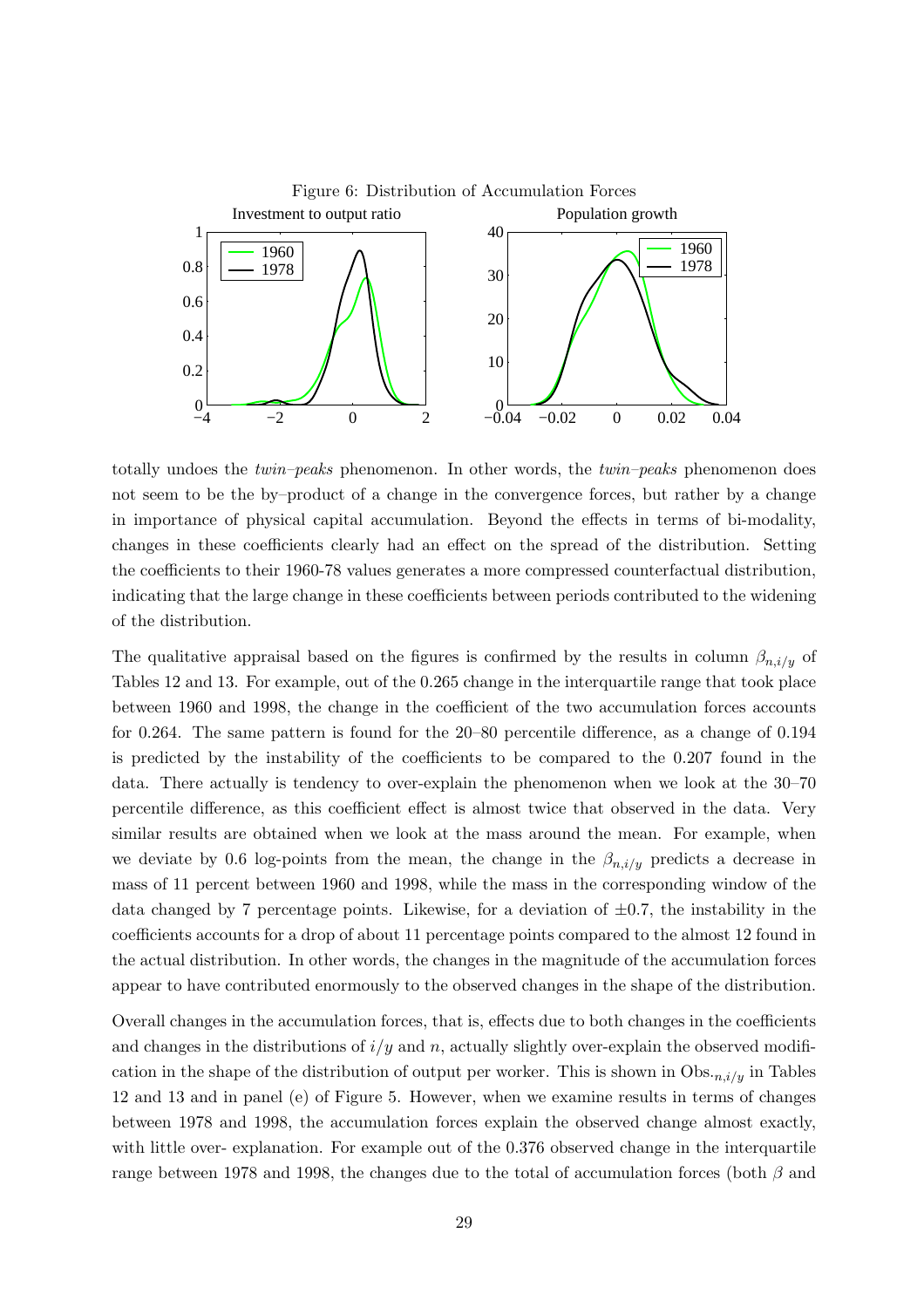the distribution of  $X_s$ ) is 0.305. Furthermore, on average the changes in the percentile differences predicted by the variation of the accumulation forces was 0.312 to be compared to the 0.226 observed in the data for the period 1978–1998. Likewise, on average the mass around the mean has dropped by 15 percentage points, out of which 10 are predicted by the changes in the traditional growth factor.

Our point is not to deny any role to other potential factors in affecting growth, but rather to emphasize the potentially very important role played by traditional growth factors in reshaping the world distribution of output per worker since 1978. Our framework suggested, as seen in panel (f) of Figure 5, that omitted or residual factors did not play a very decisive role in this process. Indeed, as can be seen from the figure, controlling for unobservable components leaves the distribution of 1998 output per worker almost unchanged. Such a finding is confirmed by the last columns of Tables 12 and 13 which indicate that the contribution of unobservable components to the explanation of the changed in the percentile differences or the mass-aroundthe-mean was much lower than the contribution due to changes in the importance of population growth and the investment rate. This observation is especially surprising given that, by adopting a very parsimonious specification of the growth process, we could have expected the residual component to play a large role.

Our approach in Tables 12 and 13 has been to present the effects of different forces  $(\beta s, Xs, \alpha)$ unobservables...) one at a time – altering only that component while leaving the others at their 1978-98 values. This approach has the attractive property of treating each force symmetrically. However, a more common means of reporting results of decompositions is to sequentially combine effects such that the end results mechanically add up to explain the relevant change in distribution. Thus, most decompositions exercises typically change first, say, X to its alternative value, then X and  $\beta$ , etc... In Table 14 and 15 we report results in a manner consistent with this adding–up reasoning and in a manner that recognizes that such results are not independent of the order of sequencing. Since our claim is that changes in the coefficients on population growth and investment rate explain most of the change in distribution, we choose the following two sequences to back this claim. First, we put the change in the coefficients on n and  $i/y$  first in the ordering (ordering I). This effectively means that all the other forces — which we denote by  $\mathcal{R}$  — act as a residual, capturing whatever is left of the change between  $y^{98}$  and  $y^R$  (where  $y^R$ controls for all effects) after accounting for the effects of n and  $i/y$ . Note that the set of R forces correspond to the sum of effects due to unobservable components, changes in convergence forces and changes in the distributions of variables. Second, we implement the reverse ordering, where we begin be assessing the role of all the  $R$  forces, and leave the effects of the coefficients on n and  $i/y$  to be determined residually (ordering II). As can be seen in Tables 14 and 15, regardless of the ordering the result is quite clear: changes in the coefficients on n and  $i/y$  explain all (or too much) of the hollowing–out process as captured by our reference percentile differences and the mass–around–the–mean statistics.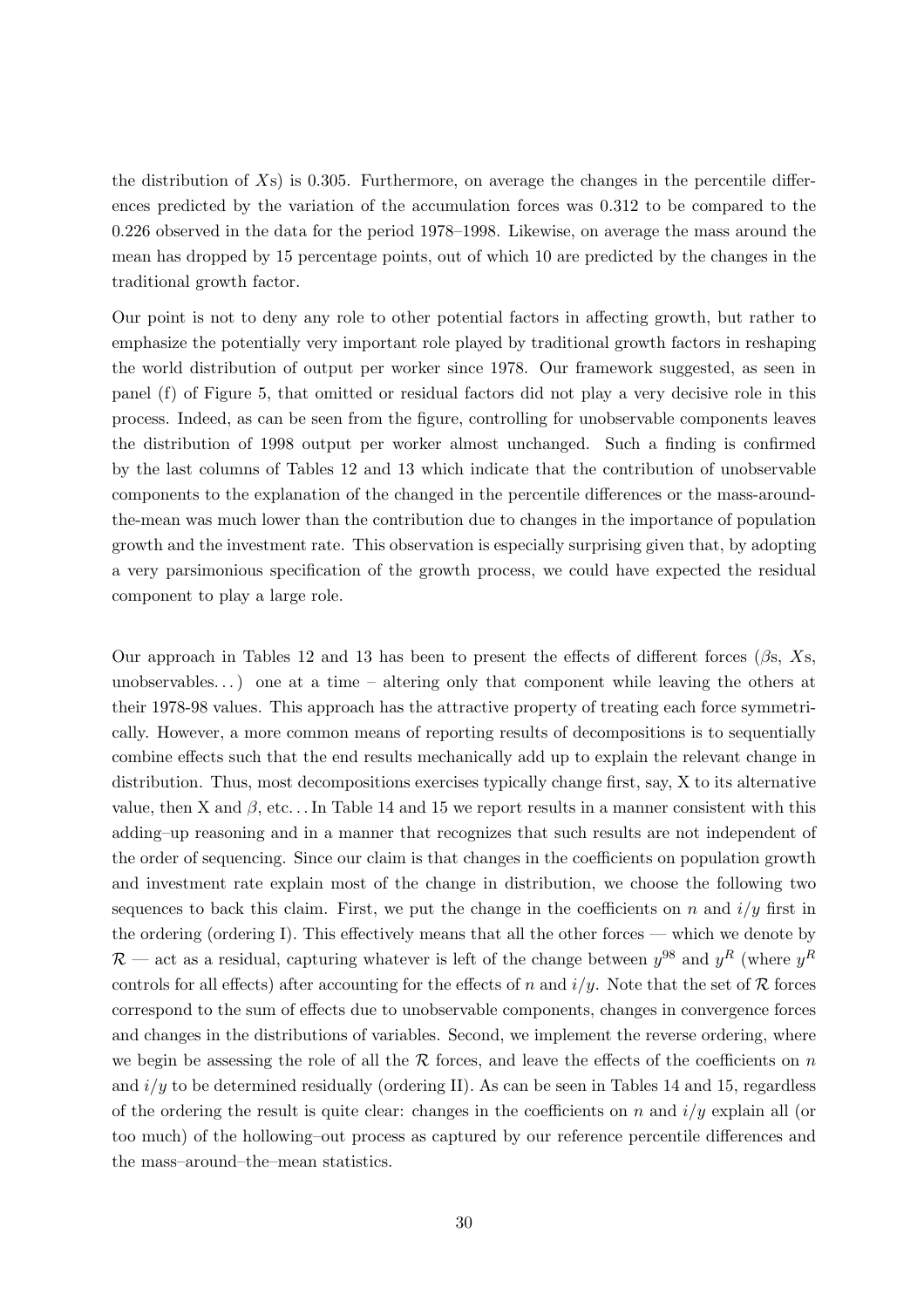|           |          | Ordering I      |          |  | Ordering II |                 |
|-----------|----------|-----------------|----------|--|-------------|-----------------|
| perc.     | $98-y^R$ | $\beta_{n,i/y}$ | R.       |  | Ŕ           | $\beta_{n,i/y}$ |
| $20 - 80$ | 0.361    | 0.194           | 0.167    |  | $-0.048$    | 0.409           |
| $25 - 75$ | 0.373    | 0.264           | 0.109    |  | $-0.082$    | 0.455           |
| $30 - 70$ | 0.320    | 0.370           | $-0.050$ |  | $-0.098$    | 0.418           |
| Average   | 0.351    | 0.276           | 0.075    |  | $-0.076$    | 0.427           |

Table 14: Percentiles II

Table 15: Mass around the mean

|         |           | Ordering I      |          |  |          | Ordering II     |
|---------|-----------|-----------------|----------|--|----------|-----------------|
|         | $98-y^R$  | $\beta_{n,i/y}$ | R        |  | R        | $\beta_{n,i/y}$ |
| 0.60    | $-12.000$ | $-6.667$        | $-5.333$ |  | 0.000    | $-12.000$       |
| 0.70    | $-14.667$ | $-10.667$       | $-4.000$ |  | $-4.000$ | $-10.667$       |
| 0.80    | $-12.000$ | $-16.000$       | 4.000    |  | $-4.333$ | $-7.667$        |
| Average | $-12.889$ | $-11.111$       | $-1.778$ |  | $-2.777$ | $-10.111$       |

In light of the all preceding results, we infer that most of the observed changes in the distribution of output per worker between 1960 (or 1978) and 1998 — in particular its widening in the interquartile range area and the  $twin–peaks$  phenomenon — is related to an increase in importance of traditional accumulation forces. More particularly, this change resulted from a change in the form of the process (coefficients) rather than a modification in the distribution of these forces.

# 5 Bringing back sub Saharan Africa

In the previous section, we focussed exclusively on NSSA countries. We now want to extend our sample to include the sub-Saharan African countries and examine how this affects our interpretation of the role of different observable and unobservable factors is explaining the changes in the distribution.

### 5.1 Still the twins?

Figure 7 reports the empirical distribution of (log) output per worker in years 1960, 1978 and 1998 for all countries in the Penn World Tables 6.0 (106 countries) for which data is available.<sup>34</sup> We will refer to this larger set of countries as the "world". As in section 1, the distributions are estimated using a Gaussian kernel density estimator and are centered around their mean. Figure 7 also reports the points in the distribution associated with the interquartile ranges in

 $34$ We include all countries with at most two years of missing data between 1960 and 1998.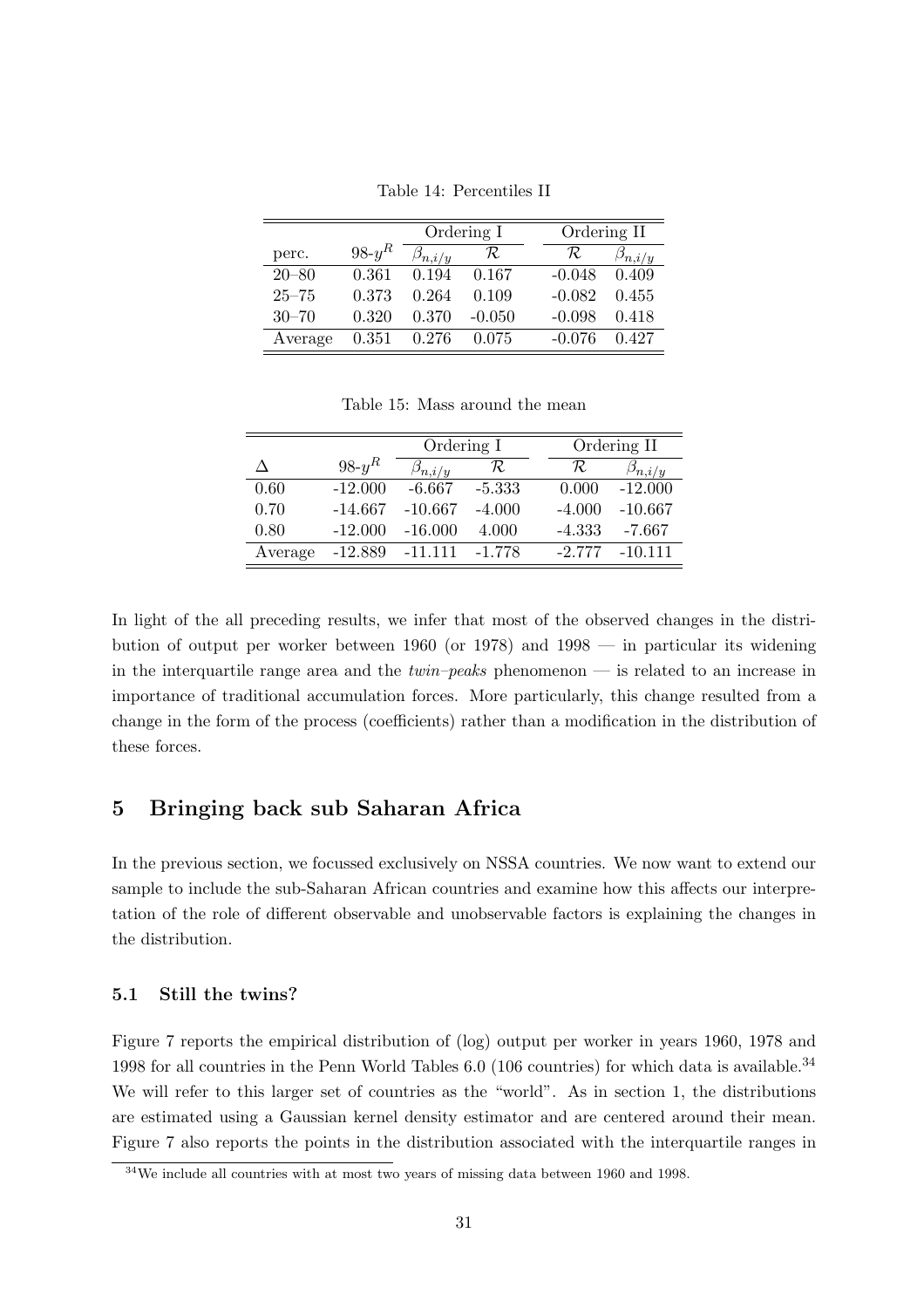

1960, 1978 and 1998.<sup>35</sup> Several comments are in order. First and foremost, it appears that, as in our restricted sample, the shape of the distribution has changed considerably over time. As before, the distribution of output per worker is uni–modal and almost normal in 1960. As time has passed, mass shifted away from the center, creating two new modes. While the shape in 1998 is bi modal, it is also quite different relative to the NSSA sample. In effect, instead of characterizing the 1998 distribution for this wider set of countries as twin–peaked, it may be more appropriately called hump–shaped. Moreover, there is another major difference relative to our earlier observation, which is that the hump–shape is already present by 1978 while the twin peaks in the NSSA sample only emerged after 1978. In what follows, we will argue that there were two distinct phenomena going on in the world distribution. First, in the 1960–1978 period, sub–Saharan African countries experienced particularly bad draws in residual factors that is factors not associated with either human or physical capital accumulation — and these bad draws created the hump–shape observed in 1978. Secondly, after 1978, the growth process changed in a manner that favored countries which favored physical capital deepening and this again explains most of the change in distribution observed from 1978 to 1998 (without a need to refer to particular bad draws for sub-Saharan Africa in the later period). In what follows, we substantiate this claim.

<sup>&</sup>lt;sup>35</sup>The points of the interquartile range are calculated from the raw data and not from the kernel estimates of the density function.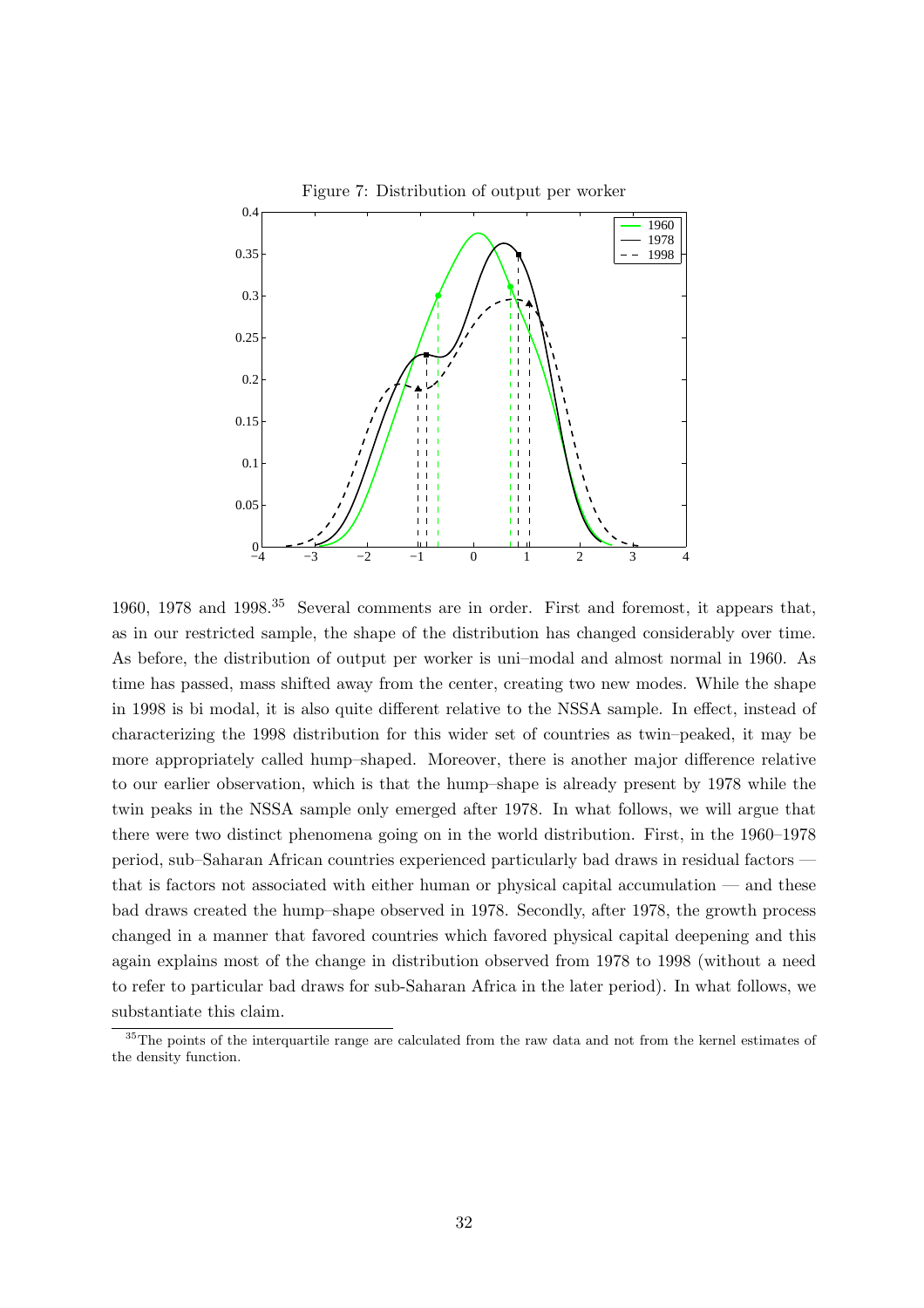### 5.2 Reexamining changes in the growth process

As in the previous section, our goal is to document the forces underlying the observed changes in the world distribution of the output per worker over the period 1960–98. A preliminary step in our argument is therefore to examine whether the instability in the growth process documented for our restricted sample holds when sub–Saharan African countries are included. Table 16

|                             |           | <b>OLS</b> |           | <b>WLS</b> |           | IV        | IV        |           |
|-----------------------------|-----------|------------|-----------|------------|-----------|-----------|-----------|-----------|
|                             | $60 - 78$ | $78 - 98$  | $60 - 78$ | $78 - 98$  | $60 - 78$ | $78 - 98$ | $60 - 78$ | $78 - 98$ |
| Const.                      | 0.143     | 0.175      | 0.136     | 0.187      | 0.126     | 0.165     | 0.182     | 0.170     |
|                             | (0.024)   | (0.024)    | (0.021)   | (0.020)    | (0.025)   | (0.026)   | (0.026)   | (0.035)   |
| $y_0$                       | $-0.010$  | $-0.011$   | $-0.009$  | $-0.013$   | $-0.008$  | $-0.011$  | $-0.014$  | $-0.011$  |
|                             | (0.002)   | (0.002)    | (0.002)   | (0.002)    | (0.002)   | (0.002)   | (0.002)   | (0.003)   |
| $\boldsymbol{n}$            | $-0.211$  | $-0.772$   | $-0.174$  | $-0.737$   | $-0.266$  | $-0.798$  | $-0.127$  | $-0.743$  |
|                             | (0.180)   | (0.148)    | (0.173)   | (0.146)    | (0.183)   | (0.151)   | (0.157)   | (0.170)   |
| i/y                         | 0.011     | 0.021      | 0.013     | 0.018      | 0.007     | 0.018     | 0.005     | 0.016     |
|                             | (0.003)   | (0.003)    | (0.003)   | (0.003)    | (0.003)   | (0.004)   | (0.003)   | (0.005)   |
| Educ.                       |           |            |           |            |           |           | 0.014     | 0.003     |
|                             |           |            |           |            |           |           | (0.004)   | (0.007)   |
| SSA-Dum.                    | $-0.018$  | $-0.012$   | $-0.017$  | $-0.019$   | $-0.019$  | $-0.013$  | $-0.020$  | $-0.016$  |
|                             | (0.004)   | (0.004)    | (0.004)   | (0.004)    | (0.004)   | (0.005)   | (0.005)   | (0.006)   |
| $R^2$                       | 0.32      | 0.52       | 0.44      | 0.60       |           |           |           |           |
| $\mathcal{Q}(\text{Total})$ | 6.335     | [0.042]    | 8.616     | [0.013]    | 5.619     | [0.060]   | 8.944     | [0.011]   |
| $\mathcal{Q}(y_0)$          | 0.371     | [0.543]    | 3.158     | [0.076]    | 0.627     | [0.429]   | 0.451     | [0.502]   |
| $\mathcal{Q}(n,i/y)$        | 14.466    | [0.001]    | 9.147     | [0.010]    | 12.255    | [0.002]   | 13.464    | [0.001]   |
| $\mathcal{Q}(\text{Educ.})$ |           |            |           |            |           |           | 1.921     | [0.166]   |

Table 16: Growth Regressions (WSSA)

Note: Standard errors into parenthesis, p–values into brackets. WLS: Weights are given by the log of the population. IV: the instruments are the initial level of  $(i/y)$ , the average  $(c/y)$  over the subsample, and the average growth rate of population over the 15 first periods of the sub–sample. 106 observations except for the last column where only 86 observations are available.)

reports a series of estimates for the growth process over the period 1960–78 versus 1978–98 using ordinary least squares (OLS), weighted least squares (WLS) and instrumental variables (IV). When WLS are performed, each country is weighted according to the logarithm of its average population. When an IV procedure is used, we instrument the investment rate and population growth using the  $\mathrm{IV}^{\star}$  set of instruments. Note that we also include a sub Saharan Africa dummy in order to capture potential region specific effects. However, it is worth noting that the exclusion of this dummy variables does not significantly affect the other estimates in the table.

We focus first on the OLS results. Not surprisingly, the sub Saharan Africa dummy is significantly negative in both sub-periods. The convergence parameter — the coefficient associated to  $y_0$  — is very close to that obtained in section 3.1. Furthermore, just like in our restricted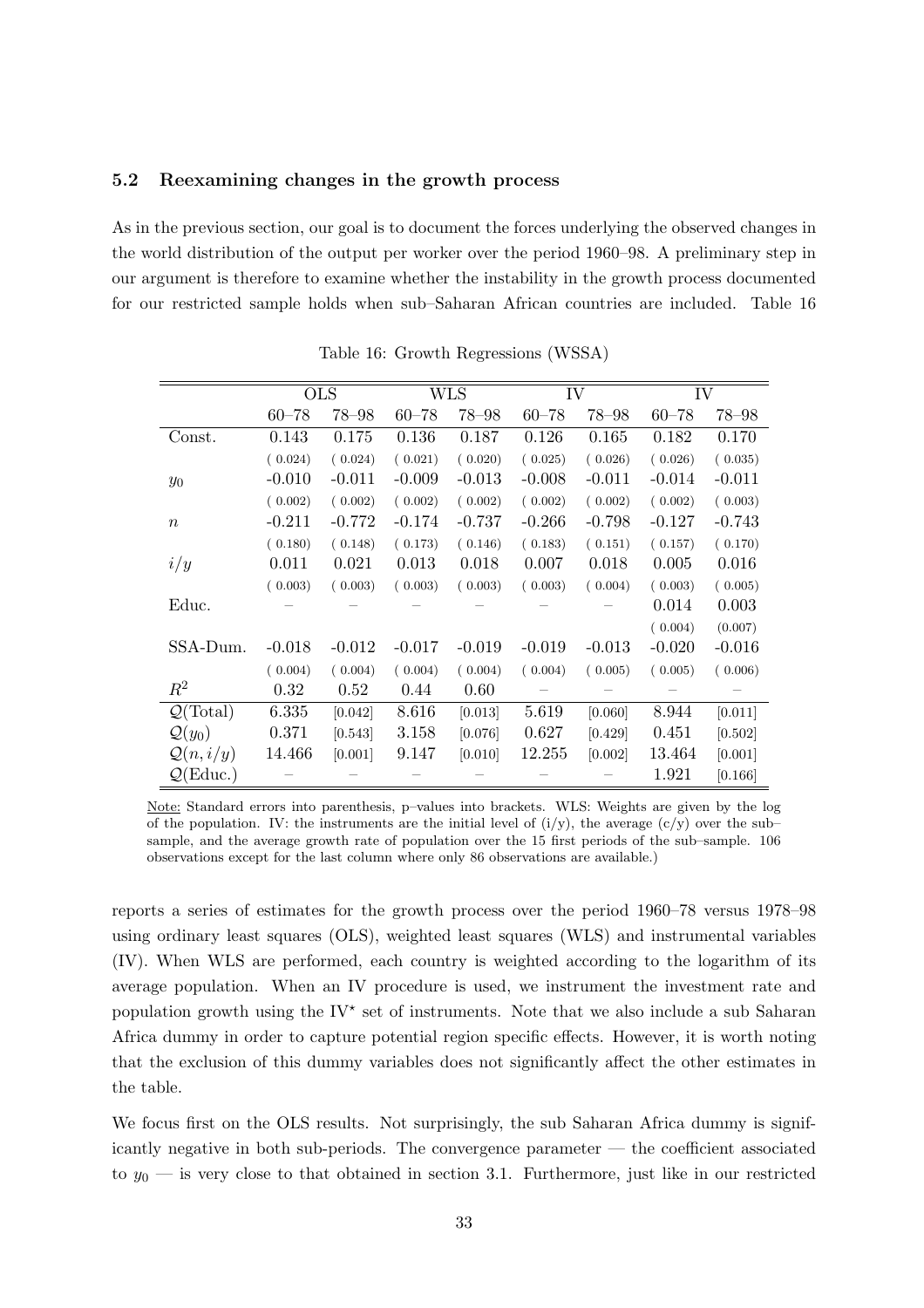sample, the estimates of convergence remained rather stable over the two sub–periods, as the stability test statistic  $(Q(y_0)$  in the table) does not permit rejection of the stability hypothesis at conventional significance levels  $(p-value=0.543)$ . Once again, the main change that emerges from the data relates to the traditional forces of growth. Indeed, the results reported in the two first columns of Table 16 suggest that the magnitude of the coefficients affecting the rate of growth of the labour force and the investment/output ratio increased in a manner similar to that observed in our restricted sample. The coefficient measuring the impact of population growth on the growth process was not significant at the conventional 5% level and amounted to -0.211 in the period 1960–1978, and became strongly significant and large (-0.772 to be compared to -0.606 in our restricted sample) in the period 1978–1998. A very similar pattern can be found analyzing the behavior of the coefficient affecting the investment/output ratio. Over the first sub–period, this coefficient was significant and amounted to 0.011. Over the second sub–period, it remained significant and rose to 0.021 — therefore doubling between the two sub–periods. The stability test accordingly indicates a significant structural break between the two periods (p–value=0). The results are once again robust to the adoption of a WLS procedure and instrumental variable estimation.

Beyond our benchmark regression, Table 16 also reports an IV estimates augmented to include an education variable. The education variable we include is a weighted average of school enrollment for primary, secondary and tertiary degrees of education.<sup>36</sup> Data availability problems imply that 20 countries are lost in that experiment. Interestingly, the results indicate that over the 1960–1978 sub–period education contributed significantly and positively to growth, but over the 1978–1998 sub–period this effect vanished, which once again suggests that the importance of education did not increase over time. Furthermore, the inclusion of education in the growth equation has basically two effects:  $(i)$  it makes convergence parameter very stable over the two sub–periods and  $(ii)$  it reinforces the increasing effect of accumulation factors. For instance, on average the effects of population growth are multiplied by a factor of 5 and the effects of investment are multiplied by almost 3. This is actually slightly stronger than the effects we obtained previously.

Hence, it appears that the introduction of Sub Saharan African countries does not affect our observation that the importance of traditional growth factors increased substantially from the period 1960-1978 to the period 1978-1998.

### 5.3 Implementing the decomposition

We now undertake a decomposition of the observed changes in the world distribution of output– per worker for our wider sample of countries. We want to argue that once we take care of a specific effect characterizing sub Saharan African countries in the early period (1960–78), then the explanation we presented in section  $4 - i.e.$  the increase importance of tradition factors of

<sup>36</sup>See footnote 27 for details on this variate.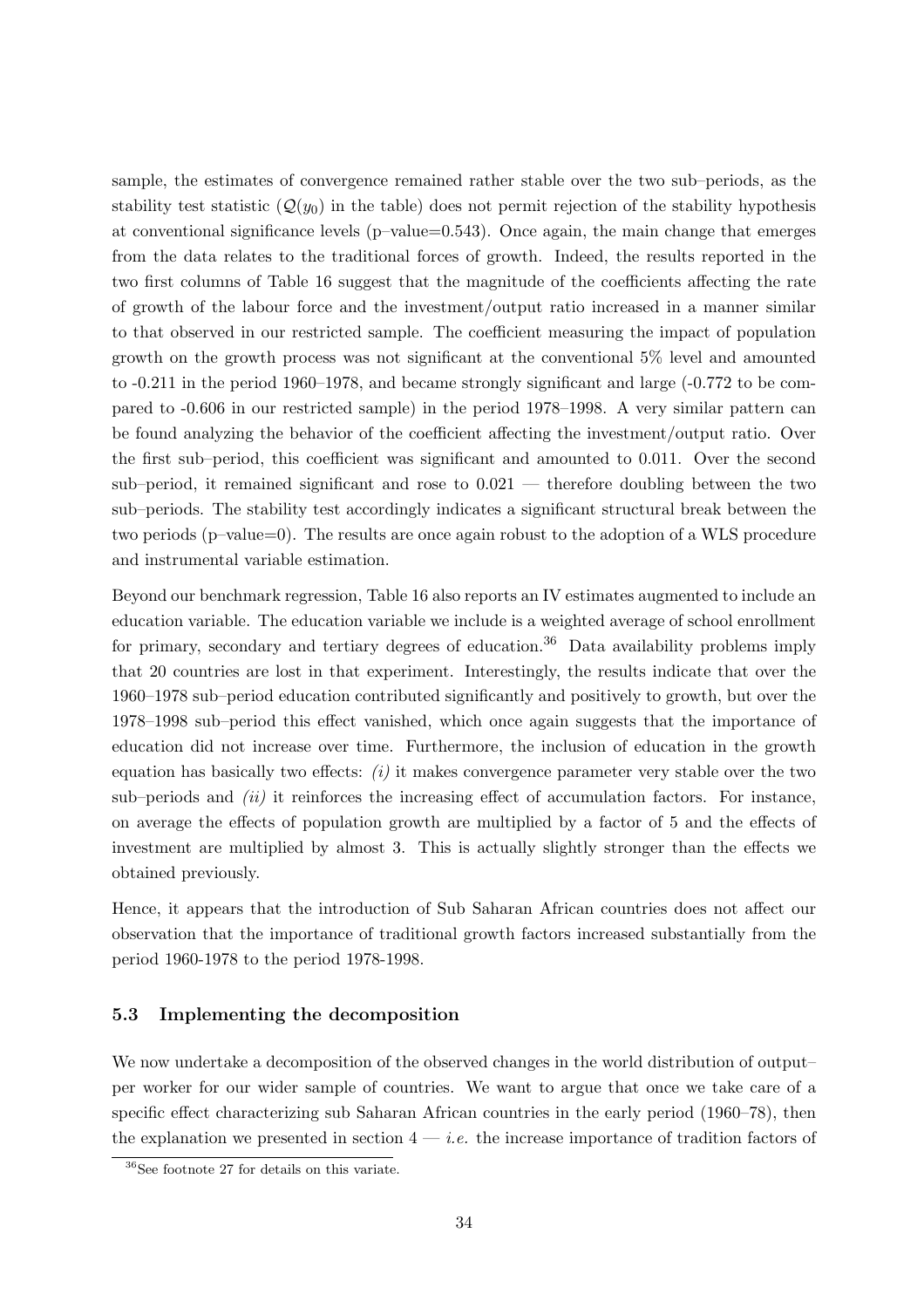accumulation over the later period — remains capable of explaining the bulk of changes observed between 1978 and 1998.

Figure 8 reports the decomposition of changes in the distribution controlling for different effects. In performing this decomposition, we use our estimates from the OLS regression in Table 16. The



first observation we want to highlight concerns the change in the distribution from 1960 to 1978. To this end, in panel (a) of Figure 8 we report the observed distribution of output per worker in 1960 (grey line) and in 1978 (dark plain line), and the distribution of counterfactual 1978 output per worker (dark dashed line) where we control for all effects specific to sub Saharan African countries. More specifically, we built a counterfactual output per worker series for 1978 taking into account  $(i)$  the sub Saharan dummy and  $(ii)$  the sub Saharan unobservable component.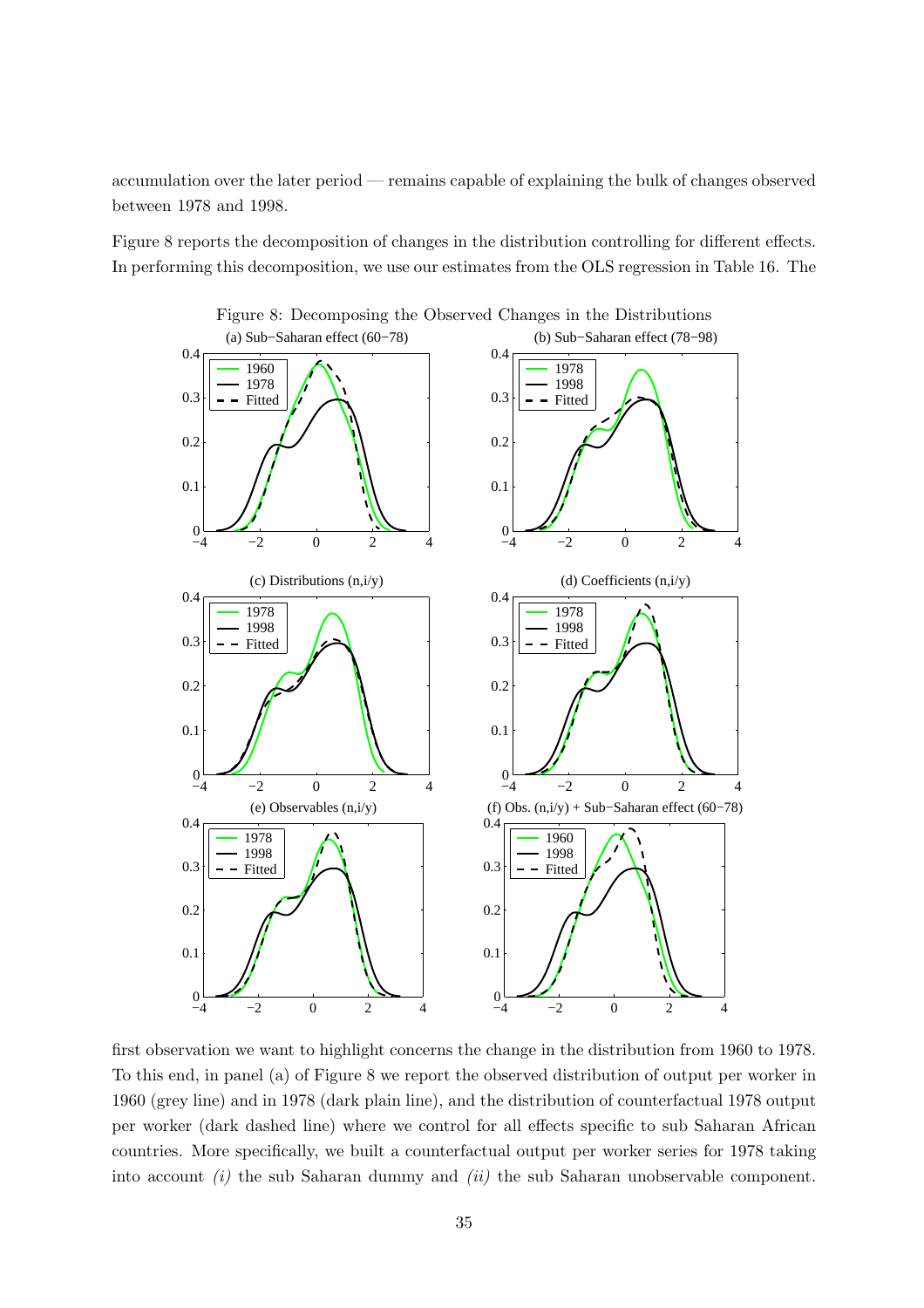That is, we build the counterfactual as follows:

$$
\hat{y}_i^{78} = y_i^{78} - 18 \times (\beta_D^{60-78}D_i^{SSA} + D_i^{SSA} \times \varepsilon_i^{60-78})
$$

where  $D_i^{SSA} = 1$  for sub-saharan African countries and 0 otherwise,  $\beta_D^{60-78}$  is the associated coefficient. In this counterfactual, the sub-Saharan African countries effectively only contribute their fitted mean values based on the convergence, population growth and investment variables and parameters. As can be seen from the figure, once we control for all effects specific sub Saharan African countries, the hump–shape observed in 1978 disappears: the counterfactual 1978 distribution is almost the same as the 1960 distribution. We perform the same exercise for the period 1978 to 1998 to see if this effect is repeated in the second period. The results from this exercise is reported in panel (b) of Figure 8. In this case, the effects specific to sub Saharan effect are not sufficient to reproduce the 1978 distribution. Indeed, there remains substantial movement in the distribution which needs to be explained. Therefore, we now turn to examining whether changes in the growth process can explain the movements observed between 1978 and 1998.

In panel (c) of Figure 8, we examine the effects induced by changes in the distribution of traditional accumulation factors, that is, population growth and investment rate. This counterfactual experiment is based on equation (5). As in our restricted sample, changes in the distribution of accumulation forces accounts for little of the observed change in output per worker distribution. Conversely, as can be seen from panel (d) of Figure 8, and just as in our restricted sample, the modification in the shape of the distribution seems to originate from a change in the coefficients of accumulation forces. In fact, again as in our restricted sample, this change in the coefficients tends to over-explain the observed changes in the distribution — though to a lesser extent than we observed with the restricted sample. If, as in panel (e) of the figure, we combine the effects of changes in the distribution of accumulation factors and changes in their related coefficients the counterfactual experiment being then based on equation  $(8)$  — the 1998 distribution (dark plain line) is brought close to the 1978 distribution (grey line). In other words, the observed changes in the shape of the world output per worker distribution between 1978 and 1998 — just as in our restricted sample — appears to be the reflection of a change affecting the accumulation process that drives output growth.

As a final exercise, we correct both for the change in the observable component of accumulation and for the specific sub Saharan Africa effect observed in the period 1960-78. In this case — as illustrated by panel  $(f)$  of the figure — this counterfactual brings the 1998 distribution almost inline with the 1960 distribution, implying that two factors are important for explaining the world distribution of output per worker over the period 1960-98:  $(i)$  a dramatic change in the importance of traditional factors affecting growth after  $1978$  and  $(ii)$  the bad residual draws experienced by sub Saharan African countries during the earlier period of the sample.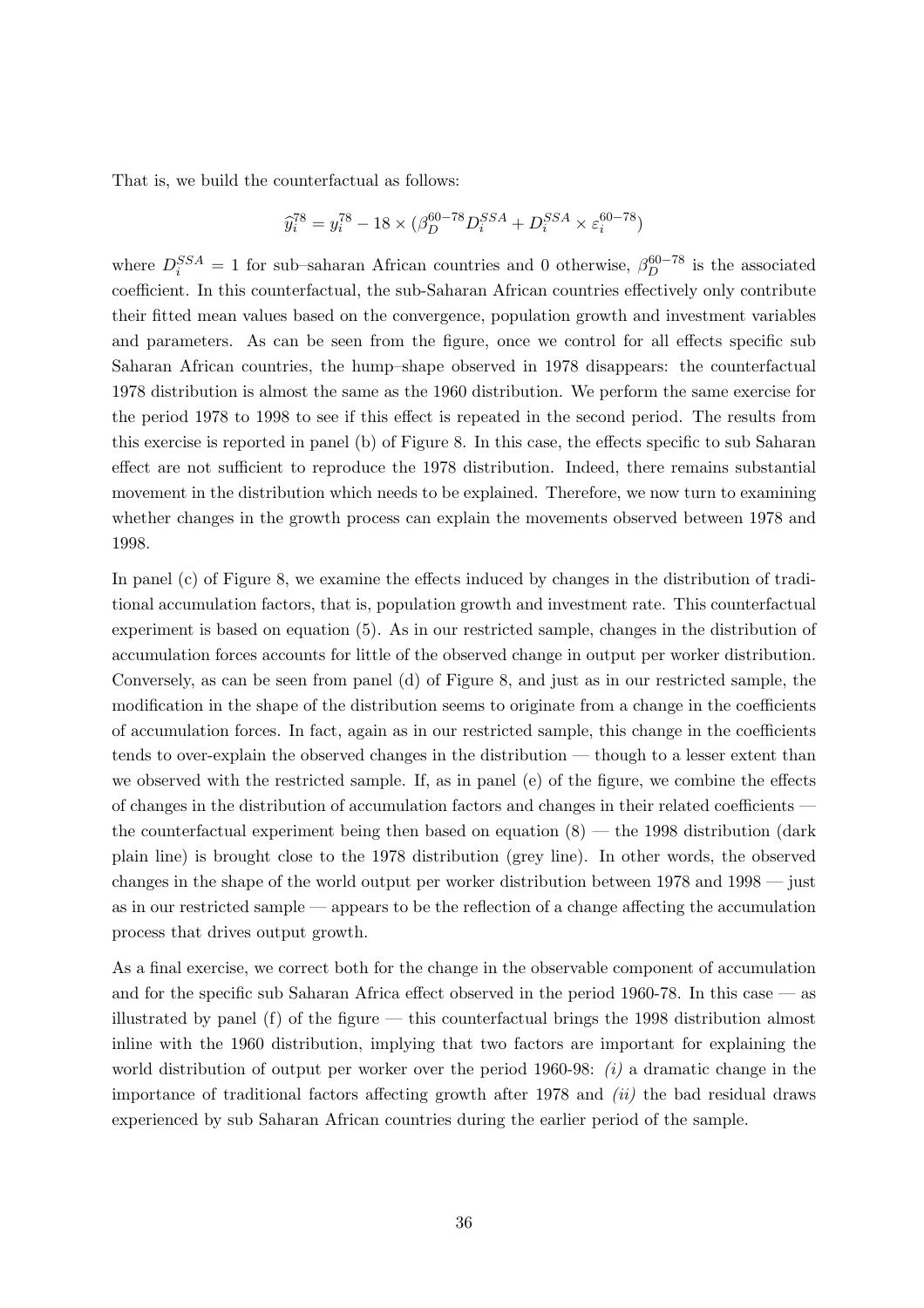## 6 Discussion

The results we have presented up to this point invite the question of what type of model could explain the observed increase in importance of traditional growth factors. Although a complete answer to this question is beyond the scope of the current paper, we nevertheless want to highlight three elements that are potentially relevant for answering such a question. First, following Bernanke and Gürkaynak [2001], we want to examine whether the mechanisms at play most likely reflects traditional neo–classical forces or if, alternatively, some element of endogenous technological change is likely part of the story. Second, we want to examine whether international trade is potential a relevant element to be considered.

### 6.1 Could it all be due to Neoclassical forces?

In recent work, Bernanke and Gürkaynak [2001] have examined whether total factor productivity (TFP) growth across countries appears mainly exogenous with respect to a country's accumulation path, or if, conversely, a country's accumulation affects TFP growth and thereby suggests some form of externality or endogenous technological change. In this section, we pursue this idea one step further by comparing the behavior of TFP over the periods 1960–78 and 1978–98. Our goal is to assess whether the behavior of TFP has changed over this period, as has been the case for GDP growth, or whether the observed increase in importance of traditional growth factors is restricted to the output growth process. To perform this exercise, we build TFP series for each country by subtracting from the rate of growth of output per worker the share weighted contribution of the rate of growth of physical capital per worker. Since we do not have good share data for all these countries, we build a TFP series using a share of capital of 0.35 — which is close to the average share of capital across–countries reported in Bernanke and Gürkaynak [2001] (we verified that our results are robust to using a share of capital of 0.5 instead of 0.35). Capital series were constructed using the perpetual inventory method, with the details of this construction given in appendix A.

Table 17 reports estimation results for TFP regressions. In the first four columns of the table, we report estimation results for OLS and IV regressions relating the growth in TFP to the traditional accumulation factors (population growth and investment rate), and an additional term that aims at capturing a potential technological catchup phenomenon — *i.e.* the initial (log) level of TFP for the given sub–period. Note that the results presented in this table correspond to NSSA sample of countries.<sup>37</sup> The set of instrument we use is that corresponding to IV<sup>\*</sup>. The main feature that emerges from this table is that the results found for output growth appear to apply for TFP growth. In particular, the magnitude of the coefficients affecting the two traditional accumulation forces increased significantly between the two sub–periods. The stability tests, both for our OLS and IV estimations, clearly lead to a strong rejection of the stability of these

<sup>37</sup>Results are robust to including sub–Saharan African countries in the sample.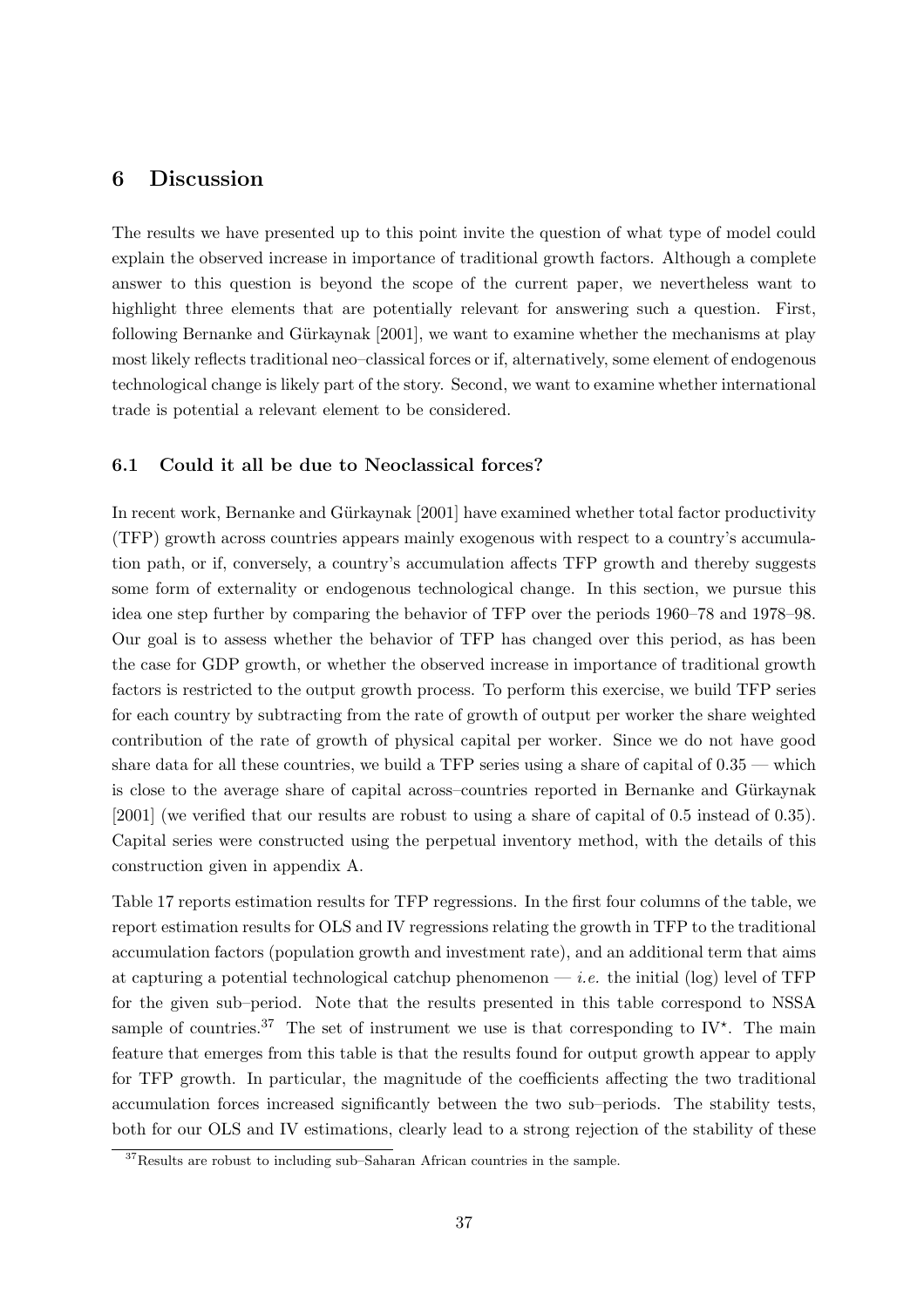|                             | <b>OLS</b> |           | IV1       |           | IV1       |           | IV <sub>2</sub> |           |
|-----------------------------|------------|-----------|-----------|-----------|-----------|-----------|-----------------|-----------|
|                             | $60 - 78$  | $78 - 98$ | $60 - 78$ | $78 - 98$ | $60 - 78$ | $78 - 98$ | $60 - 78$       | $78 - 98$ |
| Const.                      | 0.118      | 0.112     | 0.111     | 0.114     | 0.030     | 0.038     | 0.142           | 0.125     |
|                             | (0.016)    | (0.021)   | (0.017)   | (0.022)   | (0.005)   | (0.006)   | (0.023)         | (0.034)   |
| $\boldsymbol{n}$            | $-0.073$   | -0.481    | $-0.122$  | $-0.484$  | $-0.201$  | $-0.451$  | $-0.010$        | $-0.548$  |
|                             | (0.125)    | (0.130)   | (0.128)   | (0.133)   | (0.151)   | (0.144)   | (0.130)         | (0.138)   |
| i/y                         | 0.009      | 0.014     | 0.005     | 0.015     | 0.003     | 0.013     | 0.001           | 0.017     |
|                             | (0.002)    | (0.003)   | (0.002)   | (0.003)   | (0.003)   | (0.003)   | (0.004)         | (0.005)   |
| $TFP_0$                     | $-0.014$   | $-0.012$  | $-0.014$  | $-0.012$  |           |           | $-0.019$        | $-0.013$  |
|                             | (0.003)    | (0.003)   | (0.003)   | (0.003)   |           |           | (0.004)         | (0.006)   |
| Educ.                       |            |           |           |           |           |           | 0.013           | $-0.000$  |
|                             |            |           |           |           |           |           | (0.006)         | (0.011)   |
| $R^2$                       | 0.38       | 0.43      |           |           |           |           |                 |           |
| $\mathcal{Q}(\text{Total})$ | 9.734      | [0.021]   | 12.830    | [0.005]   | 8.050     | [0.018]   | 22.467          | [0.000]   |
| $Q(TFP_0)$                  | 0.276      | [0.599]   | 0.157     | [0.692]   |           |           | 0.899           | [0.343]   |
| $\mathcal{Q}(n,i/y)$        | 9.071      | [0.011]   | 12.160    | [0.002]   |           |           | 14.198          | [0.001]   |
| $\mathcal{Q}(\text{Educ})$  |            |           |           |           |           |           | 1.028           | [0.311]   |

Table 17: TFP regressions

Note: Standard errors into parenthesis, p–values into brackets. IV1: the instruments are the initial level of  $(i/y)$ , the average  $(c/y)$  over the sub–sample, and the average growth rate of population over the 15 first periods of the sub–sample. (75 observations) IV2: the set of instruments of IV1 is completed by the years of schooling to instrument the education variable. (68 observations)

coefficients. In particular, if we consider the coefficient measuring the impact of investment on TFP growth, we find that it was multiplied by a factor of 3 between the two sub–periods when estimated with IV. Similarly the magnitude of the population growth effect was multiplied by a factor of 4. Furthermore, those two coefficients are strongly significant over the second sub– period, indicating that treating TFP as exogenous over this period would be unreasonable. If we now focus on the coefficient on the initial level of TFP, we find that — whatever the estimation method — it is strongly significant but remains stable over the two sub–periods. Hence, these data also suggest that there was significant technological catchup taking place over the entire period between 1960 and 1998. Even if we decide to abstract from this catchup phenomenon (third set of results in Table 17), accumulation forces are still found to be unstable between the two sub–periods, but the change in population growth is less pronounced.

To complete the picture regarding TFP growth, in the last two columns of the table we introduce educational investment<sup>38</sup> in the regression, and we add the years of schooling in the list of instruments. The results are once again very close to those found for the output growth process. In particular, there is no indication that educational investment has played more of a role in the second period. Furthermore, the inclusion of educational investment does not reduce the significance of our previous observations.

 $38$ This variable corresponds to the weighted sum of primary, secondary and tertiary enrolments rates.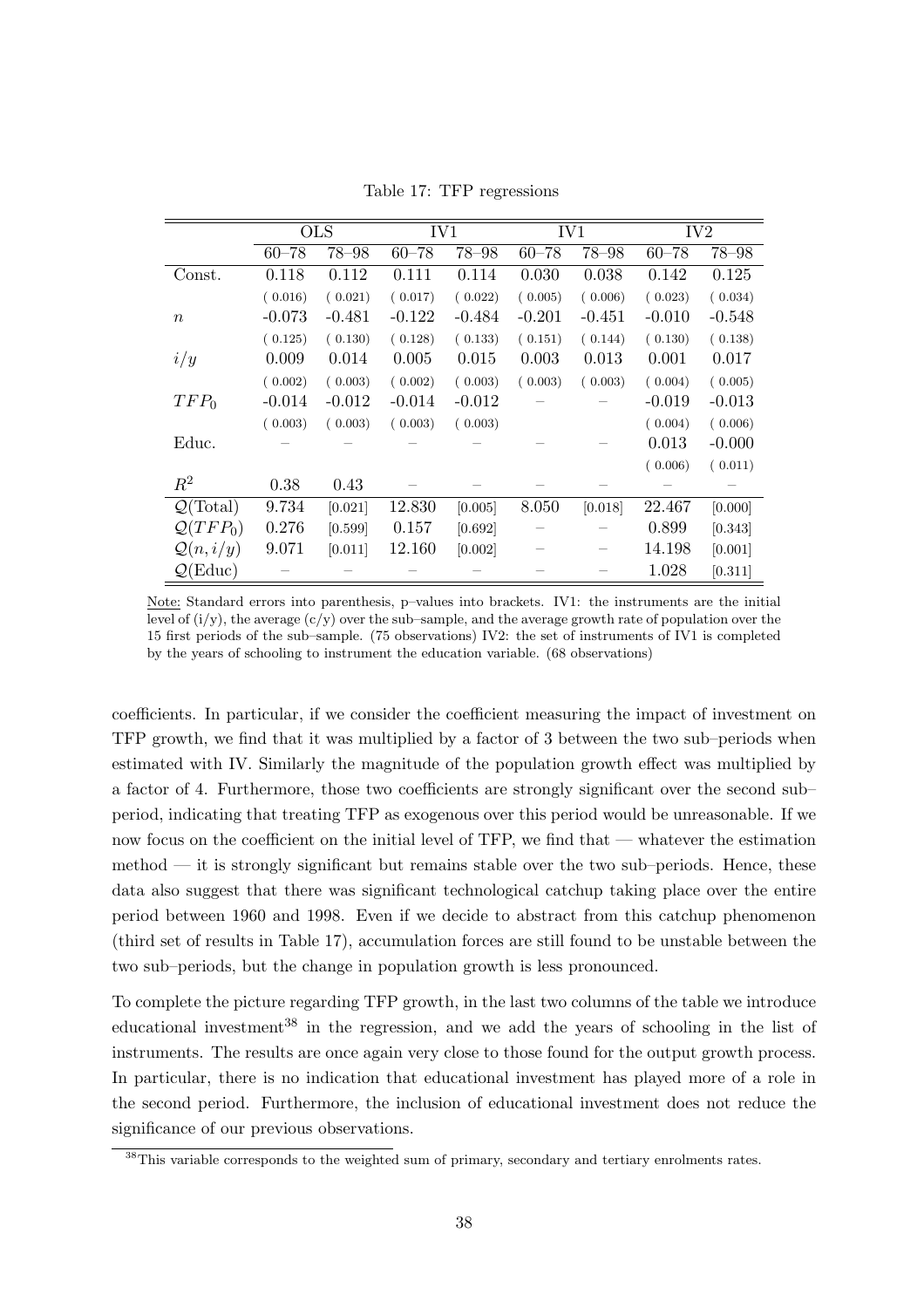To sum up, the results of Table 17 suggests that explanations of the observed changes in the world distribution of income between 1960 and 1998 should include an endogenous growth type mechanism that explains the observed increase in importance of traditional growth factors on TFP growth.<sup>39</sup>

#### 6.2 Is trade relevant?

We now want to explore whether international trade may also be a relevant component for explaining the observed increase in the role of traditional growth factors. To this end, in Table 18, we report a set of regressions where we split the sample into two groups depending on their ratio of total exports plus imports over GDP, which is a measure of openness available in the Penn World Tables. More precisely, we split the sample according to the median value of the average of this openness variable over the period  $1960-78$ .<sup>40</sup> We report results based on our parsimonious specification where  $K$  is used to capture the effects of traditional growth forces. The set of instruments used is again  $IV^*$ . The results reported in the first two columns closely parallels those in Table 5. The main feature we want to highlight from this table is the difference in the behavior of estimates between the more open countries  $(\overline{O}_{60-78} \geq \text{med}(\overline{O}_{60-78}))$  and the less open countries  $(\overline{O}_{60-78} < \text{med}(\overline{O}_{60-78}))$ . In particular, for the more closed economies, we do not observed a significant change in importance of traditional growth factors; while for the more open economies we see a very significant and substantial change in the importance of this factor. Moreover, the difference in behavior is quantitatively quite large. In the case of the more closed economies, the increase in the coefficient on K was only 0.001, while it is 0.035 (35 times bigger) for the sample of more open economies. It is immediately worth noting that this

with

$$
Y_{i,t} = K_{i,t}^{\alpha} (\theta_{i,t} L_{i,t})^{1-\alpha}
$$
  

$$
\theta_{i,t} = \Omega_t \left(\frac{K_{i,t}}{L_{i,t}}\right)^{\beta_t}, \text{ with } 0 \le \beta_0 < 1-\alpha
$$

where i denotes the country,  $\theta_{i,t}$  denotes the effective productivity of workers in country i,  $\beta_t$  represents a time–varying externality associated with the intensive use of physical capital, and  $\Omega_t$  is a common technology component. Then, if a country is gradually adjusting towards its steady state growth path at rate  $\lambda$ , its growth in output–per–worker  $(y_{i,t})$ , would be given by

$$
\Delta \log y_{i,t} = \lambda \frac{\log \Omega_t}{1 - \beta_t} - \lambda \log y_{i,t} + \lambda \frac{\alpha + (1 - \alpha)\beta_t}{(1 - \alpha)(1 - \beta_t)} \left[ \log \left( \left( \frac{I}{Y} \right)_i \right) - \log(\eta_i + \delta + g) \right]
$$

and the growth rate of TFP would be given by

$$
\Delta \log \theta_{i,t} = \lambda \frac{\log \Omega_t}{1 - \beta_t} - \lambda \log \theta_{i,t} + \lambda \left[ \frac{\alpha + (1 - \alpha)\beta_t}{(1 - \alpha)(1 - \beta_t)} + 1 \right] \beta_t \left[ \log \left( \left( \frac{I}{Y} \right)_i \right) - \log(\eta_i + \delta + g) \right]
$$

which is consistent with our observations if  $\beta_t$  increased over time. Note that this would not imply that capitaloutput ratios change over time.

<sup>40</sup>We experimented different assumption on the splitting of countries, making it depend on either the degree of openness in 1960, or the average degree of openness in the second sub–period, and found no significant differences with respect to the results we are currently reporting.

 $39$ One simple interpretation of the results from the TFP and output-per-worker regressions is that an externality associated with physical capital emerged in the period 1978-98 relative to the 1960-78 period. To see this, assume a country's output were given by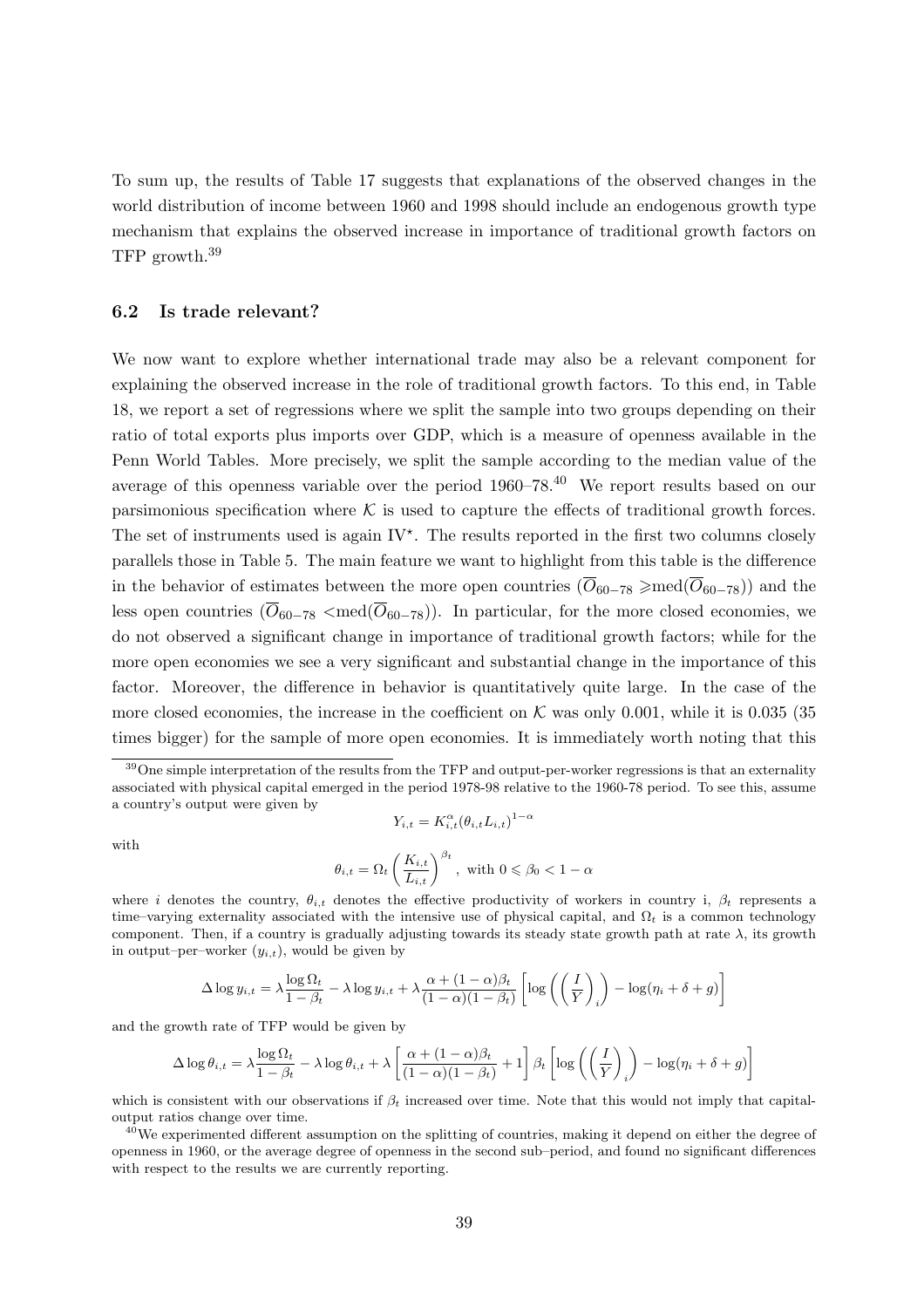|                         | Total     |           |           | $\overline{O}_{60-78}$ <med<math>(O_{60-78})</med<math> | $\overline{O}_{60-78} \geqslant \text{med}(\overline{O}_{60-78})$ |           |  |
|-------------------------|-----------|-----------|-----------|---------------------------------------------------------|-------------------------------------------------------------------|-----------|--|
|                         | $60 - 78$ | $78 - 98$ | $60 - 78$ | 78-98                                                   | $60 - 78$                                                         | $78 - 98$ |  |
| $\operatorname{Const.}$ | 0.121     | 0.121     | 0.096     | 0.125                                                   | 0.169                                                             | 0.126     |  |
|                         | (0.021)   | (0.022)   | (0.023)   | (0.024)                                                 | (0.035)                                                           | (0.041)   |  |
| $y_0$                   | $-0.011$  | $-0.014$  | $-0.009$  | $-0.013$                                                | $-0.015$                                                          | $-0.015$  |  |
|                         | (0.002)   | (0.002)   | (0.003)   | (0.003)                                                 | (0.004)                                                           | (0.004)   |  |
| $\cal K$                | 0.009     | 0.029     | 0.017     | 0.018                                                   | 0.006                                                             | 0.041     |  |
|                         | (0.003)   | (0.004)   | (0.004)   | (0.004)                                                 | (0.005)                                                           | (0.006)   |  |
| Stab. (Total)           | 17.846    | [0.000]   | 1.565     | [0.457]                                                 | 48.966                                                            | [0.000]   |  |
| $Stab.(y_0)$            | 0.834     | [0.361]   | 1.453     | [0.228]                                                 | 0.001                                                             | [0.971]   |  |
| $Stab.(\mathcal{K})$    | 15.647    | [0.000]   | 0.048     | [0.827]                                                 | 27.795                                                            | [0.000]   |  |

Table 18: Growth Regressions and Openness

Note: Standard errors into parenthesis, p–values into brackets. the instruments are the initial level of  $(i/y)$ , the average  $(c/y)$  over the sub-sample, and the average growth rate of population over the 15 first periods of the sub–sample.  $O$  denotes the degree of openess of the economies as measured by the ratio of total exports plus imports to gdp.

pattern contrasts sharply with previous splits, whereby the instability result was found to be robust to dividing the sample along either income or schooling lines. Hence the results in Table 18 suggest that the observed rise in importance of traditional growth factors, and the associated twin–peaks phenomenon, may reflect the process of globalization or, alternatively, may reflect changes in the prices of traded goods.<sup>41</sup>

# 7 Concluding remarks

The object of the paper has been to shed light on the relative importance of different factors in reshaping the world distribution of output-per-worker between 1960 and 1998. Our main finding is that most of the change in distribution observed since 1978 appears driven by changes in the importance of the two factors associated with capital deepening — that is the investment rate (or saving rate) and the rate of labor force growth. We take these results as indicating new directions for research aimed at understanding differences in economic performance across countries since 1960. In particular, we think that such research should investigate the reasons for the substantive increase in the social returns to capital accumulation we document in the period 1978–98 relative to 1960–78.<sup>42</sup> We believe that it is only by explaining these changes that

<sup>&</sup>lt;sup>41</sup>It is interesting to note that, over the 1978–98 period, the estimated speed of convergence in the more opened economies is identical to that in the more closed. If this speed of convergence is interpreted as a reflection of technological diffusion, which would be consistent with our results from the TFP regressions, it suggests that the differences between the more open and more closed economies is not due to differences in technological diffusion.

 $^{42}$ As a first pass, it may be thought that an increase in speed of embodied technological change could easily explain the observed pattern. However, at closer inspection this is not the case. For example, in the presence of faster embodied technological change it can be easily verified that the effect of population growth on output should become smaller not bigger.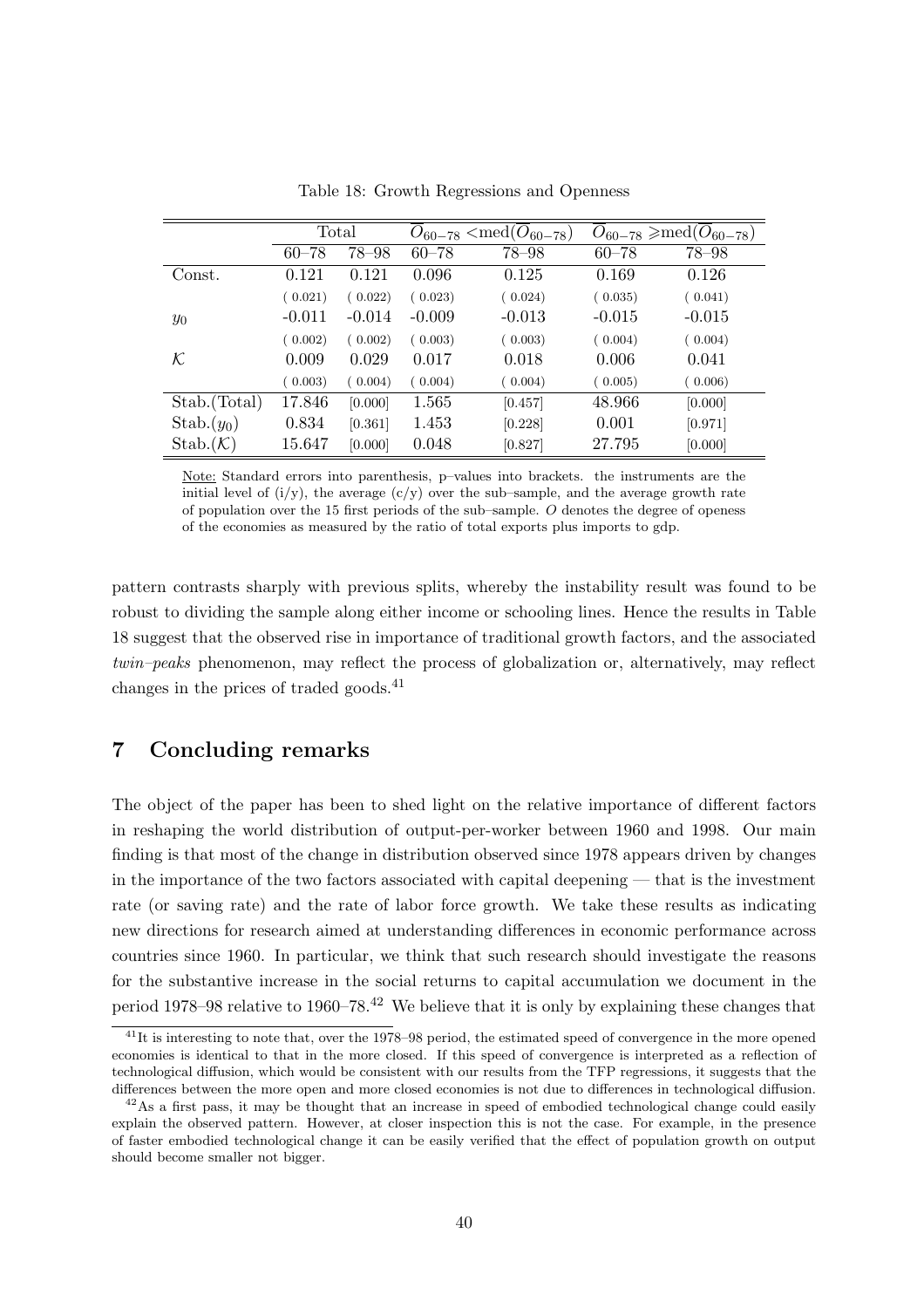one can understand why certain countries did so much better that others over this period. As a preliminary step in this direction, we have argued that an explanation for this change will need to involve  $(i)$  some element of endogenous technical change associated with capital deepening externalities, (ii) some element of international transmission through trade.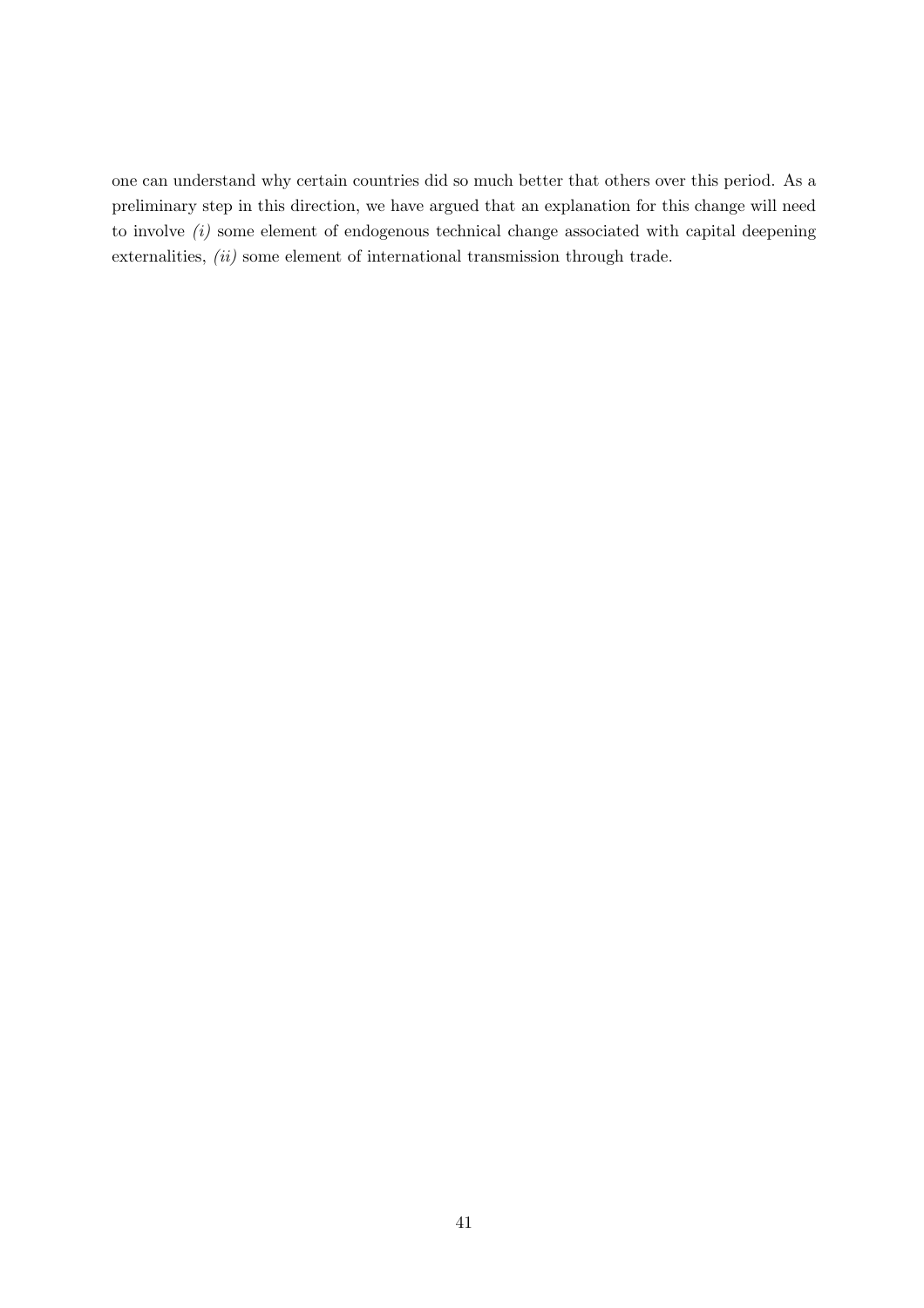## References

- Barro, R. and J.W. Lee, International Comparisons of Educational Attainment, Journal of Monetary Economics, 1993, 32 (3), 363–394.
- Beaudry, P. and F. Collard, Why has the Employment–Productivity Tradeoff among Industrialized Countries been so Strong?, Working Paper 8754, NBER 2002.
- Benhabib, J. and M.M. Spiegel, The Role of Human Capital in Economic Development: Evidence from Aggregate Cross–Country Data, Journal of Monetary Economics, 1994, 34 (2), 143–174.
- Bernanke, B.S. and R.S. Gürkaynak, Is Growth Exogenous? Taking Mankiw, Romer and Weil Seriously, in B.S. Bernanke and K. Rogoff, editors, NBER Macroeconomics Annual, Vol. 16, Cambridge MA: MIT Press, 2001, chapter 1.
- Durlauf, S.N. and D.T. Quah, The New Empirics of Economic Growth, in J.B. Taylor and Woodford M., editors, Handbook of Macroeconomics, Vol. 1, Amsterdam: Esevier Science, 1999.
- Frankel, J.A. and D. Romer, Trade and Growth: An Empirical Investigation, Working Paper 5476, NBER 1996.
- Hall, R.E. and C.I. Jones, Why Do Some Countries Produce So Much More Output per Worker than Others?, Working Paper 6564, NBER 1999.
- Jones, C.I., On the Evolution of the World Income Distribution, *Journal of Economic Perspec*tives, 1997, 11 (3), 19–36.
- Juhn, C., K.M. Murphy, and B. Pierce, Wage Inequality and the Rise in Returns to Skill, Journal of Political Economy, 1993, 101 (3), 410–442.
- Klenow, P.J. and A. Rodriguez-Clare, The Neoclassical Revival in Growth Economics: Has it Gone too Far?, in B.S. Bernanke and J. Rotemberg, editors, NBER Macroeconomics Annual, Vol. 12, Cambridge MA: MIT Press, 1997, chapter 2.
- Kremer, M., A. Onatski, and J. Stock, Searching for Prosperity, Working Paper 8250, NBER 2001.
- Krueger, A.B. and M. Lindhal, Education for Growth: Why and for Whom?, Journal of Economic Literature, 2001, 39 (4), 1101–1136.
- Lucas, R., On the Mechanisms of Economic Development, Journal of Monetary Economics, 1988, 22, 3–42.
- Mankiw, N.G., D. Romer, and D.N. Weil, A Contribution to the Empirics of Economic Growth, Quarterly Journal of Economics, 1992, 107 (2), 407–437.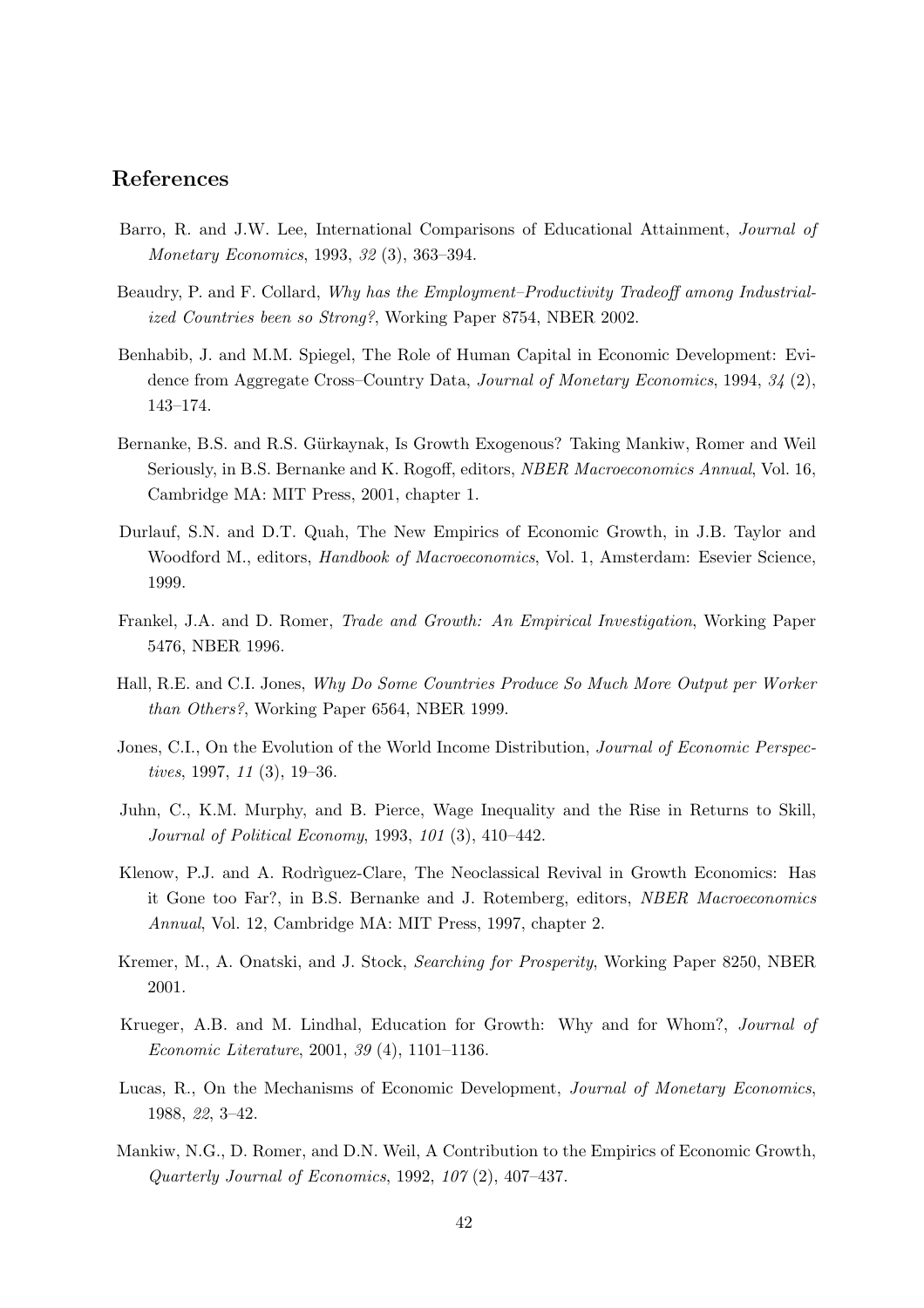- Quah, D., Empirical Cross–Section Dynamics in Economic Growth, European Economic Review, 1993, 37 (2/3), 426–434.
- , Empirics for Growth and Distribution: Polarization, Stratification, and Convergence Clubs, Journal of Economic Growth, 1997, 2 (1), 27–59.
- Sachs, J.D. and A. Warner, Economic Reform and the Process of Global Integration, Brookings Papers on Economic Activity, 1995, 1, 1–95.
- Sala–i–Martin, X., The World Distribution of Income (estimated from Individual Country Distributions), miméo, Columbia University 2002.
- Solow, R.M., A Contribution to the Theory of Economic Growth, Quarterly Journal of Economics, 1956, 70 (1), 65–94.
- Uzawa, H., Optimum Tehcnical Change in an Aggregative Model of Economic Growth, International Economic Review, 1965, 6 (1), 18–31.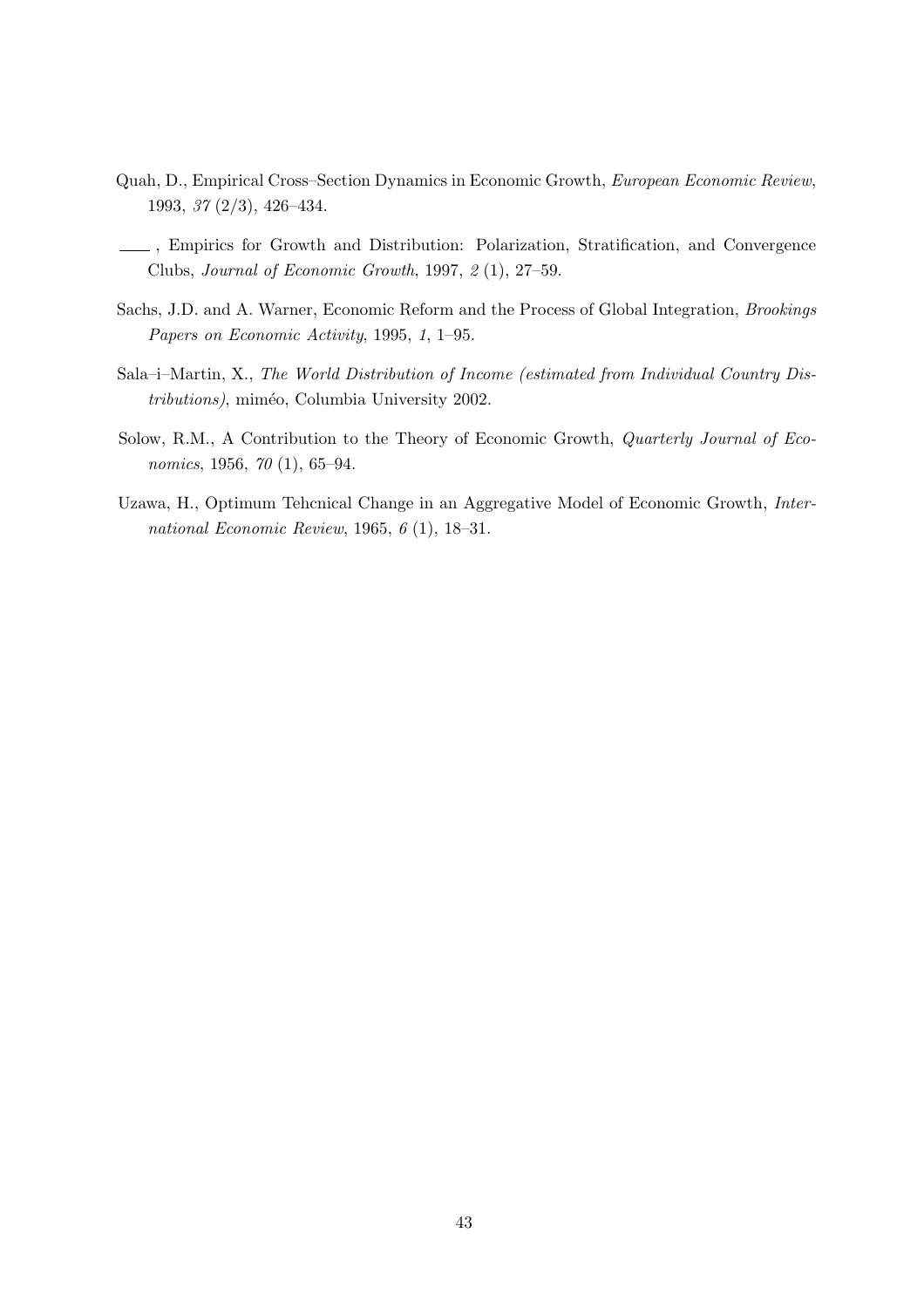### A Data

Two datasets were used in this study. Most of the data are taken from the latest version of the Penn World Table 6.0 downloadable from http://webhost.bridgew.edu/baten/.

Education data are taken from the Barro and Lee [1993] dataset, which is downloadable from http://www.nuff.ox.ac.uk/Economics/Growth/datasets.htm.

#### A.1 Main data

Our measure of income, y, is the logarithm of real GDP chain per worker (RGDPW in PWT 6.0), where the definition of a worker is based of economically active population.

Population is POP in PWT 6.0. Workers are computed as the population from 15 to 64 obtained from

$$
POPW_t = \frac{\text{real GDP chain per capita}}{\text{real GDP chain per worker}} \times \text{population} = \frac{\text{RGDPL}}{\text{RGDPW}} \times \text{POP}
$$

n then denotes the rate of growth of the 15–64 population.

The corresponding annualized average rate of growth for the variable Z within the sub–sample  $[t:t+n]$  is computed as

$$
\Delta z = \frac{\log(Z_{t+n}) - \log(Z_t)}{n}
$$

The share of consumption at constant prices corresponds to the variable KC in the PWT 6.0. In the IV procedure, the average share of consumption  $c/y$  over the sub-sample  $[t;t+n]$  is computed as

$$
\frac{1}{n}\sum_{j=1}^n \log(\texttt{KC}_{t+j}/100)
$$

The investment ratio at constant prices corresponds to the variable KI in the PWT 6.0 and is divided by 100. In the regressions,  $i/y$  then refers to the logarithm of this variable. It is also used to compute our accumulation variable that accounts for the overall accumulation effect, which is given by

$$
\mathcal{K} \equiv \log \left( \frac{K\mathbf{I}}{(1+\gamma)(1+n)+\delta-1} \right)
$$

We followed Mankiw et al. [1992] and assume a annual depreciation rate of  $\delta = 0.03$  and a rate of growth of technical progress,  $\gamma$ , of  $2\%$ <sup>43</sup>

Furthermore, the investment share is used to compute the capital stock per worker — needed to compute the TFP — using the permanent inventory scheme

$$
(1+n)k_{t+1} = i_t + (1-\delta)k_t
$$

<sup>&</sup>lt;sup>43</sup>We performed robustness checks but did not find any significant effect of a change in either  $\delta$  or  $\gamma$ .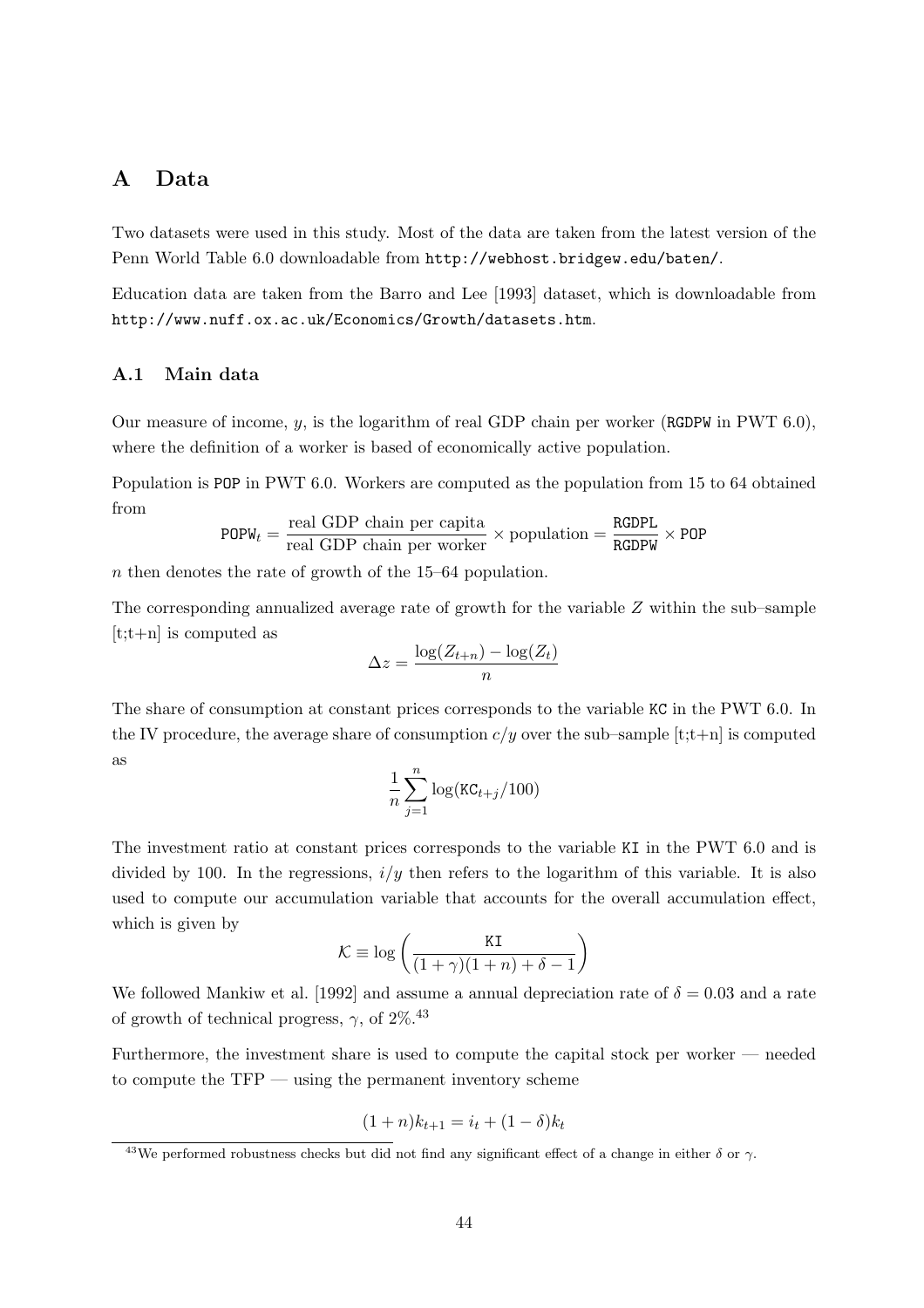where  $k = K/L$ .  $k_{1960}$  is obtained as

$$
k_{1960} = \frac{\left(\frac{1}{10} \sum_{t=1960}^{1970} \text{KI}_t\right) \text{RGDPW}_{1960}}{(1 + \overline{n}_{60-70})(1 + \gamma) + \delta - 1}
$$

where

$$
\overline{n}_{60-70} \equiv \frac{\log(\text{POPW}_{1970}) - \log(\text{POPW}_{1960})}{10}
$$

We also followed Mankiw et al. [1992] and assume a annual depreciation rate of  $\delta = 0.03$  and a rate of growth of technical progress,  $g$ , of  $2\%$ . The measure of TFP then follows

$$
TFP = \log(\text{RGDPW}) - \alpha \log(k)
$$

where  $\alpha$  is set to 0.35 and 0.5 to check robustness.

#### A.2 Education data

The education variables are borrowed from Barro and Lee [1993]. We consider essentially 3 measures of human capital. The first one is related to the overall enrollment rate in education. Assuming that, on average, most people sped 6 years in primary schooling, 6 years in secondary schooling and 4 years in higher schooling, we first define the index

$$
\log\left(\frac{6\times \text{P}+6\times \text{S}+4\times \text{H}}{16}\right)
$$

where P, S and H respectively denote the total gross enrollment ratio for, respectively, primary, secondary and higher schooling.

Our second measure of the education variable also relates to the enrollment rate but focuses on the primary and secondary schooling. It is built as

$$
\log\left(\frac{\texttt{DURP}\times\texttt{P}+\texttt{DURS}\times\texttt{S}}{\texttt{DURP}+\texttt{DURS}}\right)
$$

where DURP and DURS respectively denote the duration in years of, respectively, the primary and secondary education in 1965.

Our last education variable, Years, should be more understood as a stock since it is given by

#### log(HUMAN)

where HUMAN is the average schooling years in the total population over 25.

Note that these measures are only reported every 5 years in the database from 1960 to 1985. We actually used an average of years 1960 and 1965 for the first sub–sample and 1975 and 1980 for the second sub–sample. We restrict ourselves to 2 periods for the average for data availability purposes.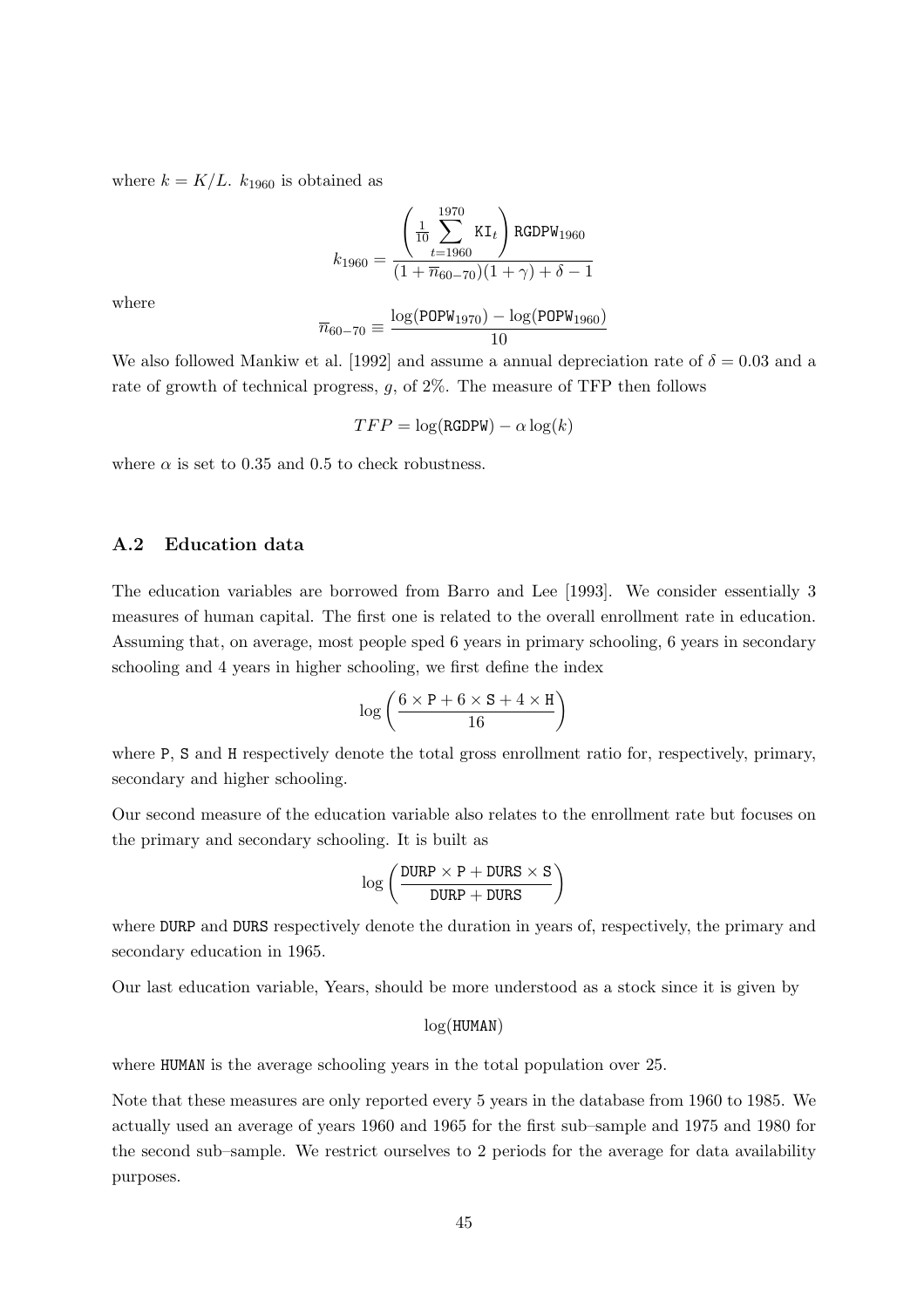#### A.3 Composition of the sample

Our restricted sample of 75 countries consists of:

Argentina, Australia, Austria, Belgium, Bangladesh, Bolivia, Brazil, Barbados, Botswana, Canada, Switzerland, Chile, China, Colombia, Costa Rica, Cyprus, Denmark, Dominican Republic, Ecuador, Egypt, Spain, Finland, Fiji, France, United Kingdom, Greece, Guatemala, Guyana, Hong Kong, Honduras, Indonesia, India, Ireland, Iran, Iceland, Israel, Italy, Jamaica, Jordan, Japan, Republic of Korea, Sri Lanka, Lesotho, Luxembourg, Morocco, Mexico, Mozambique, Malaysia, Namibia, Nicaragua, Netherlands, Norway, Nepal, New Zealand, Pakistan, Panama, Peru, Philippines, Papua New Guinea, Portugal, Paraguay, Romania, Singapore, El Salvador, Sweden, Syria, Thailand, Trinidad and Tobago, Tunisia, Turkey, Taiwan, Uruguay, USA, Venezuela, South Africa,

When we move to our enlarge sample of 106 countries we add the following 31 sub-saharan African countries:

Burundi, Benin, Burkina Faso, Central African Republic, Ivory Coast, Cameroon, Republic of Congo, Comoros, Cape Verde, Ethiopia, Gabon, Ghana, Guinea, The Gambia, Guinea–Bissau, Kenya, Madagascar, Mali, Mauritania, Mauritius, Malawi, Niger, Nigeria, Rwanda, Senegal, Seychelles, Chad, Togo, Tanzania, Uganda, Zambia.

### B Kernel density estimates

The density estimates are computed using a kernel density estimator. Given a set of data  $\mathcal{Y} = \{y_i\}_{i=1}^N$ , the Rosenblatt–Parzen kernel density estimator of  $\mathcal{Y}$  is given by

$$
\widehat{f}(y) = \frac{1}{Nh} \sum_{i=1}^{N} K\left(\frac{y - y_i}{h}\right)
$$

where the kernel,  $K(.)$ , is a continuous, bounded, symmetric real–valued function that integrates to 1. For our purpose, we used a Gaussian kernel,  $K(\omega) = \exp(-\omega^2/2)/\sqrt{2\pi}$ , with a bandwidth parameter, h, chosen as  $h = 1.0592 \sigma N^{-1/5}$  where  $\sigma$  is the standard deviation of the data and N is the number of observations.